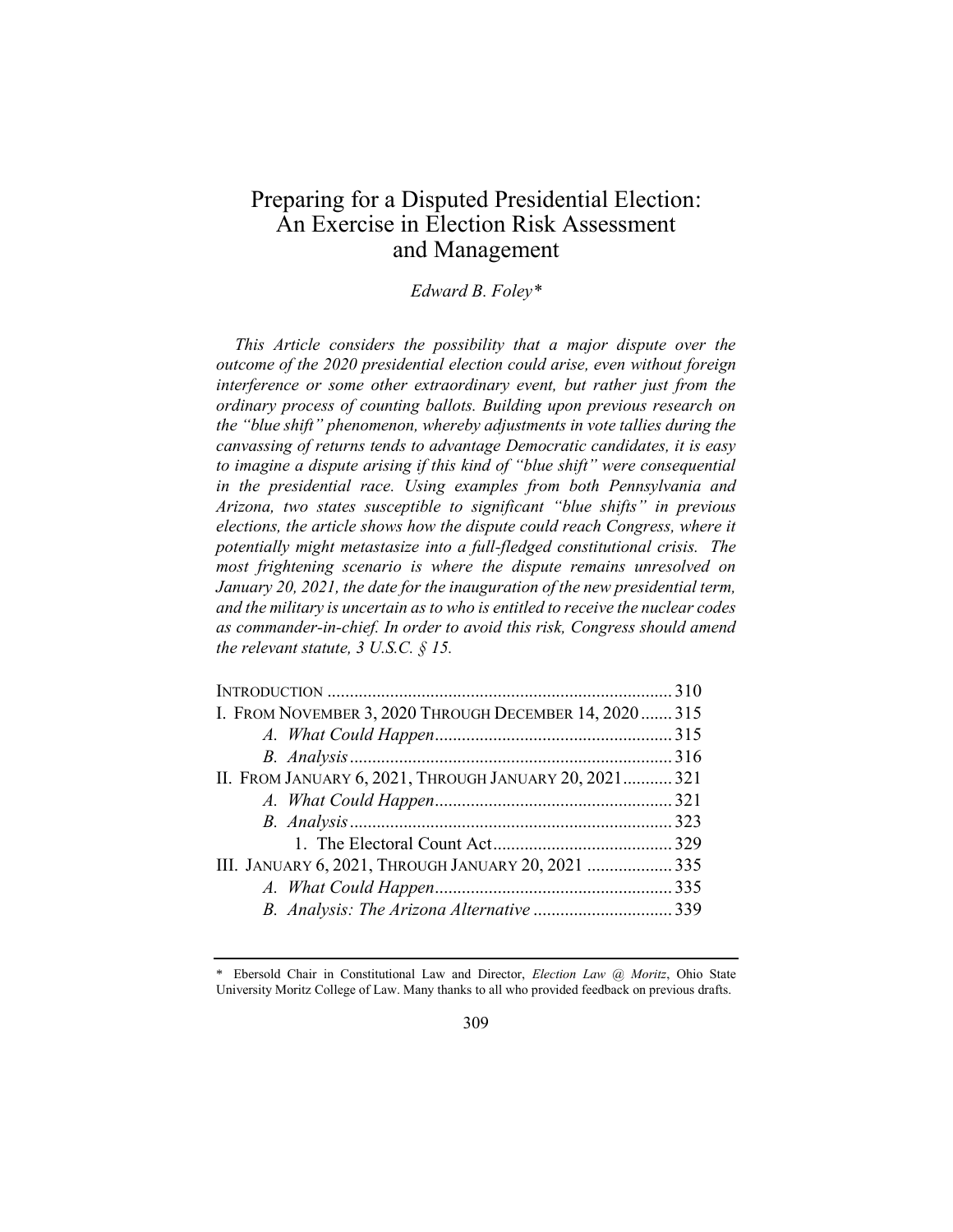| IV. THE ROLE OF THE SUPREME COURT IN POTENTIAL ELECTORAL |     |
|----------------------------------------------------------|-----|
|                                                          |     |
| A. Before the Electoral College Meets on Monday,         |     |
|                                                          | 343 |
|                                                          |     |
|                                                          |     |
|                                                          |     |
|                                                          |     |
|                                                          |     |
| B. Existing Interpretations of 3 U.S.C. $\S$ 15356       |     |
| C. Other Ambiguities Concerning $3$ U.S.C. $\S$ 15  358  |     |
| D. The Consequence of Not Counting Any Electoral Votes   |     |
|                                                          | 359 |
| E. Completion or Incompletion of the Electoral Count?360 |     |
| F. The Relevance of the Twentieth Amendment?  361        |     |

#### **INTRODUCTION**

It is Election Night 2020. This time it is all eyes on Pennsylvania, as whoever wins the Keystone State will win an Electoral College majority. Trump is ahead in the state by 20,000 votes, and he is tweeting "The race is over. Another four years to keep Making America Great Again."

The Associated Press (AP) and the networks have not yet declared Trump winner. Although 20,000 is a sizable lead, they have learned in recent years that numbers can shift before final, official certification of election results. They are afraid of "calling" the election for Trump, only to find themselves needing to retract the call—as they embarrassingly did twenty years earlier, in 2000. Trump's Democratic opponent,

(fill in the blank with whichever candidate you prefer; I will pick Elizabeth Warren since at the moment she is the front-runner according to prediction markets), $\frac{1}{1}$  is not conceding, claiming the race still too close to call. Both candidates end the night without going in front of the cameras.

In the morning, new numbers show Trump's lead starting to slip, and by noon it is below 20,000. Impatient, Trump holds an impromptu press conference and announces:

<sup>1.</sup> *See Who Will Win the 2020 Democratic Presidential Nomination?*, PREDICTIT, https://www.predictit.org/markets/detail/3633/Who-will-win-the-2020-Democratic-presidentialnomination (last visited Oct. 22, 2019) [https://perma.cc/KC2R-WAH8] (showing that would-be bettors may wager thirty-nine cents per dollar of potential winnings should Senator Elizabeth Warren win the Democratic nomination, while twenty cents must be wagered on former Vice President Joseph Biden to win a dollar).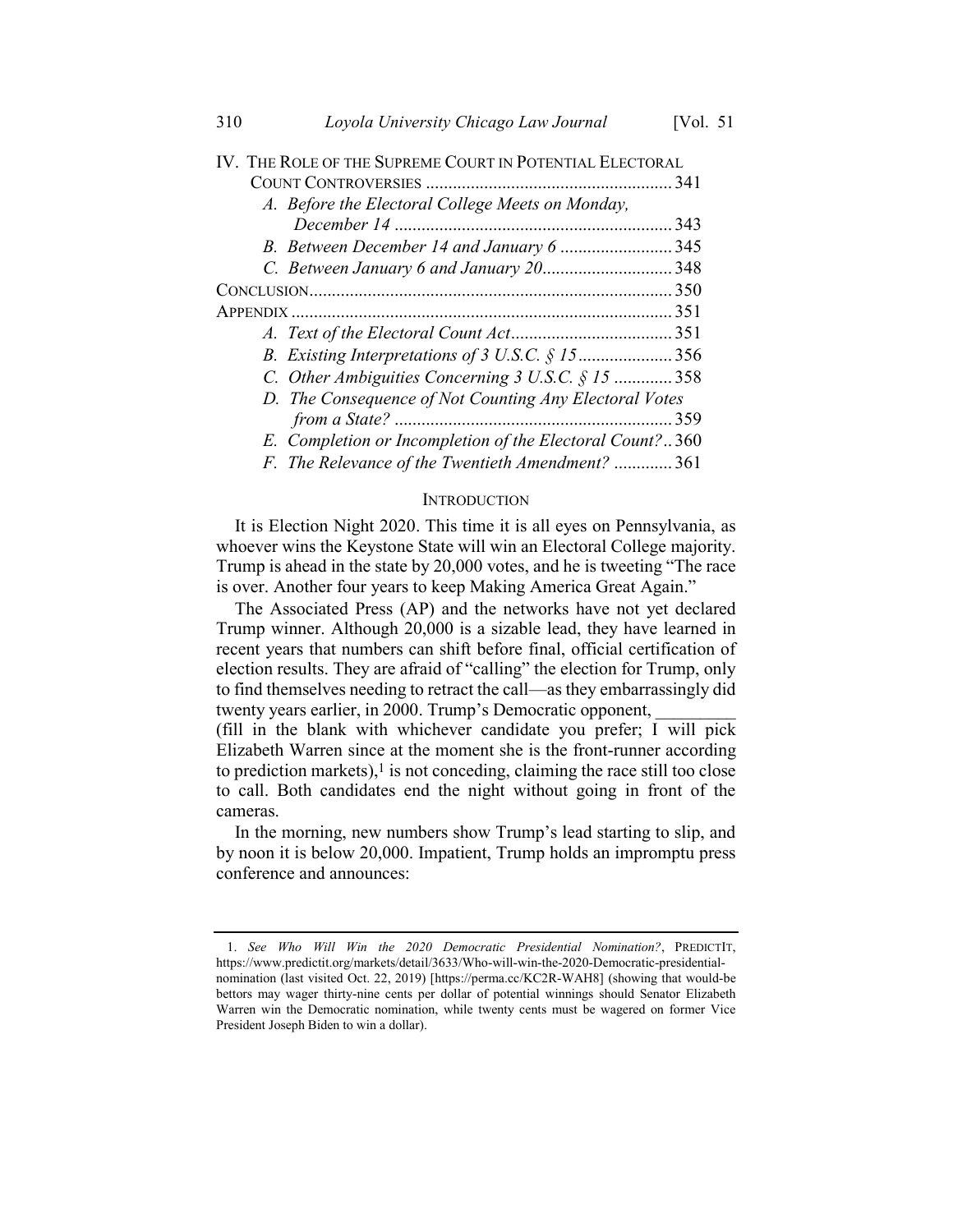I've won reelection. The results last night showed that I won Pennsylvania by over 20,000 votes. Those results were complete, with 100 percent of precincts reporting. As far as I'm concerned, those results are now final. I'm not going to let machine politicians in Philadelphia steal my reelection victory from me—or from my voters!

Despite Trump's protestations, the normal process of canvassing election returns continues in Pennsylvania, and updated returns continue to show Trump's lead slipping away. First, it drops below 15,000. Then 10,000. Then 5,000. As this happens, Trump's tweets become increasingly incensed—and incendiary. "STOP THIS THEFT RIGHT NOW!!!" "DON'T LET THEM STEAL THIS ELECTION FROM YOU!!!"

Protestors take to the streets, in Pennsylvania and elsewhere. So far, the demonstrations, while rancorous, have remained nonviolent. Amid police protection, the canvassing process in Pennsylvania has continued, and Trump's lead in the state diminishes even further.

Then, several days later, the lead flips. Now, Warren is ahead in Pennsylvania. First by only a few hundred votes. Then, by a couple of thousand votes. Although the AP and networks continue to declare the race "too close to call," it is Warren's turn to take to the cameras declaring victory.

Trump insists, by tweet and microphone, "THIS THEFT WILL NOT STAND!!!" "WE ARE TAKING BACK OUR VICTORY."

So begins the saga over the disputed result of the 2020 presidential election.

This scenario is certainly plausible. Pennsylvania is, indeed, a pivotal state in the 2020 presidential election—and potentially poised to be the single state upon which the entire election turns. That role could also fall to Wisconsin, or Florida again, or even Arizona. But it just as easily could be Pennsylvania.2

Moreover, if the idea of a 20,000-lead on Election Night evaporating entirely during the canvassing of returns seems implausible, think again. Trump's lead over Hillary Clinton in Pennsylvania did not disappear completely, but it did drop by over 20,000 votes—23,659, to be precise between Election Night and the final, official certification of the result in the state.3 Nor was that a fluke. In 2018, the Democratic candidates for

<span id="page-2-0"></span><sup>2.</sup> Analysis of which state(s) might be pivotal to the Electoral College outcome are based on various political websites, including 538, Cook Political Report, and 270 to Win. *See, e.g.*, *2020 Presidential Election Interactive Map*, 270TOWIN, https://www.270towin.com/ [https://perma.cc/V73N-DL5L] (listing Arizona, Florida, Nebraska's 2nd Congressional District, North Carolina, Pennsylvania, and Wisconsin as toss-ups).

<sup>3.</sup> *Compare Presidential Results*, WASH. POST, Nov. 10, 2016, at A43 (evidencing a 67,951 vote margin between Mr. Trump and Secretary Clinton), *with* GOVERNOR'S OFFICE OF THE COMMONWEALTH OF PA., CERTIFICATE OF ASCERTAINMENT OF PRESIDENTIAL ELECTORS (Dec.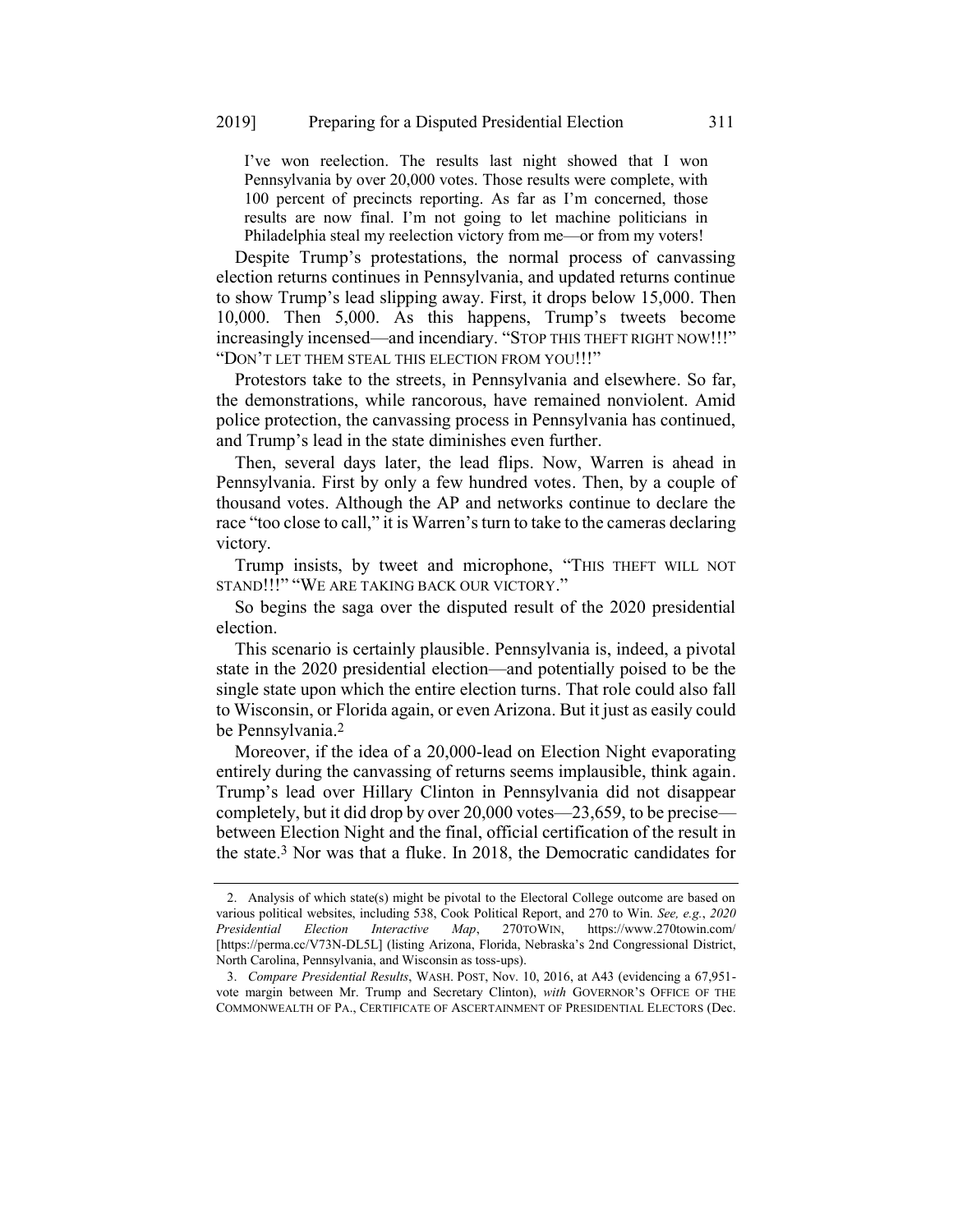<span id="page-3-1"></span>both governor and United States senator in Pennsylvania increased their leads over their Republican opponents by over 28,000 votes during the equivalent canvassing period in that midterm election.4 Moreover, in each of the three presidential elections before 2016 (2004, 2008, and 2012), the Democratic candidate gained over 22,000 votes in Pennsylvania between Election Night and final certification of the official results.5

<span id="page-3-0"></span>Thus, it is not unreasonable to expect Trump's Democratic opponent in 2020 to gain on Trump by over 20,000 votes in Pennsylvania during the period between Election Night and the final, official certification of the canvass. The key question is whether this kind of gain simply extends a lead that the Democratic candidate already has, comparable to what occurred in two statewide races in 2018. Or whether, instead, it cuts into a lead that Trump starts with on Election Night—and, if so, whether it is enough of a gain for Trump's Democratic opponent to overcome Trump's Election Night lead. In 2016, Hillary Clinton's gain of 23,659 votes during the canvassing process was not enough to flip Pennsylvania to her column. Instead, it reduced a Trump lead of 67,951 in the state to "only" 44,292. 6 But in 2020 a comparable gain for the Democrat could erase entirely a 21,000-vote Election Night lead for Trump, converting the result into a 2,500-vote margin of victory for the Democrat.

Pennsylvania is hardly aberrational in producing this kind of gain for Democratic candidates during the canvassing process. Although this phenomenon is still not widely understood by the electorate generally, scholars and even the media have begun to take notice. In 2014, I published an article entitled *The Big Blue Shift* to draw attention to this development, hypothesizing that it is best explained as an unintended byproduct of electoral reforms adopted in the wake of the 2000 fiasco,

<sup>12, 2016),</sup> *available at* https://www.archives.gov/federal-register/electoral-college/2016 certificates/pdfs/ascertainment-pennsylvania.pdf [https://perma.cc/EJ37-V2SP] (proclaiming a 44,292-vote margin between the major-party candidates).

<sup>4.</sup> *Compare U.S. Senate Results*, WASH. POST, Nov. 8, 2018, at A26 (evidencing a 629,473 vote margin between Senator Casey and Representative Barletta), *with Official Returns Statewide: 2018 General Election*, COMMONWEALTH PA. (Nov. 6, 2018) https://www.electionreturns.pa.gov/ General/SummaryResults?ElectionID=63&ElectionType=G&IsActive=0 [https://perma.cc/PFL8- UVB2] (illustrating a 657,589-vote margin between the major-party candidates).

<sup>5.</sup> The Democratic vote swings were 22,790-, 23,863-, and 26,146-votes, respectively. Edward B. Foley, *A Big Blue Shift: Measuring an Asymmetrically Increasing Margin of Litigation*, 28 J.L. & POL. 501, 537 (2013) [hereinafter *Big Blue Shift*], *available at* http://files.www. lawandpolitics.org/content/vol-xxvii-no-4/Foley\_Color\_116.pdf [https://perma.cc/NF3L-B9TV].

<sup>6.</sup> Trump's final official total for Pennsylvania was 2,970,733, and Clinton's was 2,926,441. PA 2016 CERTIFICATE OF ASCERTAINMENT, *supra* not[e 3.](#page-2-0) According to the initial returns reported in the Washington Post, Trump had 2,912,442, and Clinton has 2,844,491. *Presidential Results*, *supra* note [3.](#page-2-0) The difference between Trump's initial lead of 67,951 and his final victory margin of 44,292 is a shift towards Clinton of 23,659.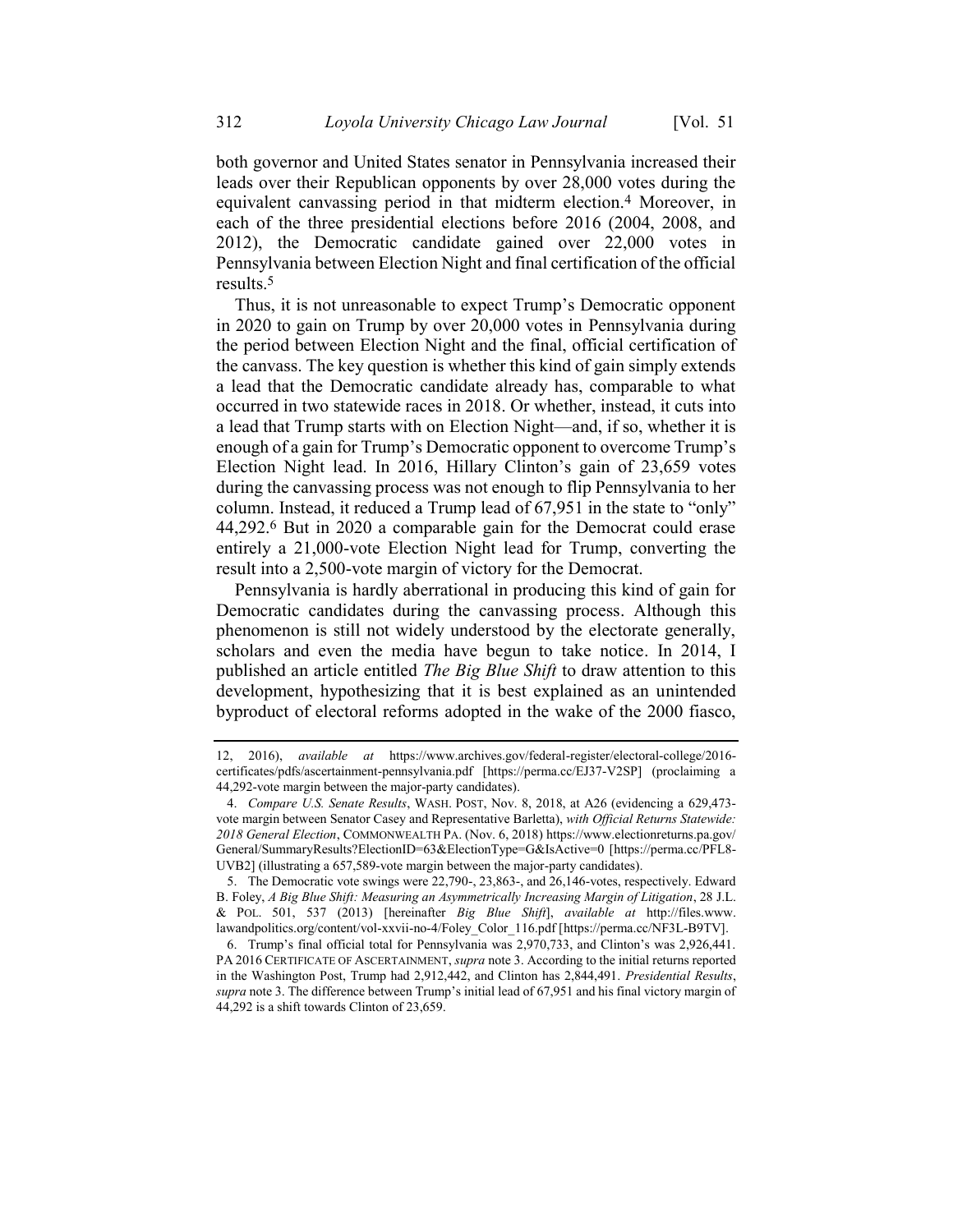most specifically the advent of provisional ballots and the increased use of absentee voting. 7 (One possible factor is that provisional ballots, which became nationally mandated by the Help America Vote Act of 2002 and which are necessarily counted during the canvassing process after Election Night once their validity has been verified, tend to be cast by voters of demographic groups who support Democratic candidates. But while this factor undoubtedly contributes to the phenomenon, the number of provisional ballots generally is not large enough to account for the entirely of the "blue shift" phenomenon, and the remainder of the explanation is still uncertain.) Whatever the exact causal mechanism we are still in the early stages of studying the phenomenon—this kind of "overtime" gain by Democrats, after Election Night and before final certification of the canvass, achieved national salience in the 2018 midterms.8

Indeed, this blue shift flipped the result of one major election: the Arizona US Senate race. Martha McSally, the Republican candidate, held a lead of 15,403 votes a day after Election Day.9 But by the time the canvassing of returns was complete, her Democratic opponent, Kyrsten Sinema had won by 55,900—a gigantic overtime gain of 71,303 votes during the canvassing process. 10

But most consideration of the blue shift in 2018 focused on Florida. Both the United States Senate and governor's races in that perennial battleground ended up extremely close. A day after Election Day, the Republican candidates were ahead in both, but by only 30,264 votes in the Senate race and only 50,879 in the gubernatorial election.11 As the

<span id="page-4-0"></span><sup>7.</sup> *Big Blue Shift*, *supra* not[e 5.](#page-3-0)

<sup>8.</sup> *See* Edward B. Foley & Charles Stewart III, *The Election Might Not End on Tuesday Night — And That's Okay*, WASH. POST (Nov. 4, 2016), https://www.washingtonpost.com/opinions/theelection-might-not-end-on-tuesday-night—and-thats-okay/2016/11/04/b93e6ca4-a294-11e6-a44d -cc2898cfab06\_story.html?utm\_term=.8906211a1be5 [https://perma.cc/U88Y-VCLV] (discussing the phenomenon of the "overtime" vote ahead of the 2018 midterm general election); *see also*  Edward B. Foley & Charles Stewart III, *Research Paper 2015-21: Explaining the Blue Shift in Election Canvassing* (Sept. 12, 2015) (unpublished manuscript) (on file with the Massachusetts Institute of Technology Political Science Department), *available at* https://papers.ssrn.com/ sol3/papers.cfm?abstract\_id=2653456 [https://perma.cc/YDR9-APMU] (empirically analyzing the "overtime" vote phenomenon).

<sup>9.</sup> *U.S. Senate Results*, *supra* note [4](#page-3-1) (demonstrating McSally's lead over her opponent the day after the election).

<sup>10.</sup> Official results are available on the Arizona Secretary of State's website. ARIZ. SEC'Y OF STATE, STATE OF ARIZONA OFFICIAL CANVASS (Nov. 30, 2018), *available at* https://azsos.gov/sites/default/files/2018%201203%20Signed%20Official%20Statewide%20Canv ass.pdf. [https://perma.cc/V7WW-GHUV].

<sup>11.</sup> *U.S. Senate Results*, *supra* not[e 4](#page-3-1) (evidencing the Republican Senate candidate ahead of his Democratic opponent the day after the election); *Governor Results*, WASH. POST, Nov. 8, 2018, at A27.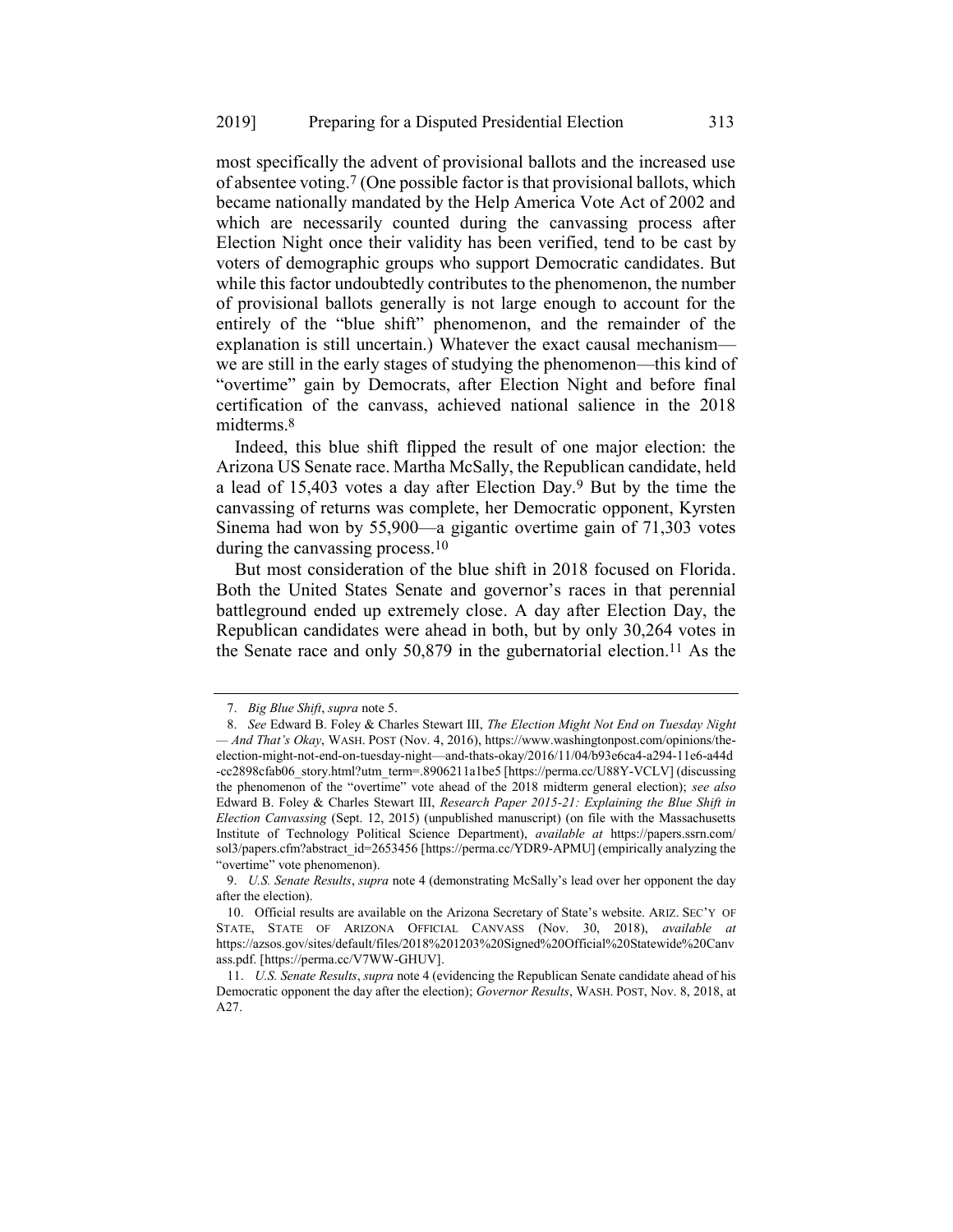blue shift started to erode these leads, Republicans became fearful that their leads, like McSally's in Arizona, might disappear completely. Trump himself took to Twitter, proclaiming: "The Florida Election should be called in favor of Rick Scott and Ron DeSantis in that large numbers of new ballots showed up out of nowhere, and many ballots are missing or forged. An honest vote count is no longer possible-ballots massively infected. Must go with Election Night!"12

<span id="page-5-0"></span>Ultimately, the GOP held on to win both these statewide races. The Democratic candidate for Senate, incumbent Bill Nelson, gained 20,231 votes during the canvass, but that still left Rick Scott with a narrow 10,033-vote margin of victory. 13 Likewise, the Democratic candidate for governor, Andrew Gillum, gained 18,416, leaving Ron DeSantis with a somewhat more comfortable 32,463-vote margin.<sup>14</sup>

Still, 2018 made this much clear: If the blue shift in a prominent midterm election can cause Trump to tweet about sticking with the Election Night tally in order to preserve a Republican lead, it is easy to imagine him doing something similar in the context of his own reelection effort in 2020. Thus, if Pennsylvania were to end up the pivotal state in the presidential election, and if Trump were to have a narrow lead there on Election Night, we can expect him to do whatever he can—tweeting and more—to freeze that lead in place and prevent a blue shift from erasing it.

We can endeavor to contemplate all the different ways Trump might try to stop an Election Night lead from slipping away, whether through litigation or otherwise. Fundamentally, however, it makes sense to focus on the possibility that there remains a basic conflict over the outcome of a pivotal state, like Pennsylvania. On the one hand, Trump keeps insisting that only the Election Night results, which show him in the lead, are valid. On the other hand, if the canvassing process does show that lead evaporating, thereby putting Trump's Democratic opponent ahead (or even just potentially so), then the Democrats will insist that the results shown by the canvass are the valid ones. The key question, then, is how this basic dispute plays out—and ultimately gets resolved.

<sup>12.</sup> Michael Burke, *Trump Says Florida Elections Should Be Called for Scott, DeSantis*, HILL (Nov. 12, 2018), https://thehill.com/homenews/administration/416183-trump-says-floridaelections-should-be-called-for-scott-desantis [https://perma.cc/H4L8-CW8S].

<sup>13.</sup> *Compare U.S. Senate Results*, *supra* note [4,](#page-3-1) *with November 6, 2019 General Election: Official Results*, FLA. DEP'T ST. DIV. ELECTIONS (Nov. 6, 2018) [hereinafter *Florida General Election Results*], https://results.elections.myflorida.com/Index.asp?ElectionDate=11/6/2018& [https://perma.cc/R9AB-HUW8].

<sup>14.</sup> *Compare Governor Results*, *supra* note [11,](#page-4-0) *with Florida General Election Results*, *supra*  note [13.](#page-5-0)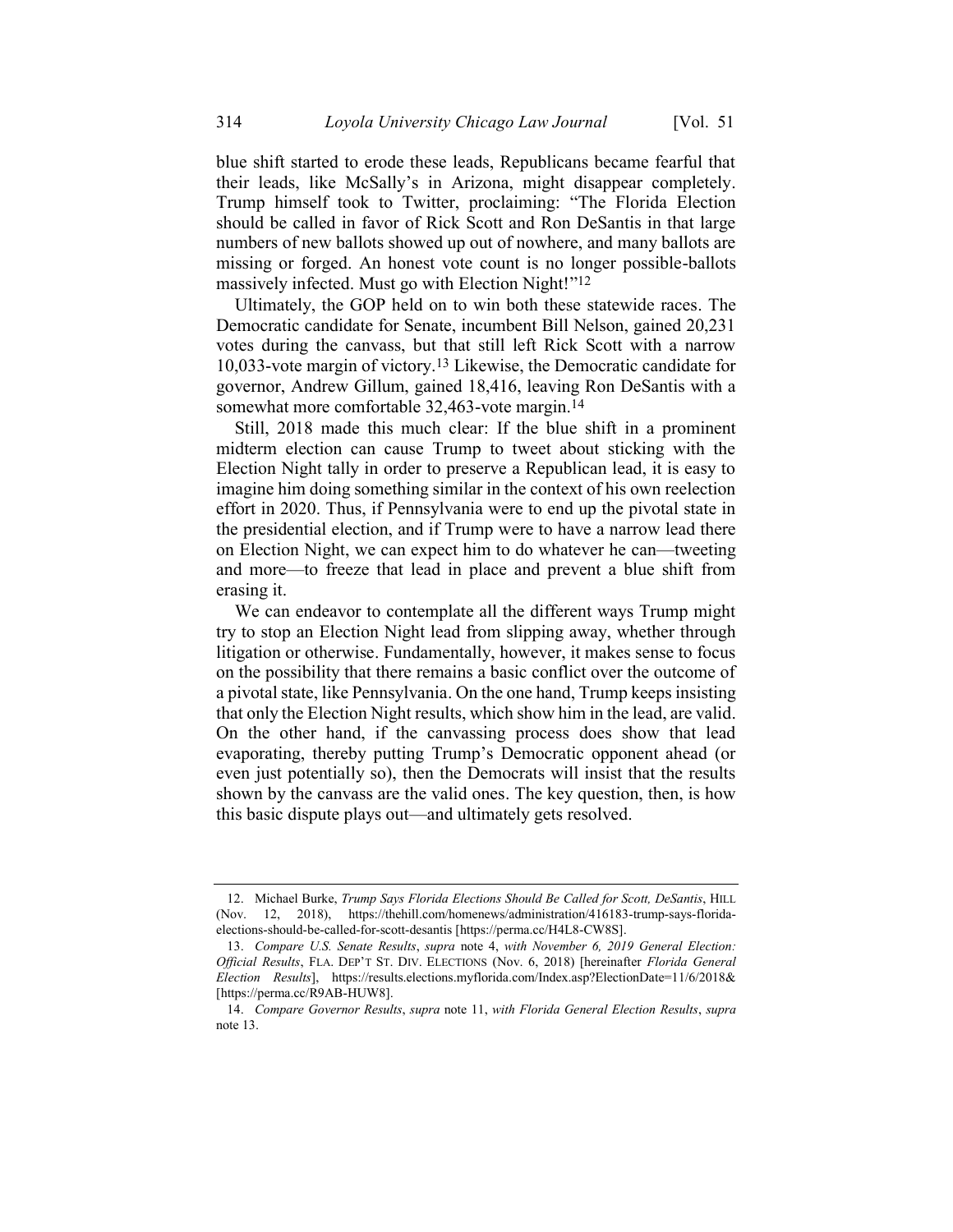# I. FROM NOVEMBER 3, 2020 THROUGH DECEMBER 14, 2020

# *A. What Could Happen*

Despite protests and counter-protests, and lawsuits and counterlawsuits—each side accusing the other of attempting to steal an election that is rightfully theirs—Pennsylvania's election officials certify the result as a miniscule 2,500-vote victory for Warren, based on the strength of the "overtime" votes counted during the canvassing process. This official certification, of course, is not technically that Warren herself has won Pennsylvania's electoral votes, but rather than the slate of presidential electors pledged to Warren have won, based on the popular vote, the right to serve as the state's electors. Pennsylvania's governor so certifies pursuant to state law.15 Also, as required by Congress, the governor sends this "certificate of ascertainment" to the National Archives, thereby notifying the federal government who has been officially appointed the state's electors.16 These electors then meet on the day appointed by Congress (Monday, December 14) and indeed cast their 20 electoral votes for Warren. These electors then dutifully transmit a certificate of their votes to "the President of the Senate," as well as sending a copy to the National Archives, both submissions as specified by Congress.17

But this is not all that happens in Pennsylvania during this time. At Trump's urging, the state's legislature—where Republicans have majorities in both houses—purports to exercise its authority under Article II of the Constitution to appoint the state's presidential electors directly. Taking their cue from Trump, both legislative chambers claim that the certified popular vote cannot be trusted because of the blue shift that occurred in overtime. Therefore, the two chambers claim to have the constitutional right to supersede the popular vote and assert direct authority to appoint the state's presidential electors, so that this appointment is in line with the popular vote tally as it existed on Election Night, which Trump continues to claim is the "true" outcome. The state's Democratic governor refuses to assent to this assertion of authority by the state's legislature, but the legislature's two chambers proclaim that the governor's assent is unnecessary. They cite early historical practices in

<sup>15.</sup> *See* 25 PA. STAT. AND CONS. STAT. ANN. § 3166 (West 2019) ("[O]n receiving and computing the returns of the election of presidential electors . . . the Governor . . . shall enumerate and ascertain the number of votes given for each person so voted for, and shall cause a certificate of election to be delivered . . . .").

<sup>16.</sup> 3 U.S.C. § 6 (2018).

<sup>17.</sup> *See* 3 U.S.C. § 11 (2018) ("They shall forthwith forward by registered mail one of the [certificates so made by them] to the President of the Senate at the seat of government.").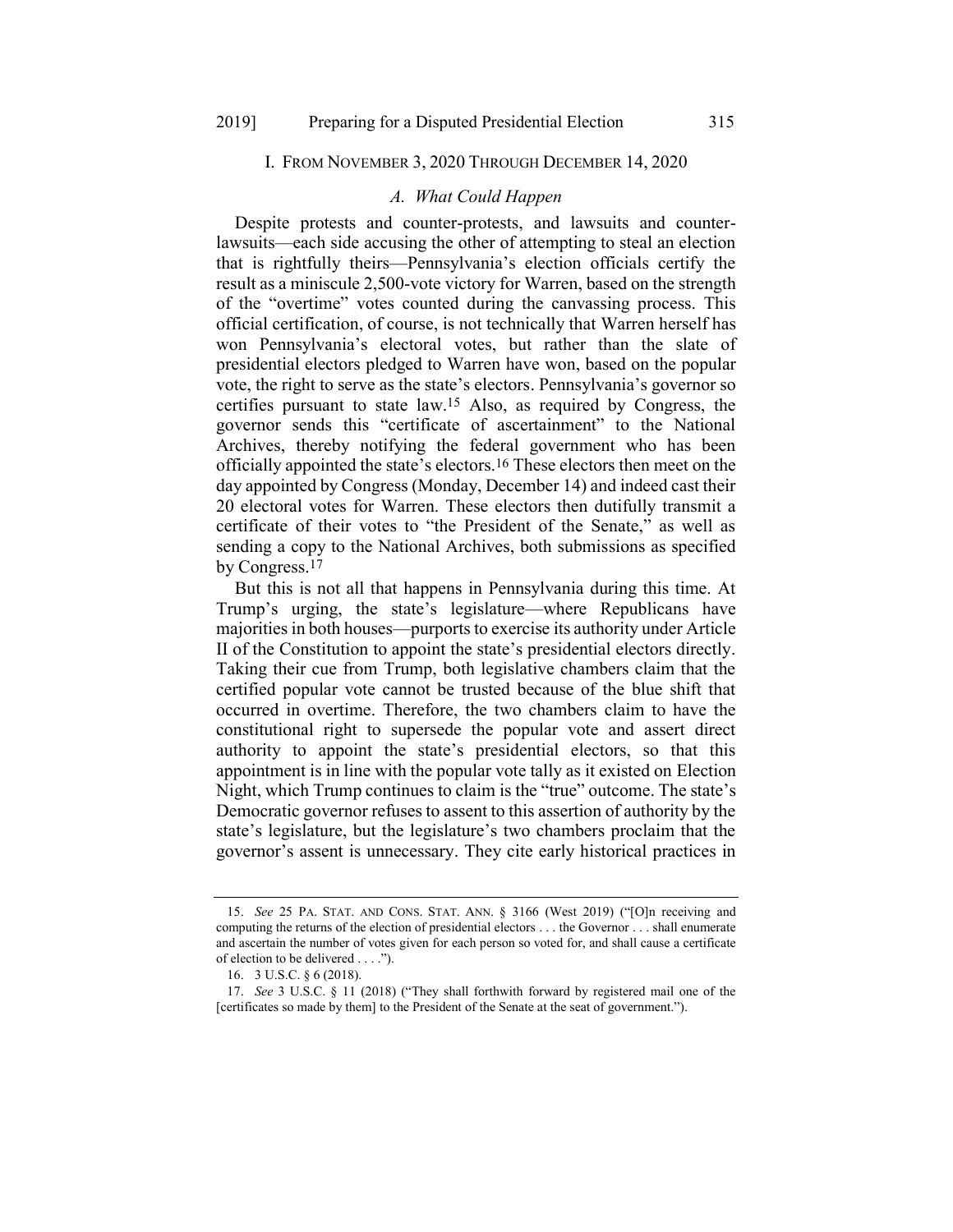<span id="page-7-0"></span>which state legislatures appointed presidential electors without any involvement of the state's governor. 18 They argue that like constitutional amendments, and unlike ordinary legislation, the appointment of presidential electors when undertaken directly by a state legislature is not subject to a gubernatorial veto.<sup>19</sup>

Although the governor refuses to certify this direct legislative appointment of presidential electors, the Republican-pledged electors who have been purportedly appointed by the legislature proceed to conduct their own meeting on the day that Congress has specified for the casting of electoral votes (again, Monday, December 14). At this meeting, they cast "their" 20 electoral votes for Trump. They, too, purport to certify these votes by sending a certificate to the President of the Senate and a copy to the National Archives, according to the procedures specified by Congress.

Thus, when Congress meets on January 6, 2021 to count the electoral votes from the states, there are two conflicting certificates of electoral votes from Pennsylvania. One submission, from the Democratic electors and reflecting the governor's certificate of ascertainment, records Pennsylvania's 20 electoral votes for Warren. The other, from the Republican electors and reflecting the legislature's purported direct appointment, records Pennsylvania's electoral votes for Trump.

And so*,* the controversy over Pennsylvania has reached Congress.

# *B. Analysis*

It might seem far-fetched to think that the Pennsylvania legislature would attempt to negate the popular vote of the state's electorate in the

<sup>18.</sup> *See* EDWARD B. FOLEY, PRESIDENTIAL ELECTIONS AND MAJORITY RULE: THE RISE, DECLINE, AND POTENTIAL RESTORATION OF THE JEFFERSONIAN ELECTORAL COLLEGE 16–26, 55–61 (2019) (recounting practices of state legislatures both before and after adoption of the Twelfth Amendment).

<sup>19.</sup> One could consider the possibility that Pennsylvania's governor, or judiciary, might attempt to prevent the two chambers of the state's legislature meeting for this purpose. For this analysis, I shall assume that any such attempt would either not occur or not be successful. At the extreme, the Republican members of the state legislature would likely be able to find a place to assemble, even if it were not the official statehouse even if their meeting otherwise lacked the appearance of an official session of the state's legislative chambers. Even so, these Republican members of the state legislature could purport to be engaged in an official legislative session, even if meeting in unusual circumstances, and thus could purport to be appointing the state's presidential electors pursuant to the state legislature's constitutional authority to do so. The Trump-pledged Republican electors then could assert that they were meeting pursuant to this purported legislative appointment. (Moreover, even if these irregular legislative sessions never occurred, the Trump-pledged Republican electors might themselves meet, saying that they would have been appointed by the state's legislature if the legislature had not unlawfully been denied the opportunity to assemble, and thus their electoral votes should be considered by Congress as valid as if the legislature has successfully met to appoint them.)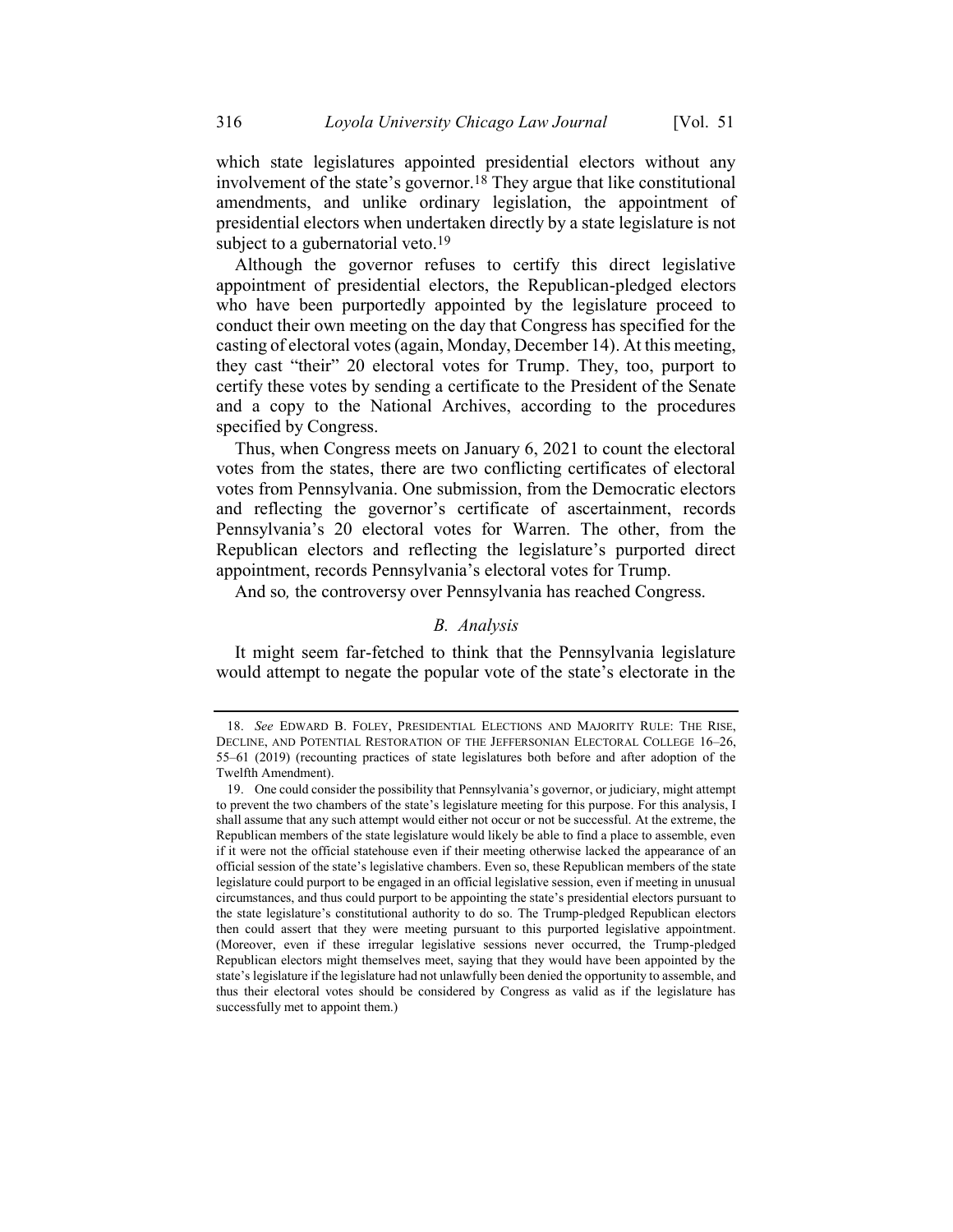2020 presidential election. Even with Trump urging Republicans to make this move, it might be too much of a power grab. One would hope that American politics have not become so tribal that a political party is willing to seize power without a plausible basis for doing so rooted in the actual votes of the citizenry.20

Thus, ultimately, the likelihood of this scenario occurring may depend upon how much doubt can be cast upon the officially certified canvass of the popular vote—and thus the plausibility of the claim that the blue shift in the overtime count amounts to a theft of an Election Night victory that was rightfully Trump's. If during the canvass itself, Trump can gain traction with his allegation that the blue shift amounts to fraudulently fabricated ballots—along the lines of his 2018 tweet about Florida—then it becomes more politically tenable to claim that the legislature must step in and appoint the state's electors directly to reflect the "true" will of the state's voters, who otherwise would be deprived of the result they mandated as reflected on Election Night. (In 2000, Florida's legislature was preparing to take this kind of step, which became unnecessary once the Supreme Court halted the recount.)21

Unless and until we are in the midst of the situation itself, we can only speculate the kind of allegations that might be raised in an effort to cast doubt on overtime votes counted during the canvass. Presumably provisional ballots would be attacked as ineligible for counting, as would any absentee ballots not previously counted, because when one is ahead and attempting to preserve a lead, the goal is to shut down the counting process as much as possible. Heavily Democratic precincts would be closely scrutinized for any voting irregularities. An effort might be made to invalidate entire precincts, especially in urban areas, based on slight discrepancies—as often occur for innocent reasons—between the number of voters who sign the precinct's pollbooks and the number of ballots cast in the precinct.22 Drawing upon the historical legacy of improper

<sup>20.</sup> But there is increasing concern that both major political parties in the U.S. do not share a commitment to conduct their electoral competition by means of a fair democratic process. *See, e.g.*, Michael Tomasky, *Do the Republicans Even Believe in Democracy Anymore?*, N.Y. TIMES (July 1, 2019), https://www.nytimes.com/2019/07/01/opinion/republicans-trump-democracy.html [https://perma.cc/A5T4-ZK5J] ("[R]ather than simply playing the game, the Republicans are simultaneously trying to rig the game's rules so that they never lose.").

<sup>21.</sup> Edward B. Foley, Bush v. Gore*: The Court Stops the Recount*, *in* ELECTION LAW STORIES 541, 542–43 (Joshua A. Douglas & Eugene Mazo eds., 2016).

<sup>22.</sup> There is some statutory and judicial authority in Pennsylvania that could be cited in an effort to support such invalidation of the votes from entire electoral districts. *See* 25 PA. STAT. AND CONS. STAT. ANN. § 3154 (West 2019); *see also In re* Dunmore Burrough Election, 42 Pa. D. & C. 215, 218–19 (Ct. Com. Pl. Lackawanna Cnty. 1941). Citing these sources here is not to endorse the idea that, correctly understood, they properly would support any such invalidation of votes in 2020, but rather only to observe that a litigant could endeavor to so cite them in an effort to prevail on this point.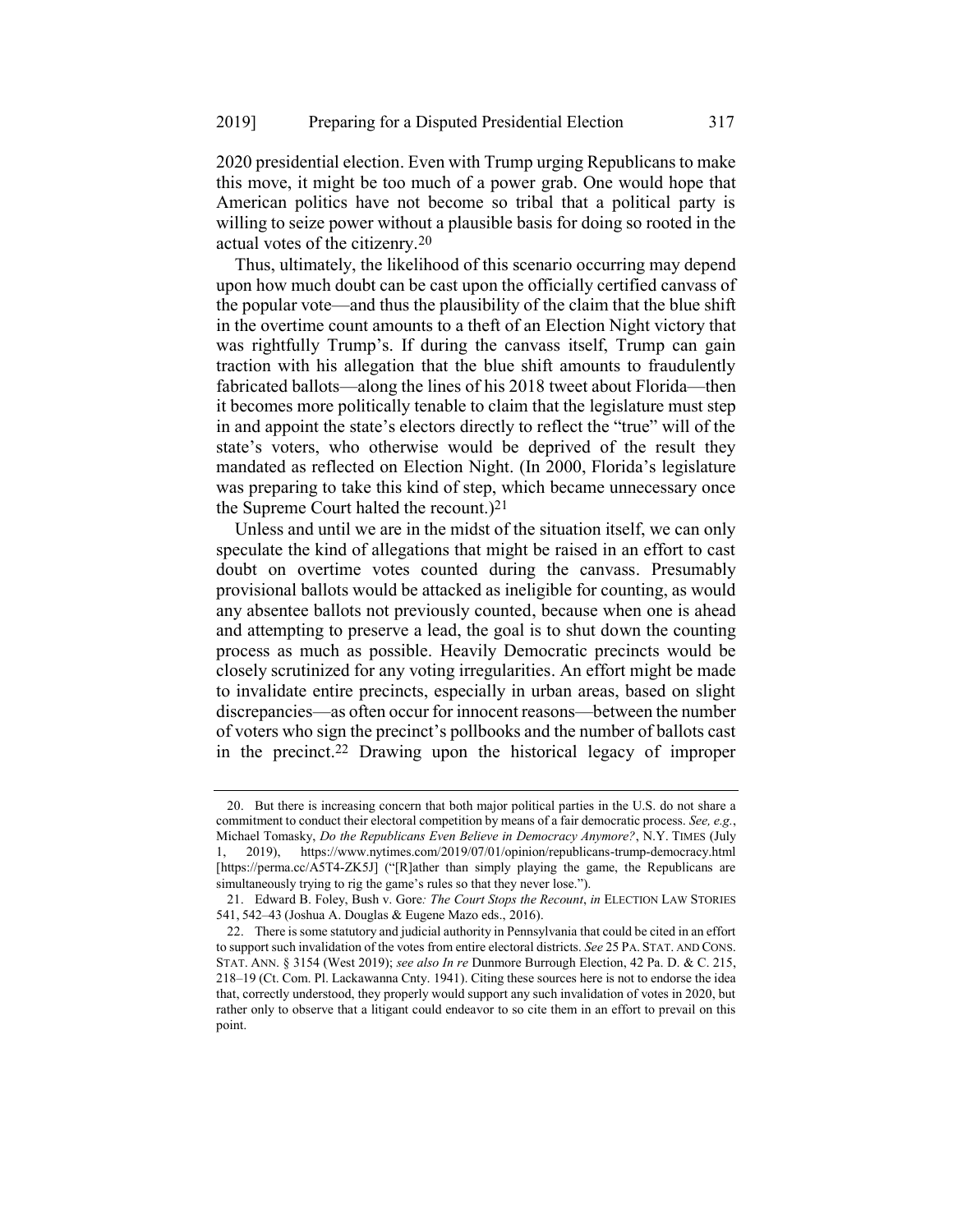practices conducted by big-city machine politicians, including in Philadelphia, one can easily imagine Trump and his Republican supporters pointing to any evidence that might support a narrative of Philadelphian misdeeds undermining his victory. It would not take much to set this tale spinning. Remember what happened in Florida in 2018, specifically in Broward County: There, the local election administrator acted improperly with respect to the handling of ballots, and that became a potential basis for challenging the entire result statewide. If something similar happened in Philadelphia, one can imagine that Republicans would invoke it as grounds for discarding the results of the canvass and substituting instead directly appointed presidential electors.

Undoubtedly, Trump would go to court in an effort to prevent certification of the canvass based on the blue shift "overtime" vote. He would certainly be in a more favorable posture if a judicial decree blocked the counting of these extra votes and required, instead, that the canvass be certified with a result showing Trump having won the popular vote in the state. Even better, from Trump's perspective, would be a court order requiring the state's governor to certify a popular vote victory for his Republican slate of electors. Then there would be no need for the state legislature to appoint the Republican electors directly, and no conflicting submissions to Congress of two separate certificates of electoral votes from Pennsylvania. Instead, the President of the Senate would receive a single submission, based on this judicial decree, showing only Trump to have won the state's 20 electoral votes. Thus, Trump almost certainly would try to obtain this kind of court decree, either from state or federal court—or even both.

But Trump need not win in court in order to press his case to Congress. As long as he gets the state legislature to appoint his presidential electors directly, and those electors submit their purported electoral votes to the President of the Senate—who happens to be his vice president, Mike Pence—he has a fighting chance. His position is much weaker than if Pennsylvania sends Pence only one certificate of electoral votes that supports him. But Trump has no chance at all if Pennsylvania sends only one certificate that supports Warren. 23 Thus, if Trump cannot get a court to block the governor's certificate of ascertainment showing Warren's electors as duly appointed based on their popular-vote victory, then it is imperative from Trump's perspective that the state legislature purport to supersede this popular vote with its own direct appointment of the state's

<sup>23.</sup> This point assumes that the Democrats will control the House of Representatives, which will vote to accept the 20 electoral votes from Pennsylvania in favor of Warren. Only if Mike Pence could get away with nullifying those votes solely on his own (without any conflicting electoral votes from the state in favor of Trump)—an exceedingly implausible scenario—could Trump prevail in preventing Pennsylvania from giving Warren an Electoral College majority.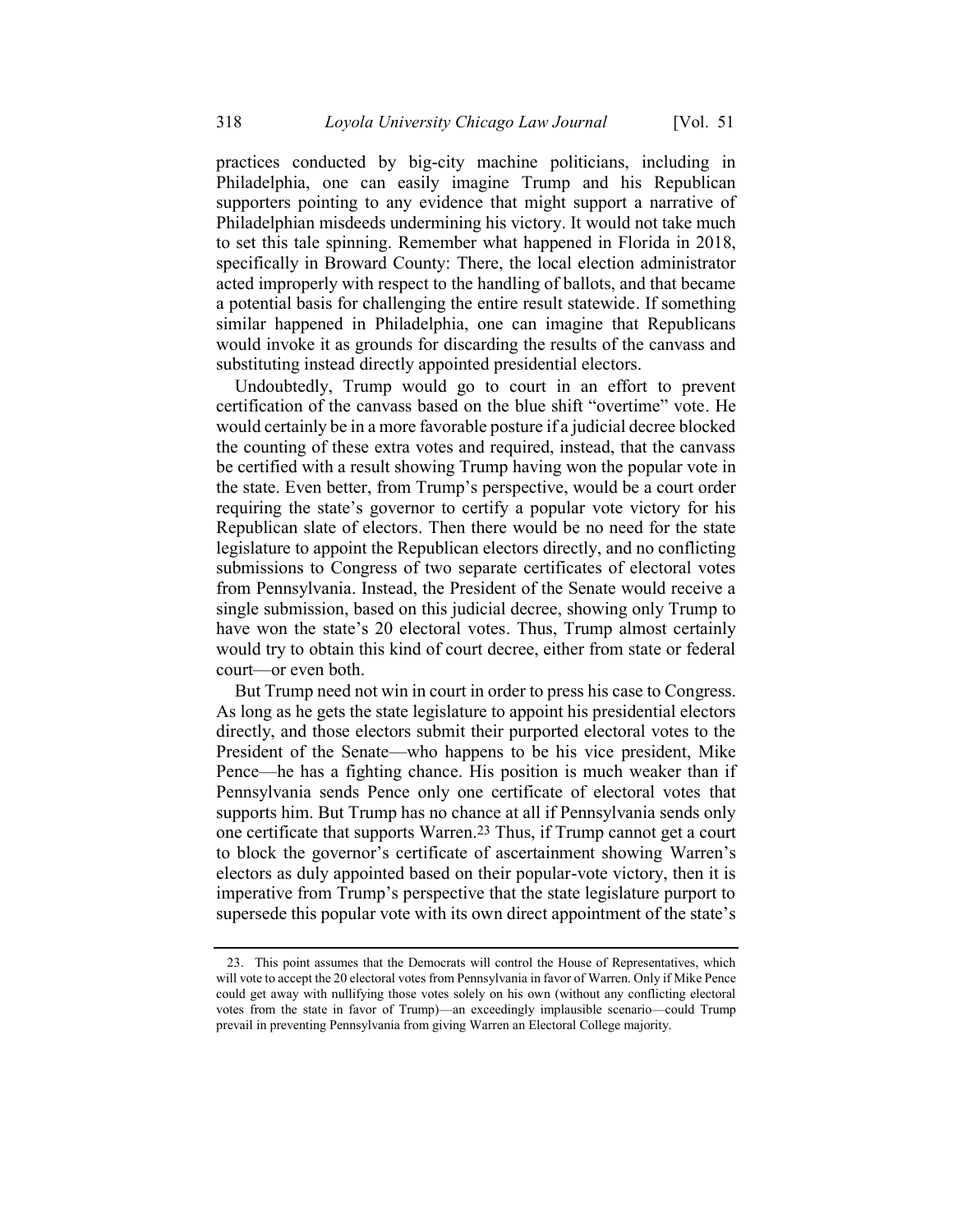presidential electors—and for Pence to receive from Pennsylvania a second certificate of electoral votes, ones cast for Trump based on this purported legislative appointment.

There is good reason to think that this purported legislative appointment of electors would be invalid as a matter of state or federal law, or both. To be sure, the federal Constitution unquestionably gives state legislatures the authority to engage in direct appointment of presidential electors. Moreover, it is also true that when exercising this federal constitutional authority there is no need for the state legislature to provide for gubernatorial involvement.24 Thus, one might think that the two houses of the Pennsylvania legislature, without any legal obstacle, could supersede a popular vote with direct appointment of electors. While it might be undemocratic, it would not seem unlawful.

But that conclusion would be too quick. While it is undoubtedly true that for future elections a state legislature could change the method of appointing presidential electors from a popular vote to direct appointment, there are at least two significant legal obstacles to consider with respect to an attempt by a state legislature to assert direct appointment authority after a popular vote to appoint electors has already taken place.

First, insofar as this popular vote occurred pursuant to state legislation enacted using ordinary state legislative procedures, including presentment to the governor for possible veto, a strong argument can be made that this method of appointing electors cannot be undone except by a new state statute enacted using the same ordinary methods of legislation. In other words, even if the state legislature wants to return to a method of appointment with no gubernatorial involvement, the legislature first would need to repeal—by ordinary legislative methods the statute that authorized appointment by means of a popular vote. Second, the legislature would need to change in this appointment method before, not after, electors had already been appointed by means of a popular vote. The legislature is always free to make this move for next time, but it cannot—at least not without violating the due process clause of the Constitution—undo an appointment of electors already made.25

<span id="page-10-0"></span><sup>24.</sup> In the early days to the Republic, when state legislatures choose to appoint electors directly, they debated whether to do so in joint sessions of both legislative chambers, or separate sessions, but they did not view this legislative appointment as requiring gubernatorial assent. *See* FOLEY, *supra* not[e 18,](#page-7-0) at 17.

<sup>25.</sup> *See* Roe v. Alabama, 43 F.3d 574, 580–81 (11th Cir. 1995) (first quoting Yick Wo v. Hopkins, 118 U.S. 356, 370 (1886); and then quoting Curry v. Baker, 802 F.2d 1302, 1315 (11th Cir. 1986)) ("The right of suffrage is 'a fundamental political right . . . .' If, however, 'the election process itself reaches the point of a patent and fundamental unfairness, a violation of the due process clause may be indicated . . . .'"). For a discussion of the election that gave rise to this *Roe v. Alabama*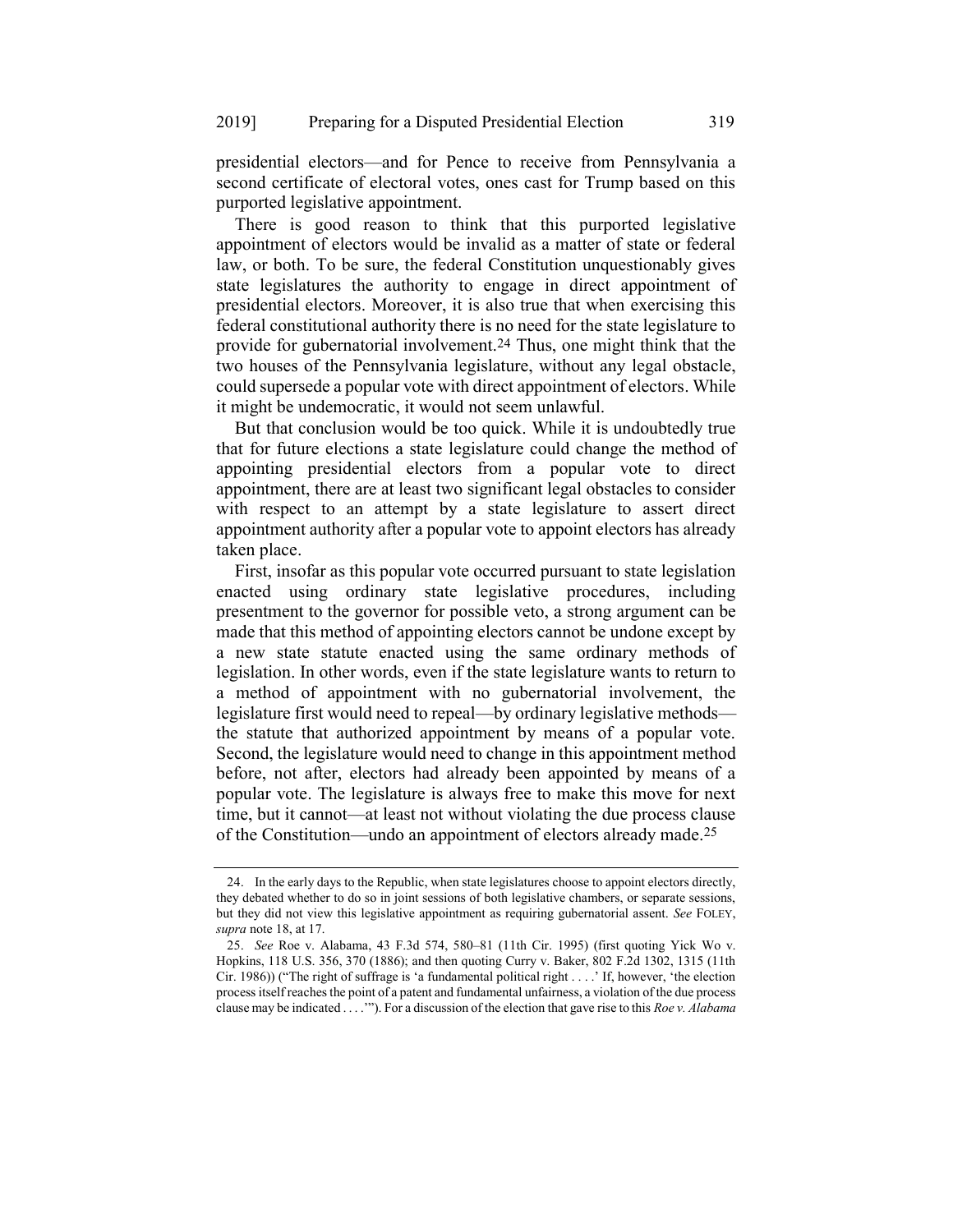While these legal arguments are powerful, they ultimately may not matter. As we shall shortly see, what matters is whether or not Congress receives a submission of electoral votes from a state, not whether that submission is legally valid according to some standard that Congress might not recognize as binding. Thus, the two houses of Pennsylvania's legislature may not be legally entitled to negate popular appointment of the state's presidential electors after that appointment has occurred. The legislature may require concurrence of the governor before any such move could be considered a valid rescission of the statute authorizing popular appointment. Even so, if the two houses of the state legislature purport to do this, and if the electors purportedly appointed meet and cast their electoral votes—and, most importantly, if these electors send their electoral votes to the President of the Senate—then the President of the Senate has these electoral votes in hand. That is enough for Congress to consider the votes and potentially accept those votes as the authoritative electoral votes from Pennsylvania.

Also, it is worth noting that the strength of any argument against direct legislative appointment of presidential electors may depend heavily on the specific factual context in which such direct legislative appointment is attempted. In a genuine emergency, for example, it would not raise serious due process concerns for a state legislature to step in and appoint presidential electors directly when otherwise the state would risk losing its opportunity to participate in the presidential election altogether. Indeed, Congress itself has explicitly recognized that "the electors may be appointed on a subsequent day in such a manner as the legislature of such State may direct" if and when "any State has held an election for the purpose of choosing electors, and has failed to make a choice."26 Thus, if there were a successful cyberattack on Pennsylvania's electoral infrastructure, thereby preventing the state from appointing presidential electors by means of a popular vote on Tuesday, November 3, there is

26. 3 U.S.C. § 2 (2018).

precedent, as well as related rulings in the litigation, see EDWARD B. FOLEY, BALLOT BATTLES: THE HISTORY OF DISPUTED ELECTIONS IN THE UNITED STATES 267–77 (2016) [hereinafter BALLOT BATTLES]. More recently, the American Law Institute (ALI) has developed principles for the resolution of ballot-counting disputes that identifies this "due process" concern as a paramount principle that all elections should follow. Specifically, section 201 of these ALI principles provides: "Whenever the state's rules and procedures for the counting of ballots have been prescribed in advance of an election . . . those rules and procedures shall be followed as prescribed, unless doing so would violate the U.S. Constitution or other federal law." The Reporters' Notes to Section 201 provide additional analysis of the relationship of the *Roe v. Alabama* due process precedent to this basic principle. A.L.I., PRINCIPLES OF THE LAW, ELECTION ADMINISTRATION: NON-PRECINCT VOTING AND RESOLUTION OF BALLOT-COUNTING DISPUTES § 201, at 77–78 (2019) (discussing the *Roe* case in relation to principles of due process).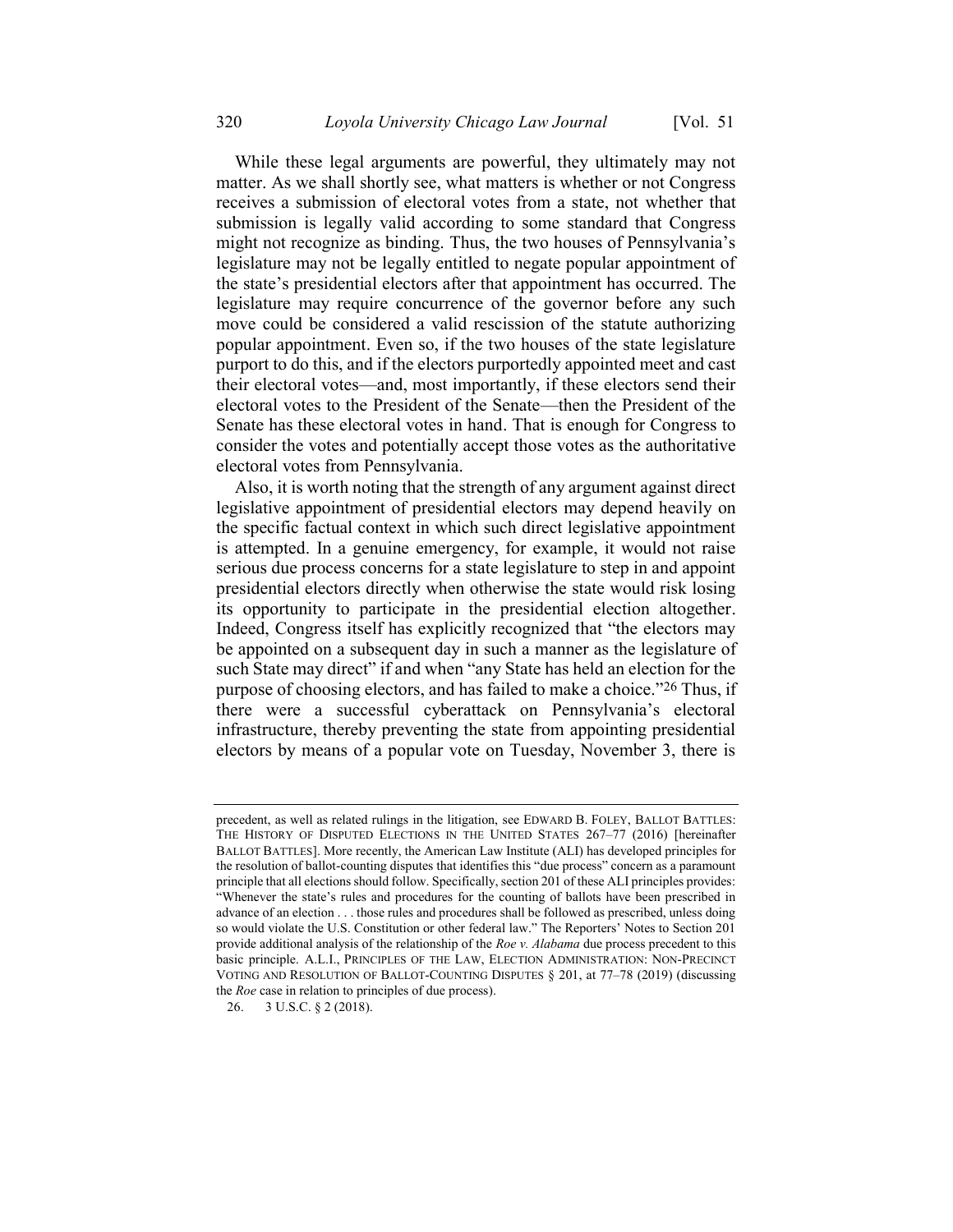little doubt that the state's legislature could appoint electors directly as its chosen method for a backup method of appointment. 27

In this particular circumstance, moreover, the governor would have no basis for standing in the way of this direct legislative appointment without any gubernatorial involvement; nor would due process pose any obstacle. Accordingly, as a matter of how persuasive a Trump effort at direct legislative appointment of electors would be, it might well depend on how successfully he could draw an analogy to a genuine emergency situation, like a cyberattack. If he were unable to convince anyone that the blue shift in the overtime count was anything other than the normal process of canvassing election returns, his argument for direct legislative appointment of electors would be correspondingly weak. Conversely, if he was able to convince at least his own Republican supporters that the blue shift was an electoral calamity comparable to a cyberattack, thereby nullifying the validity of the canvass and the overtime count, his argument that direct legislative appointment was necessary to fill the void left by the invalid blue shift would strengthen correspondingly at least in the eyes of his own supporters.

In any event, this analysis will proceed on the assumption that Mike Pence, as President of the Senate, receives two sets of electoral votes from Pennsylvania: one reflecting the count of the canvass, certified by the governor; and the other reflecting the legislature's assertion of its authority to directly appoint the state's electors.

#### II. FROM JANUARY 6, 2021, THROUGH JANUARY 20, 2021

### *A. What Could Happen*

As January 6, 2021 approaches, the two parties take to cable news and social media to test various arguments as to why their candidate is the winner entitled to be inaugurated as president on January 20. Some Republicans take the especially aggressive position that Mike Pence, as President of the Senate, has the unilateral authority under the Twelfth Amendment to decide which certificate of electoral votes from Pennsylvania is the authoritative one entitled to be counted in Congress and that he, accordingly, will count the certificate from the electors appointed by the state legislature because the Constitution authorizes the state legislature to choose the method of appointing electors.

These Republicans point to the historical pedigree of this position, observing that Republicans made the same argument during the disputed

<sup>27.</sup> *See id.* ("Whenever any State has held an election for the purpose of choosing electors, and has failed to make a choice on the day prescribed by law, the electors may be appointed on a subsequent day in such a manner as the legislature of such State may direct.").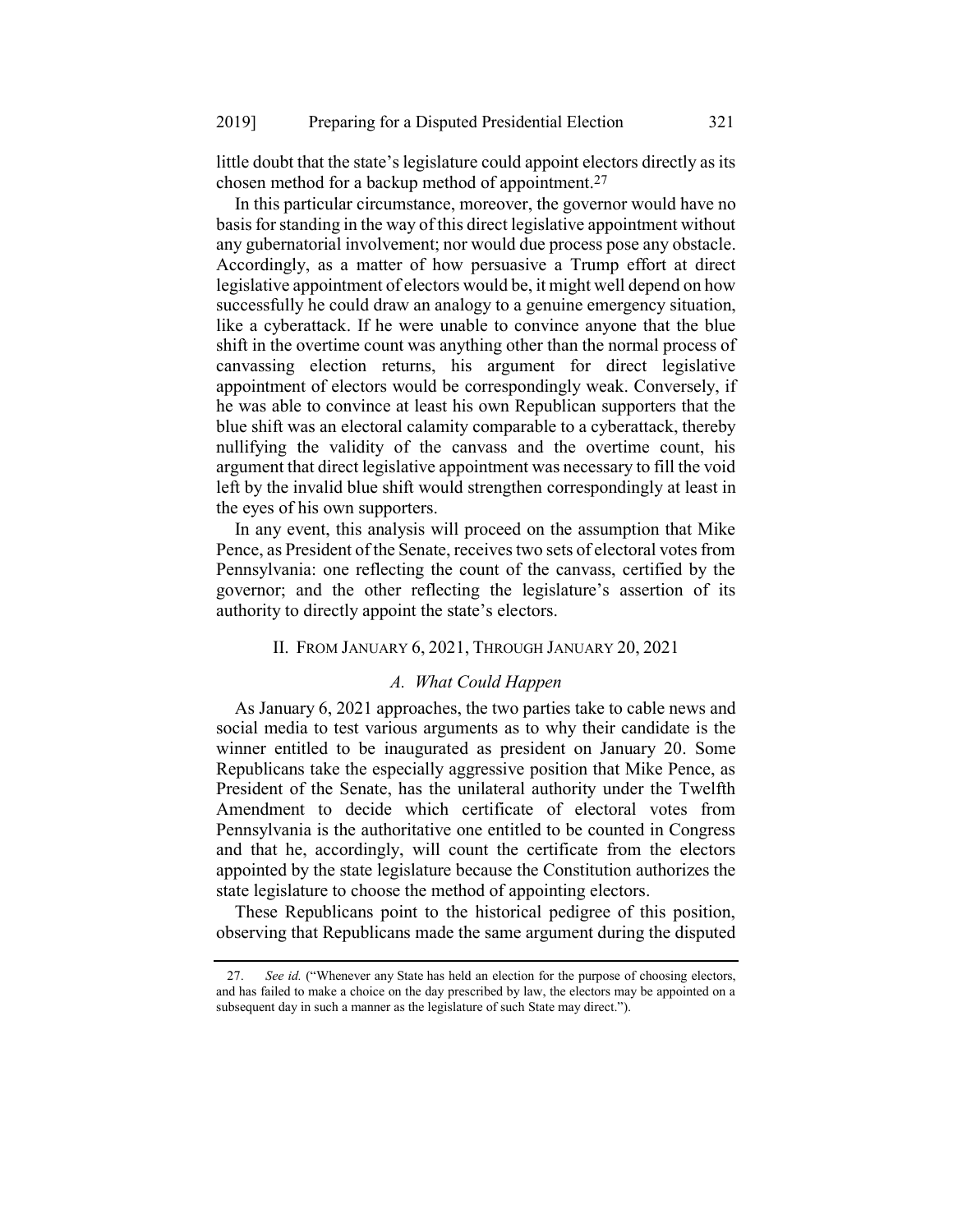<span id="page-13-0"></span>election of 1876 and that at least some recent law journal scholarship has supported this position.<sup>28</sup> Unembarrassed by the apparent conflict of interest caused by Mike Pence simultaneously being a candidate for reelection and arbiter of the electoral dispute, these Republicans observe that Thomas Jefferson was in essentially the same position during the disputed election of 1800 and yet the Twelfth Amendment left this provision in place when Congress rewrote the procedures for the Electoral College afterwards. While it is true that an incumbent Vice-President might have a direct personal stake in the electoral dispute to be resolved, the Republicans argue, at least the glare of the spotlight is focused on whatever the vice president does in this situation, and everyone will be able to judge whether the vice president acted honorably or dishonorably in resolving the dispute.

Other Republicans offer an alternative argument, which would still lead to Trump's reelection. They contend that, under the proper interpretation of the operative federal statute—the Electoral Count Act of 1887—Pennsylvania's electoral votes must be discarded because both conflicting submissions of electoral votes from the state purport to be timely and authoritative under state law. 29 Because neither submission has inherently higher status from a federal vantage point, according to this alternative argument, both submissions in effect cancel each other out, and there are no electoral votes from Pennsylvania to be counted. Moreover, this argument continues, Pennsylvania's failure to appoint electors in a manner capable of recognition by Congress alters the arithmetic for determining which candidate won an Electoral College majority. Because Pennsylvania did not validly appoint any electors, only a total of 518 electors were appointed (the usual 538 minus Pennsylvania's 20). Trump won an undisputed 260 Electoral College votes apart from the controversy over Pennsylvania. Because 260 is a bare majority of 518, these Republicans contend that Trump has secured "a majority of the whole number of electors appointed," within the meaning of the Twelfth Amendment, and thus must be recognized as the duly elected president for a second term.

Democrats will have none of this. They contend that the constitutional argument that would give Mike Pence the power to declare himself and Trump reelected is preposterous and that, to the contrary, Congress has the authority to enact a law to govern the resolution of a dispute over the proper electoral votes from a state. The Electoral Count Act of 1887 is

<sup>28.</sup> Vasan Kesavan, *Is the Electoral Count Act Unconstitutional?*, 80 N.C. L. REV. 1653, 1688– 90, 1699–1701 (2002).

<sup>29.</sup> 3 U.S.C. § 15 (2018).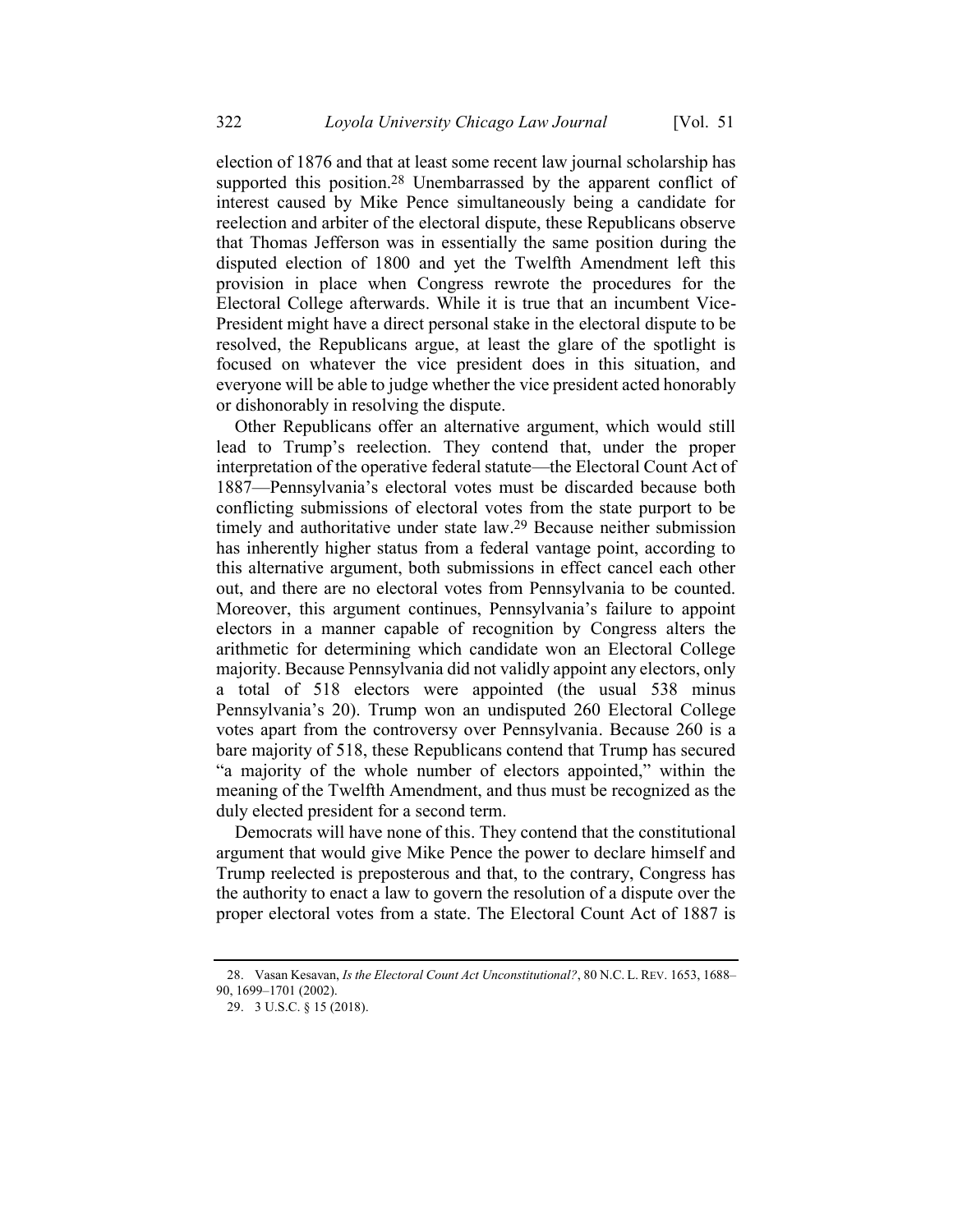that law, they argue. They further contend that, properly interpreted, the statute requires the certificate bearing the governor's signature to be accepted by Congress as authoritative.<sup>30</sup> Even if one chamber of Congress wishes to repudiate the validity of that gubernatorial certificate, the Electoral Count Act requires its votes for Warren to be counted as long as one house of Congress considers it valid.<sup>31</sup> The Democrats observe that Speaker Nancy Pelosi already has made clear that *on January 6* a majority in the House of Representatives will vote to accept electoral votes from Pennsylvania as certified by the state's governor and thus America should be preparing for the inauguration of Elizabeth Warren as its next president on January 20.

As a fallback position, other Democrats argue that if the dispute over Pennsylvania remains unresolved on January 20, then no candidate shall have been "qualified" for either president or vice-president within the meaning of the Twentieth Amendment. Therefore, they argue, under the succession statute enacted by Congress, Nancy Pelosi, upon resignation as Speaker, is to serve as acting president until such time as the dispute is resolved and a president shall have "qualified" as recognized by Congress. While Pelosi herself has made abundantly plain her preference that Warren be recognized and inaugurated as the duly elected president, she is prepared to assume the responsibilities of acting president for as long as necessary, which is for as long as Republicans refuse to acknowledge the lawfulness and legitimacy of Warren's election. Since Republicans cannot prevail in this contest, these Democrats argue, they should acquiesce in Warren's election and thus avoid the extra complications associated with Pelosi operating as an Acting President.

Republicans, in turn, scoff at these arguments made by Democrats. They continue to claim that Trump is the one duly elected. They and Trump himself assert that the country must move forward toward the inauguration of Trump's second term on January 20.

### *B. Analysis*

The procedures for handling a disputed presidential election that reaches Congress are regrettably, and embarrassingly, deficient. The country was spared the agony of having to suffer the invocation of these procedures in 2000. The dispute over that year's presidential election did not last all the way to Congress. Instead, Al Gore refused to carry that dispute forward—despite the contrary urging of his advisers, including

<sup>30.</sup> For further details of this statutory analysis, *see infra* pp. 351–61.

<sup>31.</sup> *Id.*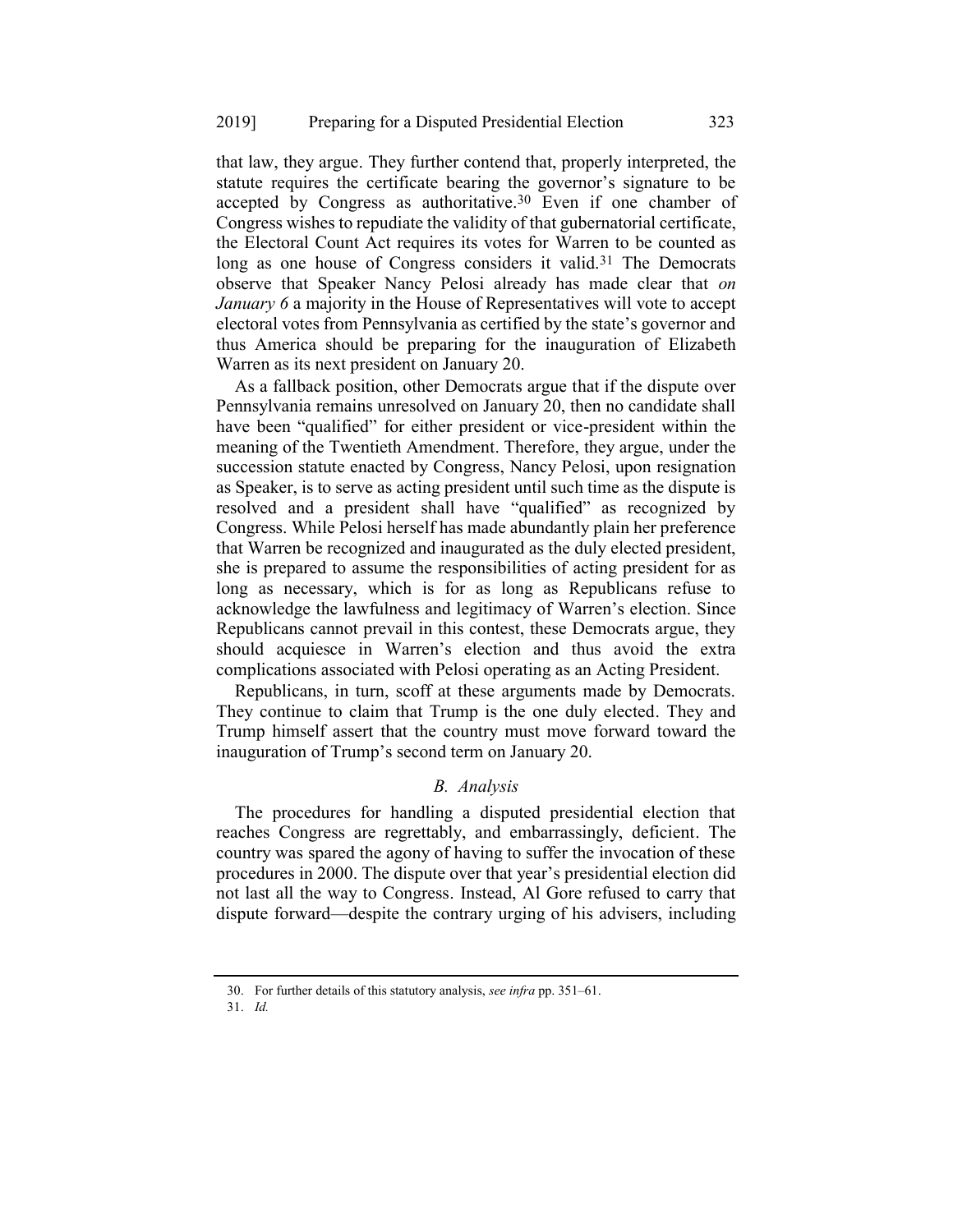Ron Klain—after the United States Supreme Court ruled against him in *Bush v. Gore*. 32

There is absolutely no guarantee, however, that a disputed presidential election in 2020 would not reach Congress. Indeed, as explained above, the analysis here is premised on the assumption that Trump easily could take a dispute over an outcome-determinative blue shift in the overtime count all the way to Congress. Trump could do so by having the state legislature send a second certificate of electoral vote, ones supporting him, to "compete" in Congress against a conflicting certificate of electoral votes from the same state, these other ones supporting his Democratic opponent based on the blue shift count in overtime. Thus, as part of an effort to prepare for the risk of a disputed presidential election in 2020, it is imperative to consider how the embarrassingly deficient procedures might operate if they were actually called into play.

The Constitution itself says remarkably little relevant to this topic, and what it does say is shockingly ambiguous. Here is the applicable text of the Twelfth Amendment:

[T]he President of the Senate shall, in the presence of the Senate and House of Representatives, open all the certificates and the votes shall then be counted;—

The person having the greatest number of votes for President, shall be the President, if such number be a majority of the whole number of electors appointed; and if no person have such majority, then from the persons having the highest numbers not exceeding three on the list of those voted for as President, the House of Representatives shall choose immediately, by ballot, the President.<sup>33</sup>

The first thing to observe about this constitutional language is that the critical sentence is written in the passive voice: "the votes shall then be counted." Here, thus, is the first frustrating ambiguity. It could be the "President of the Senate" who does the counting; or, after the President of the Senate has finished the role of "open[ing] the certificates" then the whole Congress, in this special joint session, collectively counts the electoral votes.

Either way, this language contains no provision for what to do in the event of a dispute, whether with respect to the "certificates" to be "open[ed]" or with respect to the "votes" contained therein. It certainly says nothing about what to do if the President of the Senate has received two conflicting certificates of electoral votes from the same state, each

<sup>32.</sup> *See generally* Bush v. Gore, 531 U.S. 98 (2000) (per curiam); *see also id.* at 110 ("Because it is evident that any recount . . . will be unconstitutional . . . we reverse the judgement of the Supreme Court of Florida ordering a recount to proceed.").

<sup>33.</sup> U. S. CONST. amend. XII.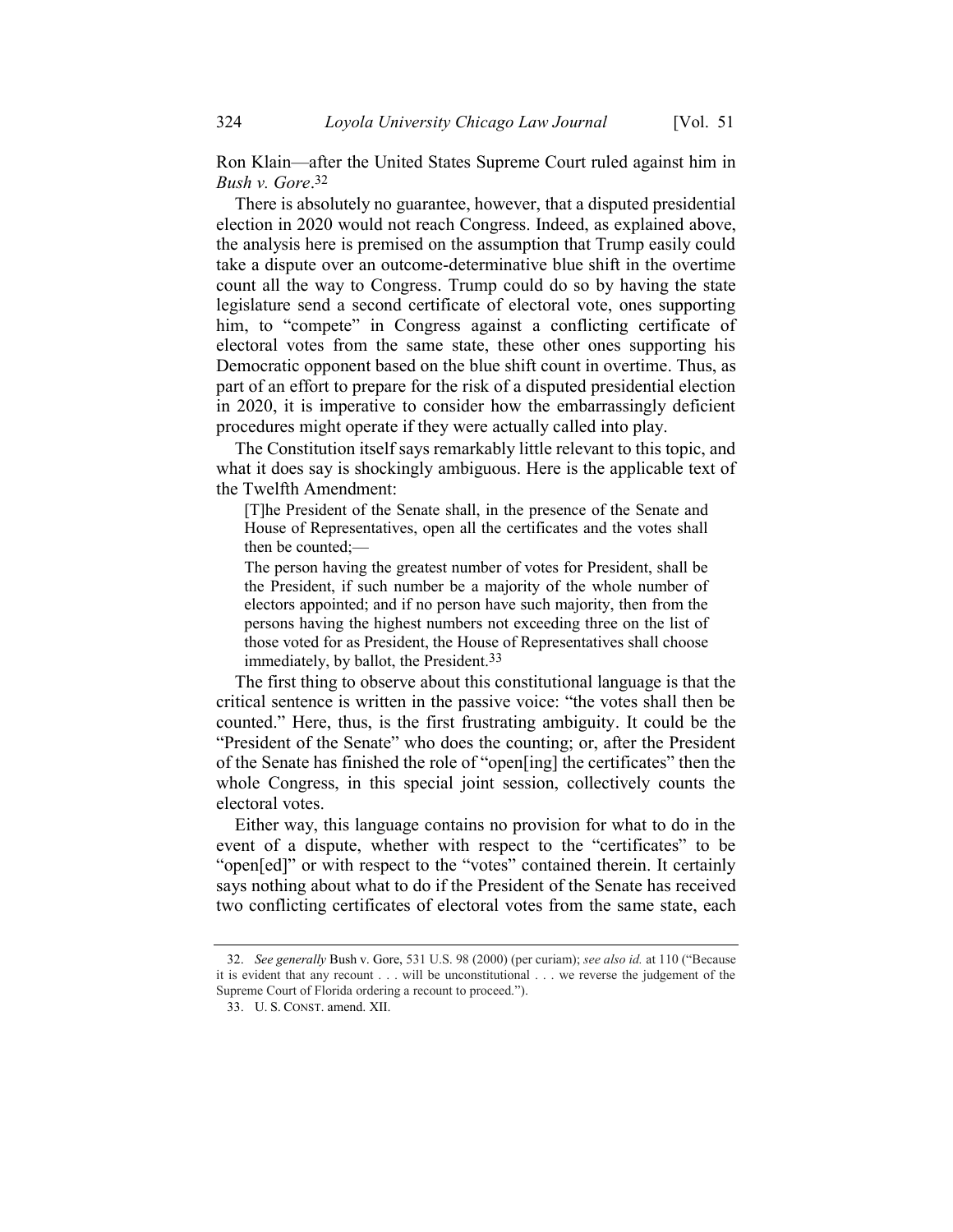certificate purporting to come from the state's authoritatively appointed electors. As the distinguished jurist Joseph Story observed early in the nineteenth century, this crucial constitutional language in the Twelfth Amendment appears to have been written without imaging that it might ever be possible for this sort of dispute to arise.34

Despite its ambiguity, or perhaps because of it, the peculiar passivevoice phrasing of this crucial sentence opens up the possibility of interpreting it to provide that the "President of the Senate" has the exclusive constitutional authority to determine which "certificates" to "open" and thus which electoral votes "to be counted." This interpretation can derive support from the observation that the President of the Senate is the only officer, or instrumentality, of government given an active role in the process of opening the certificates and counting the electoral votes from the states. The Senate and House of Representatives, on this view, have an observational role only. The opening and counting are conducted in their "presence"—for the sake of transparency—but these two legislative bodies do not actually take any actions of their own in this opening and counting process. How could they? Under the Constitution, the Senate and the House of Representatives only act separately, as entirely distinct legislative chambers. They have no constitutional way to act together as one amalgamated corpus. Thus, they can only watch as the President of the Senate opens the certificates of electoral votes from the states and announces the count of the electoral votes contained therein.

This interpretation of the Twelfth Amendment is bolstered, moreover, by the further observation that the responsibility to definitively decide which electoral votes from each state are entitled to be counted must be lodged ultimately in some singular authority of the federal government. If one body could decide the question one way, while another body could reach the opposite conclusion, then there inevitably is a stalemate unless and until a single authority is identified with the power to settle the matter once and for all. Given the language of the Twelfth Amendment, whatever its ambiguity and potential policy objections, there is no other possible single authority to identify for this purpose besides the President of the Senate.

This role could have been vested in the chief justice of the United States, as is the constitutional authority to preside over the trial of an impeachment of the president. Or disputes of this nature could have been referred directly to the Supreme Court, as a singular corporate body, for definitive resolution there. But the Constitution does neither; nor does it make any other such provision. Thus, according to this argument, the

<sup>34.</sup> *See* BALLOT BATTLES, *supra* not[e 25,](#page-10-0) at 72 ("It seems to have been taken for granted that no question could ever arise on the subject.") (citations omitted).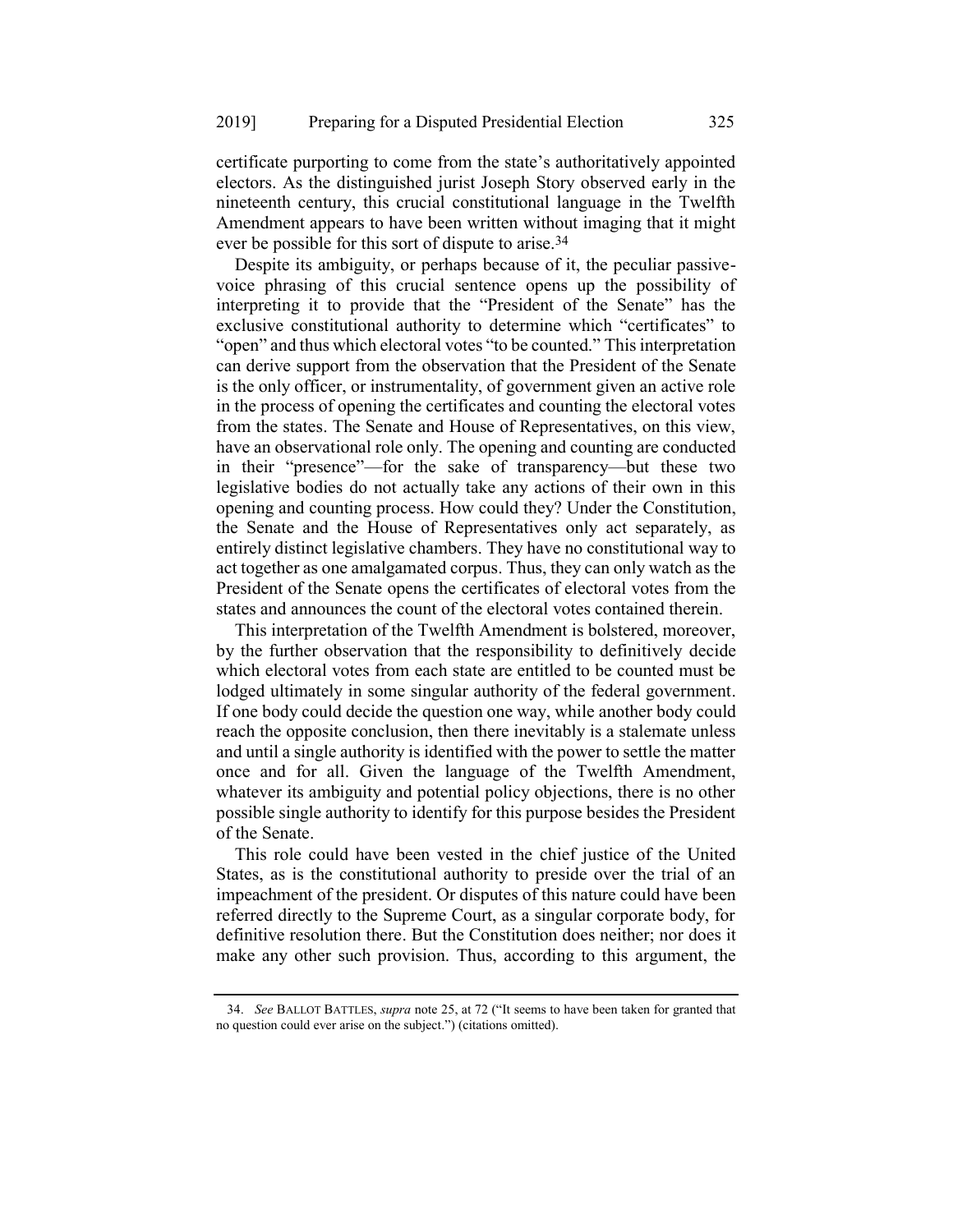inevitable implication of the Twelfth Amendment's text is that it vests this ultimate singular authority, for better or worse, in the President of the Senate. Subject only to the joint observational role of the Senate and House of Representatives, the President of the Senate decides authoritatively what "certificates" from the states to "open" and thus what electoral votes are "to be counted."

Whatever each of us personally thinks of this interpretative argument, it is necessary to acknowledge that it has a significant historical pedigree.35 It routinely had its advocates in the years leading up to the disputed election of 1876. During that intense dispute, it was conveniently invoked by Republicans, since the President of the Senate was one of their own at the time.<sup>36</sup> After the resolution of that ugly dispute, the argument was resurrected by some during the congressional debates that led to passage of the Electoral Count Act of 1887, including the claim that this Act is unconstitutional because it interferes with the exclusive authority vested in the President of the Senate to determine which electoral votes from the states to count. That claim was repeated after passage of this Act.37 Indeed, it has been repeated recently—and forcefully—in a law review article written after *Bush v. Gore* in contemplation of what might transpire if and when another disputed presidential election ever reaches Congress.38 Trump and his supporters would almost certainly invoke this argument if and when it was to his advantage to do so.

For as long as this argument has been made, however, it has had its vociferous detractors. The Necessary and Proper Clause, the counterargument goes, gives Congress ample legislative authority to fill the gaps and clarify the ambiguities that exist in the text of the Twelfth Amendment itself. 39 It would be unseemly (or worse) to leave the exclusive power to resolve disputes over the electoral votes of a state in the hands of the Senate president—especially when the Senate president is one of the candidates directly involved in the dispute, as has been the case multiple times, including Gore in 2000 and Nixon in 1960. Thus, it should be clear that Congress may invoke its Necessary and Proper Clause power to enact a statute that provides for an alternative mechanism for resolving a dispute over the electoral votes from a state.

<sup>35.</sup> For a discussion of this history, see generally Nathan L. Colvin & Edward B. Foley, *The Twelfth Amendment: A Constitutional Ticking Time Bomb*, 64 U. MIAMI L. REV. 475 (2010).

<sup>36.</sup> Not the vice-president of the United States, who had died, but Thomas Ferry, President pro tempore.

<sup>37.</sup> *See* BALLOT BATTLES, *supra* note [25,](#page-10-0) at 151–60 (recounting the historical debates surrounding whether or not the Electoral Count Act of 1887 is constitutional).

<sup>38.</sup> *See generally* Kesavan, *supra* not[e 28.](#page-13-0)

<sup>39.</sup> *See* BALLOT BATTLES, *supra* note [25,](#page-10-0) at 125–32 (discussing the arguments and counterarguments surrounding the textual ambiguities of the Twelfth Amendment).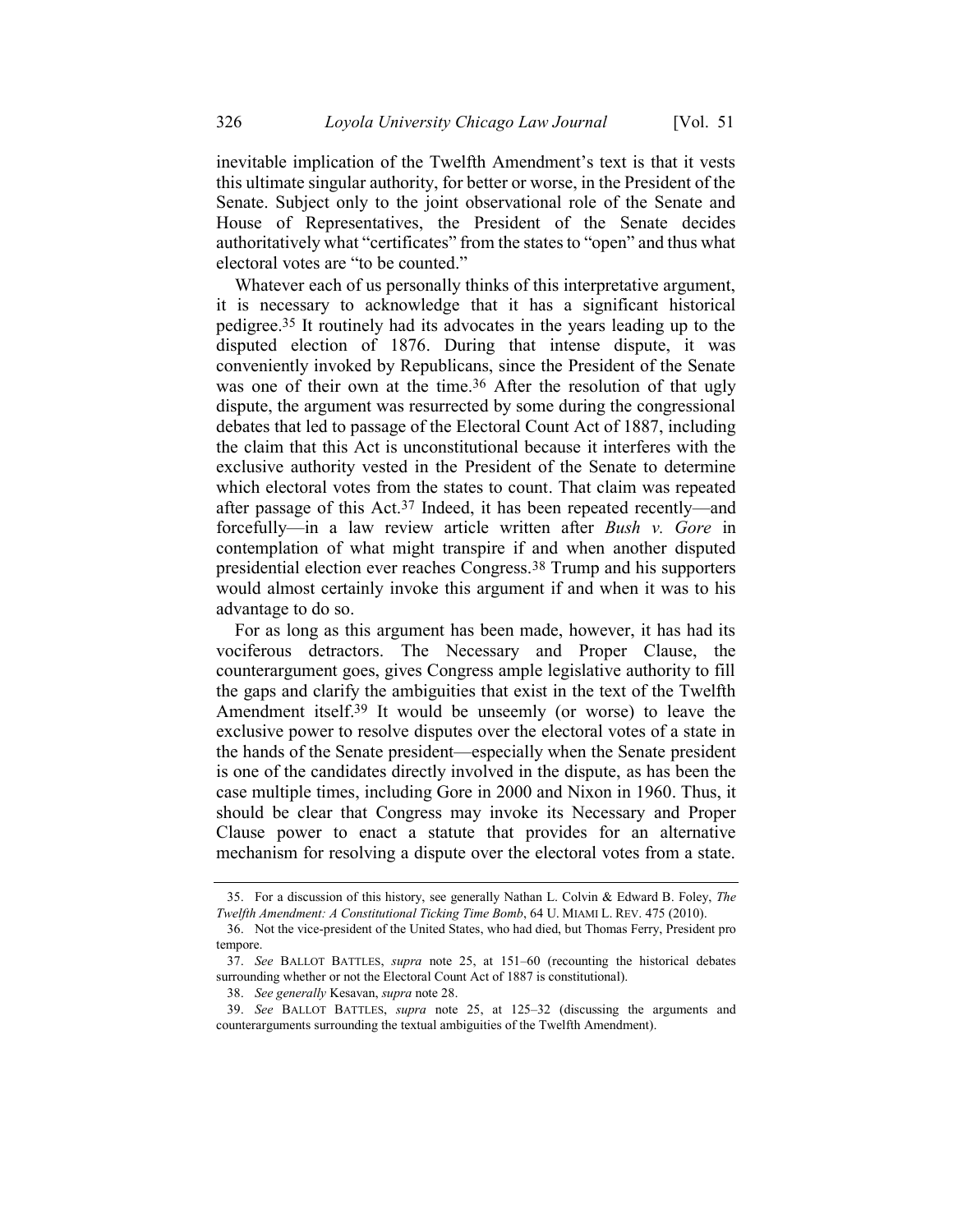According to this counterargument, the Electoral Count Act of 1887, as imperfect as it may be as a policy and legislative drafting matter, is an entirely appropriate exercise of this Necessary and Proper power as a matter of constitutional authority. Thus, there can be no constitutional objection to the procedures set forth in this Act on the ground that they deprive the Senate President of what otherwise would be exclusive authority to resolve this kind of dispute.

It is fair to say that this counterargument, on behalf of congressional power under the Necessary and Proper Clause, has had more adherents throughout history than the argument on behalf of exclusive constitutional power lodged in the President of the Senate. We shall momentarily turn to the Electoral Count Act of 1887 as an exercise of this Necessary and Proper Clause power, on the assumption that it is constitutionally valid no matter its statutory deficiencies. Nonetheless, it must be recognized that the argument on behalf of exclusive Senate President authority has never been thoroughly vanquished. How could it be unless and until there is a new constitutional amendment superseding the ambiguity of the Twelfth Amendment on this point? Thus, one must prepare for the possibility that this constitutional debate will recur, if and when the outcome of a presidential election potentially turns on which side of the argument prevails.

Before turning to the statute, there is another constitutional provision to consider. The Twentieth Amendment provides:

If a President shall not have been chosen before the time fixed for the beginning of his term, or if the President elect shall have failed to qualify, then the Vice President elect shall act as President until a President shall have qualified; and the Congress may by law provide for the case wherein neither a President elect nor a Vice President elect shall have qualified, declaring who shall then act as President, or the manner in which one who is to act shall be selected, and such person shall act accordingly until a President or Vice President shall have qualified.40

This provision contemplates the possibility that the time for inaugurating the new president—at noon, on January 20—may arrive without a new president having yet "been chosen." The most straightforward textual way this might occur is if it is abundantly clear to all that no candidate has received a majority of electoral votes. In that event, under the Twelfth Amendment the House of Representatives is supposed to elect a president by means of a special procedure in which each state's delegation to the House has one vote. But the Twelfth Amendment provides that an absolute majority of all states "shall be

<sup>40.</sup> U.S. CONST. amend. XII.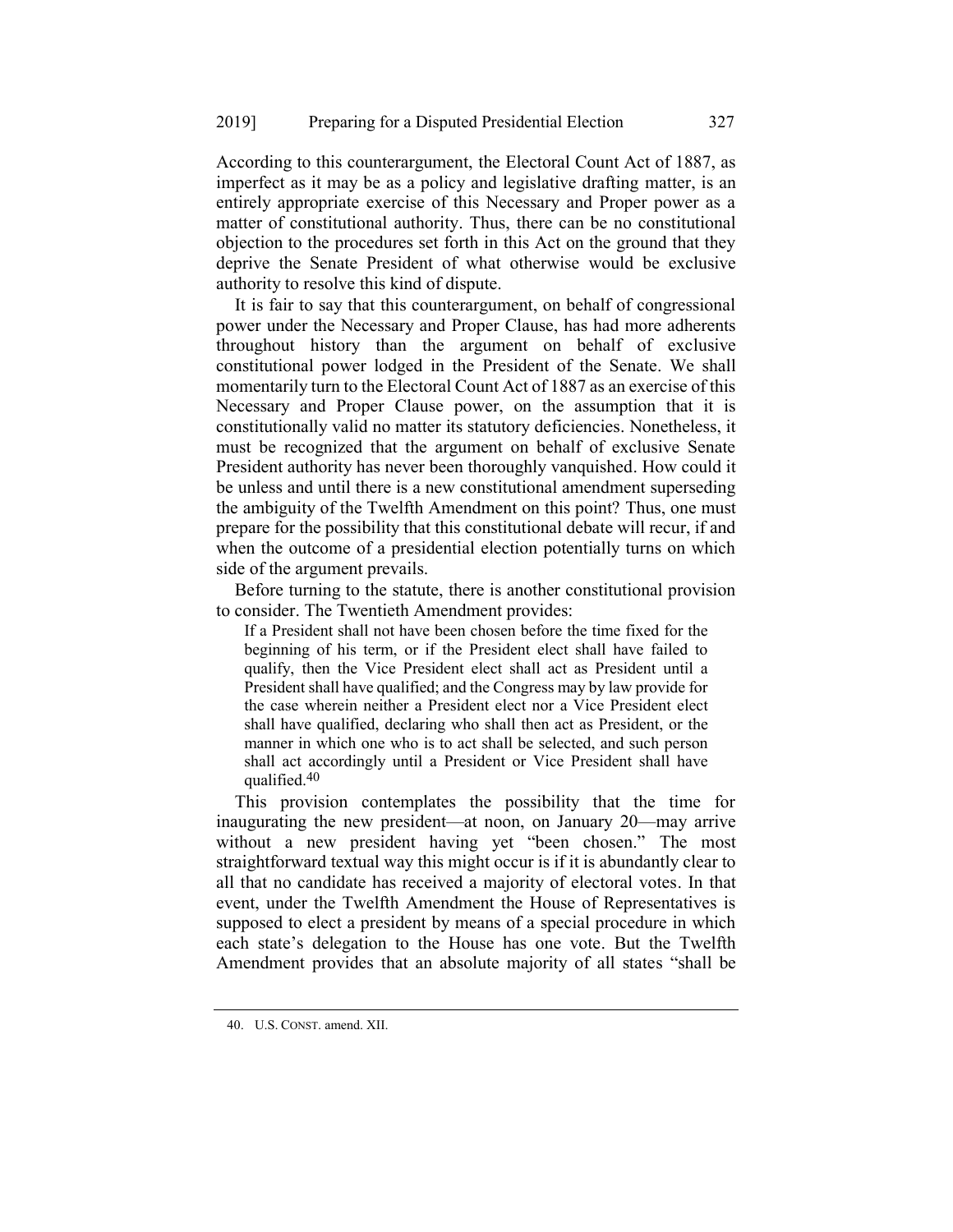necessary to a choice" and thus it is possible that the House will have failed to achieve this choice by the required majority vote before noon arrives on January 20. In this case, if the Senate has successfully exercised its parallel authority under the Twelfth Amendment to elect a new vice president (when no vice presidential candidate received an Electoral College majority), then this provision of the Twentieth Amendment makes clear that the vice president newly elected by the Senate under the Twelfth Amendment becomes "acting president" until such time as the House of Representatives manages to elect a president by the required majority vote.

But what if the Senate has also failed to perform its function under the Twelfth Amendment and has not yet elected a vice president? In this case, it would seem that the Twentieth Amendment invokes the statutory line of succession that Congress has the power to adopt—although the Amendment does so somewhat ambiguously by switching to the word "qualified" from the previously used "chosen": "the Congress may by law provide for the case wherein neither a President elect nor a Vice President elect shall have qualified."41 Presumably, then, if all agree that no new president or vice president has yet been elected under the Twelfth Amendment by the time noon on January 20 arrives, then"[t]he Speaker of the House of Representatives shall, upon his resignation as Speaker and as Representative in Congress, act as President."42 Assuming that Nancy Pelosi is reelected Speaker on January 3, 2021, then she would be in the position to become acting president if no new president or vice president has been elected by noon on January 20.

But what if it is disputed whether or not a new president has been "elected," "chosen," or "qualified" within the meaning of the Twentieth Amendment? Suppose Republicans claim that President Trump has been reelected, while at the same time Democrats argue that either Warren has been elected or, if not, then no one has (at least not yet). Thus, according to the Democrats, under the Twentieth Amendment it devolves to Nancy Pelosi, upon resignation as Speaker and from the House, to act as president. 43 The Twentieth Amendment does not seem to speak

<sup>41.</sup> U.S. CONST. amend. XX.

<sup>42.</sup> 3 U.S.C. § 19 (2018). I put aside the arguments made by the Amar brothers that it is unconstitutional for the Speaker of the House to be in the line of presidential succession. *See generally* Akhil Reed Amar & Vikram David Amar, *Is the Presidential Succession Law Unconstitutional?*, 48 STAN. L. REV. 113 (1995). Even if that argument is sound with respect to the circumstance of a presidential death (in the middle of the president's term), it would seem inapplicable with respect to the operation of the Twentieth Amendment, which does not limit whom Congress may choose to act as President in the event of no "qualified" President-elect and Vice President-elect.

<sup>43.</sup> Republicans would be claiming that Pence had been reelected as vice president. Democrats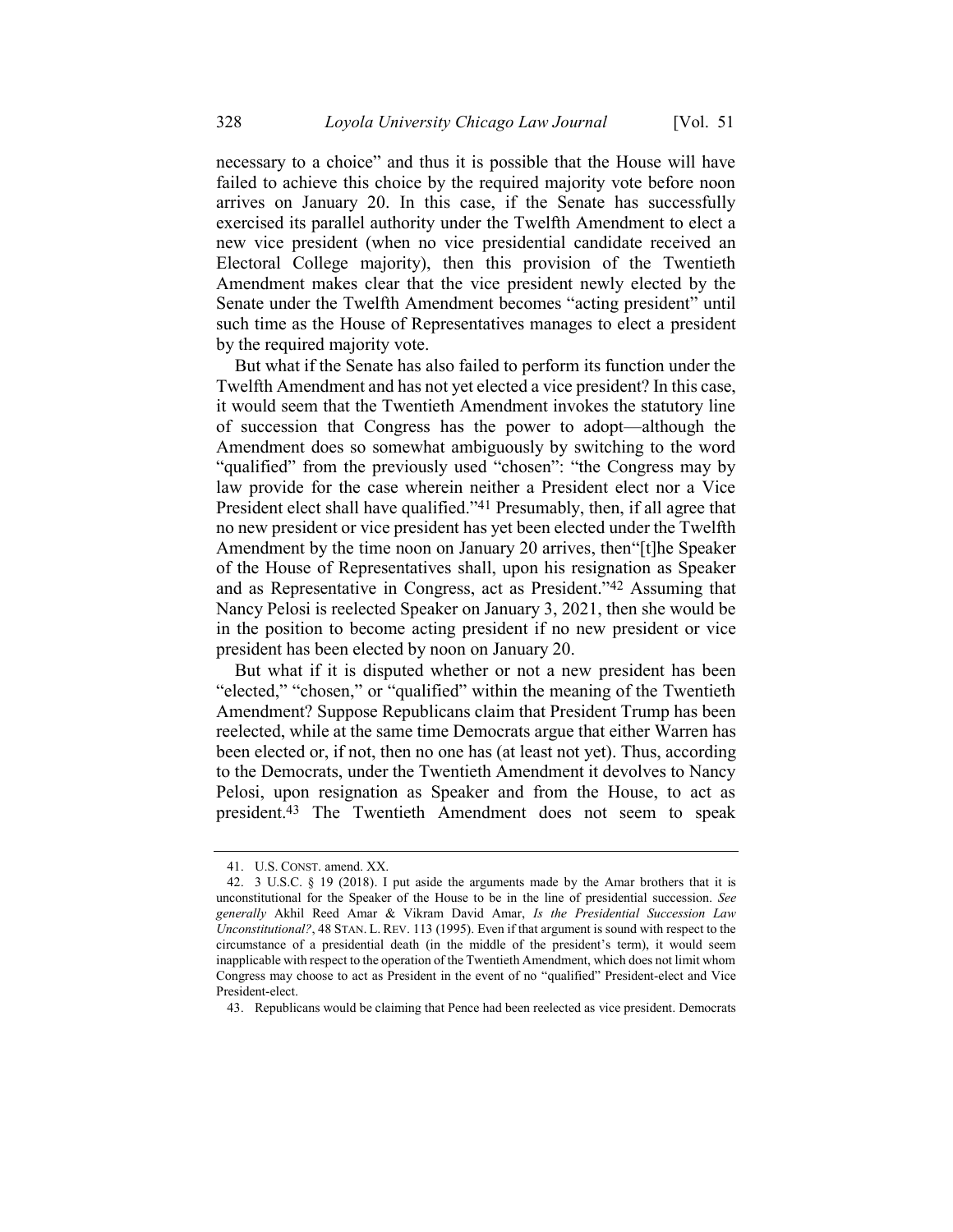specifically to this circumstance. It seems to assume that either it is clear that there is a new president-elect to be inaugurated at noon on January 20, or it is clear that there is not (and equally clear that there is no new vice president), in which case the need for an acting president is unambiguously triggered. The Twentieth Amendment does not seem to contemplate that it might be unclear, and thus disputed, whether there is a newly elected president to be inaugurated or, instead, whether an acting president is required for the time being.

How might this particular kind of ambiguity or dispute arise? For that, we turn to the astonishingly messy language of the Electoral Count Act of 1887.44

### 1. The Electoral Count Act

The key section of the Act is codified as 3 U.S.C. § 15. This section is itself a monstrosity, amounting to a virtually impenetrable maze of 807 words. It starts innocuously enough, requiring the opening and counting of electoral votes from the states—as required by the Twelfth Amendment—to commence at 1:00 p.m. on January 6, with both the Senate and the House of Representatives present in "the Hall of the House of Representatives" and the President of the Senate serving as "their presiding officer."45 The section then provides that the opening and counting of each state's electoral votes will proceed state-by-state in alphabetical order. If there is only one submission of electoral votes from a state, the operation of the statute is acceptably straightforward and comprehensible: this submission must count according to electoral votes contained therein unless both houses of Congress, acting separately, agree to reject those electoral votes.46

The section's interpretative difficulties arise only if there are two or more conflicting submissions of electoral votes from the same state. To be sure, there is no difficulty under the section if both chambers of Congress agree to accept the same submission as the authoritative one

would be disputing this as well, arguing instead that either Warren's running mate had been elected or that there was no new vice president yet, thereby requiring the responsibility of acting president to devolve upon Nancy Pelosi.

<sup>44.</sup> *See* BALLOT BATTLES, *supra* note [25,](#page-10-0) at 150–77 (analyzing the statute's genesis and legislative history).

<sup>45.</sup> 3 U.S.C. § 15 (2018).

<sup>46.</sup> This is why Trump cannot prevail if there is only one submission of electoral votes from Pennsylvania, and those are for Warren—as long as the Democrats retain control of the House (since it will be the new House sworn in on January 3, 2021). Only by Pence, as still President of the Senate on January 6, willing to declare the clear operation of the Electoral Count Act, 3 U.S.C. § 15, entirely irrelevant in this situation, could Pennsylvania's electoral votes not count for Warren in this situation. But, as indicated earlier, that seems so far-fetched to beyond the stretch of imagination.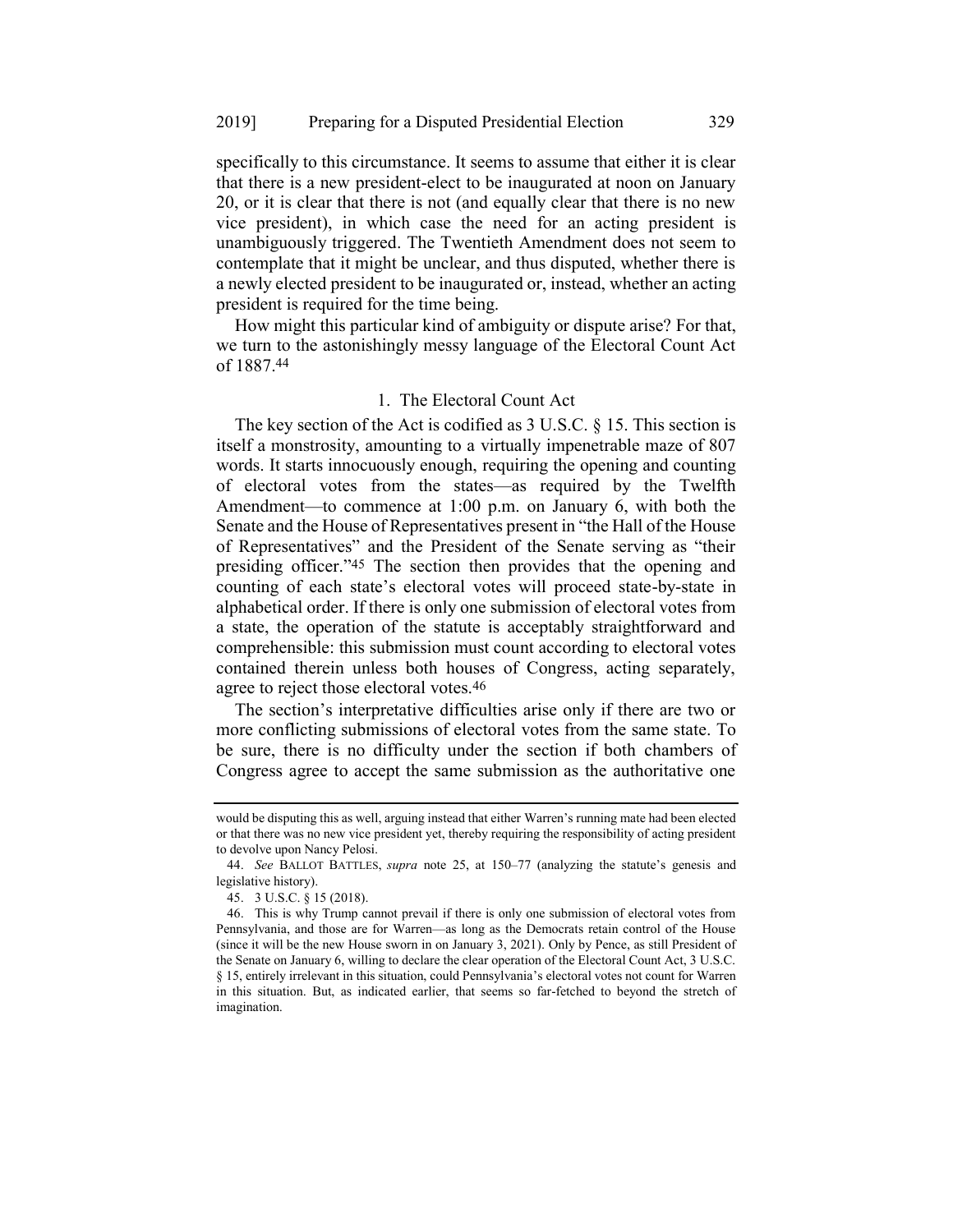containing the valid votes to be counted. As one portion of this section puts it, "those votes, and those only, shall be counted which the two Houses shall concurrently decide were cast by lawful electors appointed in accordance with the laws of the State."47

Thus, in the 2020 scenario we are contemplating—where the President of the Senate has received two submissions from Pennsylvania, one with the governor's certificate and the other based on the purported legislative appointment—if both the Senate and the House accepted the electoral votes bearing the governor's certificate as the proper ones (because they were cast by electors duly appointed pursuant to an accurate count of the state's popular vote according to the canvassing and other electoral laws of the state), the controversy would end in terms of what the statute provides. True enough, as a political matter, the fight may remain unsettled depending on exactly the nature of the Senate's vote. If only a few renegade Republicans—like Mitt Romney and Lisa Murkowski joined all the Democrats to concur with the acceptance of the Warren electoral votes from Pennsylvania, thereby agreeing with the Pelosi-led vote in the House to do the same, Mike Pence might be tempted to assert a constitutional prerogative to supersede the provisions of the Electoral Count Act and, despite this joint agreement of the two congressional chambers, declare the legislatively appointed electors to be the authoritative ones from Pennsylvania.48 But if Mitch McConnell leads the Republican-controlled Senate to agree with the Democraticcontrolled House that the governor-certified electoral votes from Pennsylvania are the valid ones, it would seem impossible as a practical matter for Pence to prevail on his constitutional claim that he is entitled to overrule this bicameral (and bipartisan) determination of which electoral votes from Pennsylvania to count. For this reason, it makes all the difference in the world how Mitch McConnell chooses to lead the Republican conference in the Senate if this kind of situation occurs.

But what if the Senate and House disagree? What if, in other words, the Pelosi-led House votes to accept the electoral votes for Warren, while simultaneously the McConnell-led Senate votes to accept the electoral votes for Trump? Here is where the statutory morass of 3 U.S.C. § 15 becomes an interpretative quagmire. As scholars have recognized ever

<sup>47.</sup> 3 U.S.C. § 15.

<sup>48.</sup> The political tenability of a fight in this circumstance might depend on the mood of the country. If Trump's so-called "base" voters are relatively acquiescent in the outcome, then it would seem politically infeasible for Pence to override the judgment of both the House and the Senate even if the Senate's vote (like the House's) is mostly made up of Democrats. But if the Republican base is especially agitated, then it might embolden Pence to try to make this kind of move, knowing that he would have the support of Mitch McConnell and other Republican leaders—although he would lack the support of the Senate institutionally.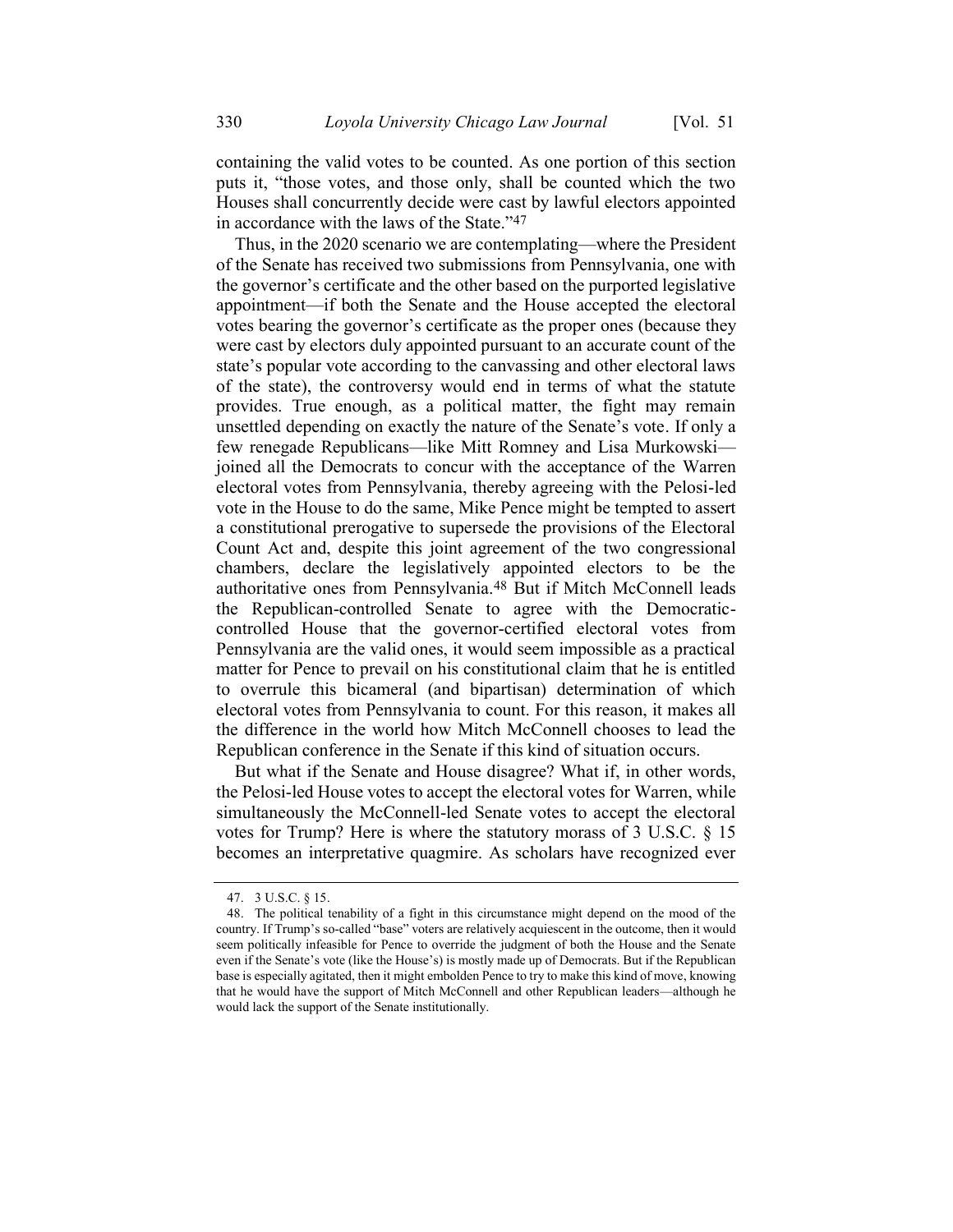since the adoption of the Electoral Count Act in 1887, its opaque and contorted text is susceptible to two different understandings of what is supposed to happen in this inherently fraught situation—a circumstance for which statutory clarity, rather than ambiguity, is acutely required.<sup>49</sup> This point is not to say that the two alternative interpretations are equally valid, or would appear so to a disinterested tribunal endeavoring to be genuinely nonpartisan in resolving a dispute of this kind. It is only to say that the two alternative interpretations are at least superficially tenable, with advocates for each among scholars and in the historical record. Thus, in an actual dispute either side would be able to invoke one of these alternative interpretations to support its position in the particular controversy at hand.

We can easily see how Democrats could forcefully apply this point and argue that, once the Senate and House have diverged on which submission of electoral votes from Pennsylvania should be counted, the operation of 3 U.S.C. § 15 requires that the submission bearing the governor's certificate is the one that must be accepted. The Democrats would quote this sentence in the statute: "But if the two Houses shall disagree in respect of the counting of such votes, then, and in that case, the votes of the electors whose appointment shall have been certified by the executive of the State, under the seal thereof, shall be counted." The Democrats would also cite a comprehensive post-2000 law review article, *The Conscientious Congressman's Guide to the Electoral Count Act of 1887*, which makes the case for counting the electoral votes in the submission from the state that bears the governor's signature is the correct reading of the statute.50

<span id="page-22-0"></span>It is harder, but not impossible, to make the counterargument that the proper reading of the statute as applied to this specific situation requires the rejection of both submissions of electoral votes from Pennsylvania. This counterargument takes the position that a gubernatorial certificate does not act as a tiebreaker when two (or more) certificates of submission of electoral votes from the same state claim "safe harbor" status under another section of the Electoral Count Act of 1887. 51 Those who followed, or have studied, the saga of the 2000 presidential election will remember this statutory section described as the "safe harbor provision." This section purports to bind Congress when a state has settled a dispute over its own electoral votes by a specified deadline—six days before the scheduled meeting of the electors—and according to rules existing in

<sup>49.</sup> *See generally* A.L.I., *supra* note [25](#page-10-0) (identifying this "due process" concern as one that should be of utmost importance in all elections).

<sup>50.</sup> *See generally* Stephen A. Siegel, *The Conscientious Congressman's Guide to the Electoral Count Act of 1887*, 56 FLA. L. REV. 541 (2004).

<sup>51.</sup> 3 U.S.C. § 5 (2018).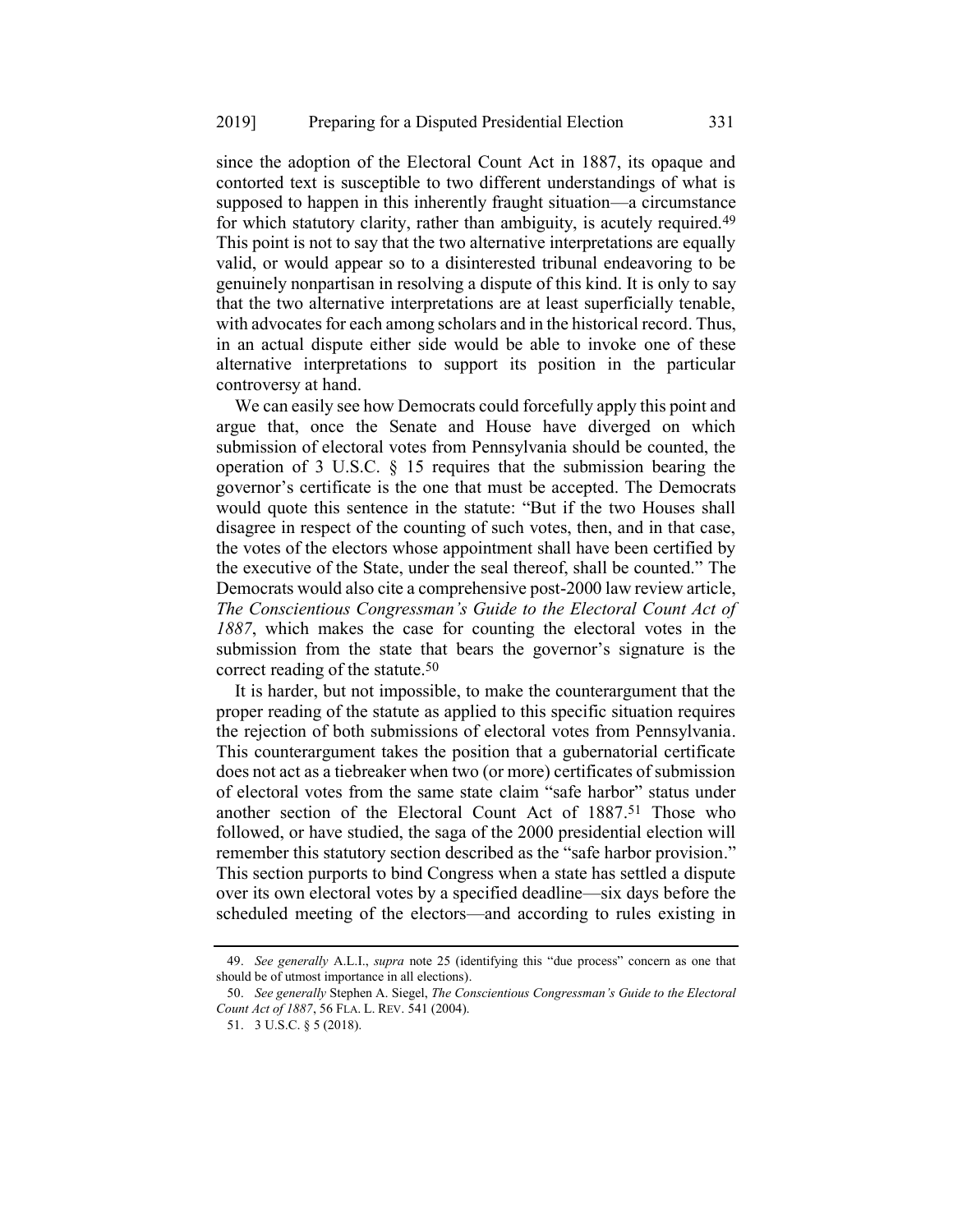state law prior to the day for appointing electors by means of a popular vote in the state. Several scholars, including one from the Congressional Research Service, assert that when multiple submission of electoral votes from the same state all claim "safe harbor" protection, none can be counted—not even one bearing a gubernatorial certificate—unless *both* houses of Congress agree upon which submission is entitled to this "safe harbor" status.<sup>52</sup> These scholars quote a separate portion of the impenetrable text of 3 U.S.C. § 15:

<span id="page-23-0"></span>[I]n case there shall arise the question which of two or more of such State authorities determining what electors have been appointed, as mentioned in section 5 of this title, is the lawful tribunal of such State, the votes regularly given of those electors, and those only, of such State shall be counted whose title as electors the two Houses, acting separately, shall concurrently decide is supported by the decision of such State so authorized by its law . . . .

This language, these scholars contend, means that both Houses must agree to count electoral votes claiming safe-harbor status when other electoral votes from the same state are also making the same safe-harbor claim. In support of their contention that the electoral votes bearing the governor's signature cannot be counted in this situation, as long as one chamber of Congress objects, these scholars offer this reasoning:

If the Houses cannot agree on the authoritative determination . . . no vote from the state in question is counted. This result follows regardless of the governor's action. Congress in this case looks to the executive certificate only as evidence of the decision reached by a tribunal authorized by the state legislature. If the decision of the authorized tribunal cannot be made out, then there is no valid return for the governor to certify.53

This interpretation of the statutory language may not be especially convincing; readers can judge for themselves. The important point is that that this interpretative reasoning exists, both in law review literature and Congressional Research Service analysis. It is available to be championed when doing so serves a partisan purpose. It cannot be dismissed as nonexistent, however much one might wish that to be the case.

In the context of the specific scenario under consideration, one can see how the electoral votes bearing the governor's signature would claim safe-harbor status. This would be especially true if the Pennsylvania Supreme Court affirmed them as the lawful electoral votes of the state and did so in a decision issued at least six days before Monday, December

<sup>52.</sup> Memorandum from Jack Maskell, Legislative Att'y, Am. L. Div., Cong. Research Serv. 9 (Jan. 2, 2001) [hereinafter Congressional Research Service Memorandum] (on file with author); L. Kinvin Wroth, *Election Contests and the Electoral Vote*, 65 DICK. L. REV. 321, 343 (1961).

<sup>53.</sup> Congressional Research Service Memorandum, *supra* not[e 52,](#page-23-0) at 8–9 (quoting Wroth, *supra*  note [52\)](#page-23-0).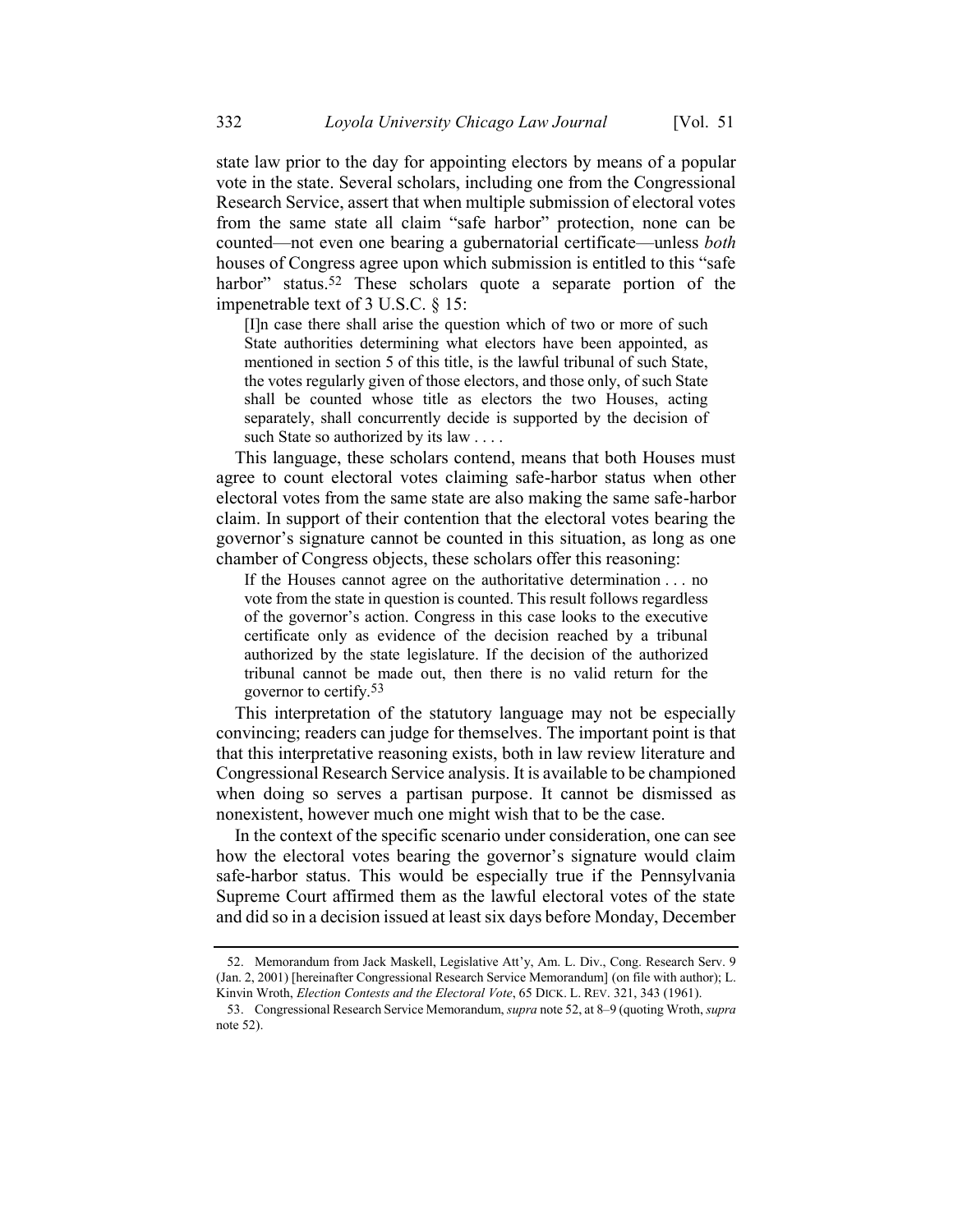14. As part of this safe-harbor claim, the state supreme court would assert that it was acting pursuant to statutory authority adopted prior to Tuesday, November 3, the day for appointing the state's electors by means of a popular vote.

It is more difficult to see how an argument for safe-harbor status could be made for the electoral votes cast by the electors purportedly appointed by the state legislature directly, sometime after Tuesday, November 3, in response to the blue shift. It would seem that this kind of retroactive legislative move is precisely the kind of change in law that is not supposed to receive safe-harbor status.

And, yet, it is not entirely impossible to make the contrary argument, especially if the state legislature acts to make its direct appointment of electors before the safe-harbor deadline of six days before Monday, December 14. This argument would depend, again, on the claim that the state legislature was responding to an emergency analogous to a cyberattack. Surely, if there were a cyberattack—this argument would go—a direct legislative appointment of electors would be entitled to safeharbor status if made within the requisite deadline, in order to avoid depriving the state of an opportunity to participate in the presidential election. This direct legislative appointment would occur pursuant to residual emergency authority that existed in state law prior to Tuesday, November 3. There is always such residual legislative authority in the context of a genuine emergency, this argument might add. Because the state legislature viewed the blue shift during the canvass as a theft of the popular will of the state, comparable to a cyberattack and thus an equivalent emergency, the direct legislative appointment of electors is entitled to safe harbor status in the one emergency situation as much as the other.

This argument might not seem especially strong, but it is enough to claim that under 3 U.S.C. § 15 neither of Pennsylvania's electoral vote submissions may be counted when the House has voted to count one and the Senate has voted to count the other. Because it is an argument that in this context supports Trump's claim to reelection, one would expect Republicans to make it in the run-up to January 6. The argument depends on the further proposition that, once it is determined that Pennsylvania has failed to appoint any electors capable of being recognized as authoritative by Congress, then Trump has a majority of votes from all electors authoritatively appointed: 260 of 518. One would thus expect Republicans to make that claim as well.54 Thus, January 6 approaches in

<sup>54.</sup> This issue is also debatable, as has been recognized at least since the congressional debates on the Electoral Count Act. *See* BALLOT BATTLES*, supra* note [25,](#page-10-0) at 150–77 (discussing the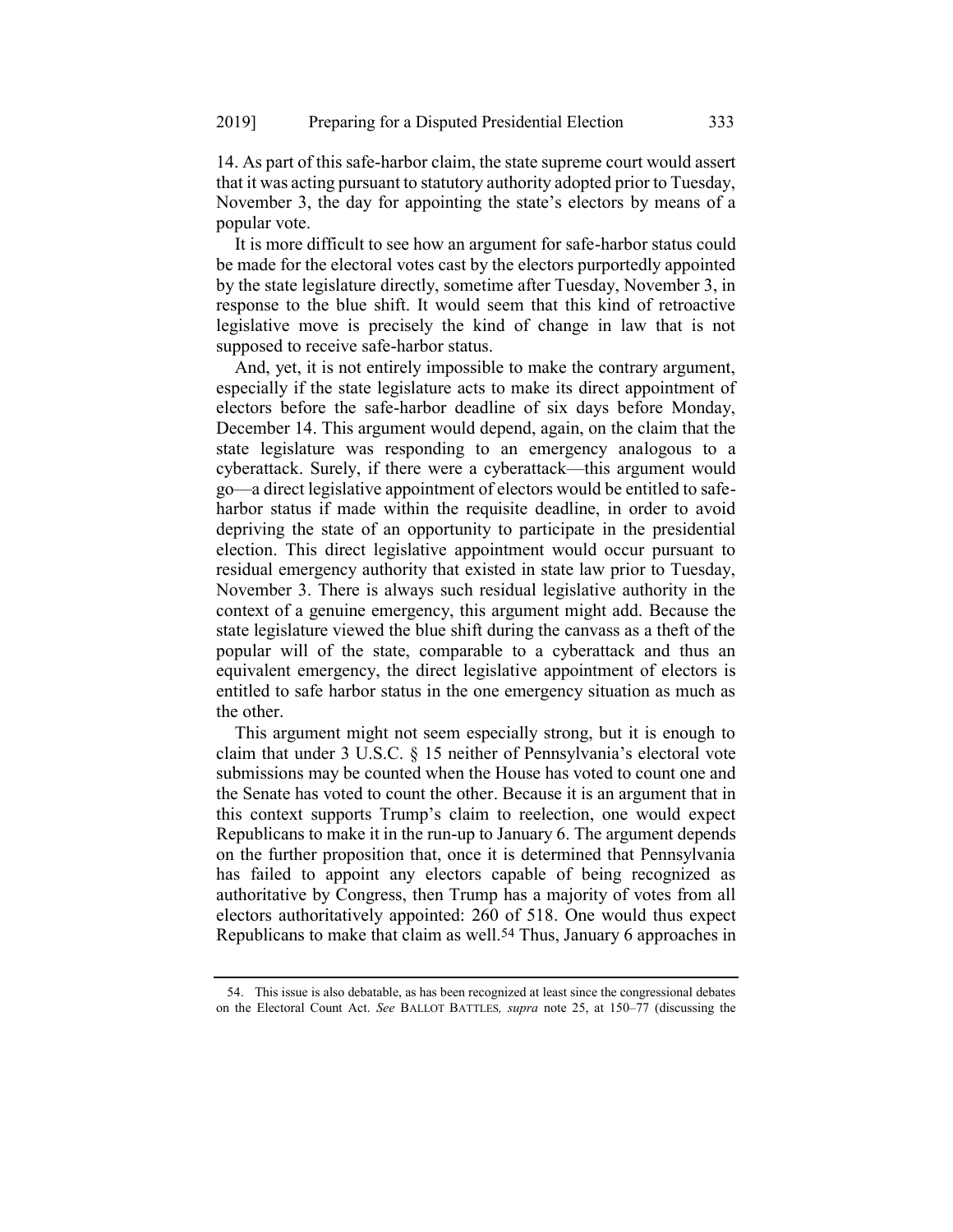this hypothetical scenario, the speculative chatter on cable and Twitter is that if the House and Senate divide over which electoral votes from Pennsylvania to accept, then Mike Pence as President of the Senate will proclaim that neither counts and will use that proclamation as the basis for declaring Trump re-elected by a majority of electors appointed.

Anticipating this move, Democrats in turn explore ways to prevent it. They argue that if the House refuses to continue participating in the procedure specified in 3 U.S.C. § 15 after Pence makes this erroneous and unlawful proclamation regarding Pennsylvania, then the opening of certificates and the counting of electoral votes from all remaining states cannot continue. They quote the very last sentence of 3 U.S.C. § 15: "No votes or papers from any other State shall be acted upon until the objections previously made to the votes or papers from any State shall have been finally disposed of."<sup>55</sup> With the process stuck at Pennsylvania, and the count incomplete, there is no president-elect, the Democrats argue. Nor is there a vice president-elect. This means, they say, Nancy Pelosi is entitled to serve as acting president for as long as the stalemate remains, by virtue of the Twentieth Amendment.

Nonsense, Republicans retort. Democrats cannot trigger the Twentieth Amendment simply by walking out of the procedure for counting electoral votes under 3 U.S.C. § 15, these Republicans respond. They point to the very next section of the statute: "Such joint meeting shall not be dissolved until the count of electoral votes shall be completed and the result declared."56 Mike Pence, as President of the Senate, therefore can

legislative history of the Electoral Count Act). The other side of this argument is that the denominator does not change, despite a state's failure to appoint electors able to be recognized as authoritative by Congress. The Constitution itself does not directly speak to this point, and the Electoral Count Act did not attempt to resolve this debate. Richard Posner addressed this issue in his book on *Bush v. Gore*, 531 U.S. 98 (2000) (per curiam), arguing that it was one of many reasons that justified the Court's involvement in that disputed election. *See generally* RICHARD A. POSNER, BREAKING THE DEADLOCK: THE 2000 ELECTION, THE CONSTITUTION, AND THE COURTS (2001). Note: if the denominator-does-not-change side of the debate were to prevail, it would mean that no candidate receives a majority of electoral votes, and the election goes to the House of Representatives pursuant to the special one-vote-per-state procedure.

<sup>55.</sup> 3 U.S.C. § 15 (2018).

<sup>56.</sup> *Id.* § 16. Demonstrating a legislative intent that the electoral count be completed, this section continues:

<sup>[</sup>N]o recess shall be taken unless a question shall have arisen in regard to counting any such votes, or otherwise under this subchapter, in which case it shall be competent for either House, acting separately, in the manner hereinbefore provided, to direct a recess of such House not beyond the next calendar day, Sunday excepted, at the hour of 10 o'clock in the forenoon. But if the counting of the electoral votes and the declaration of the result shall not have been completed before the fifth calendar day next after such first meeting of the two Houses, no further or other recess shall be taken by either House.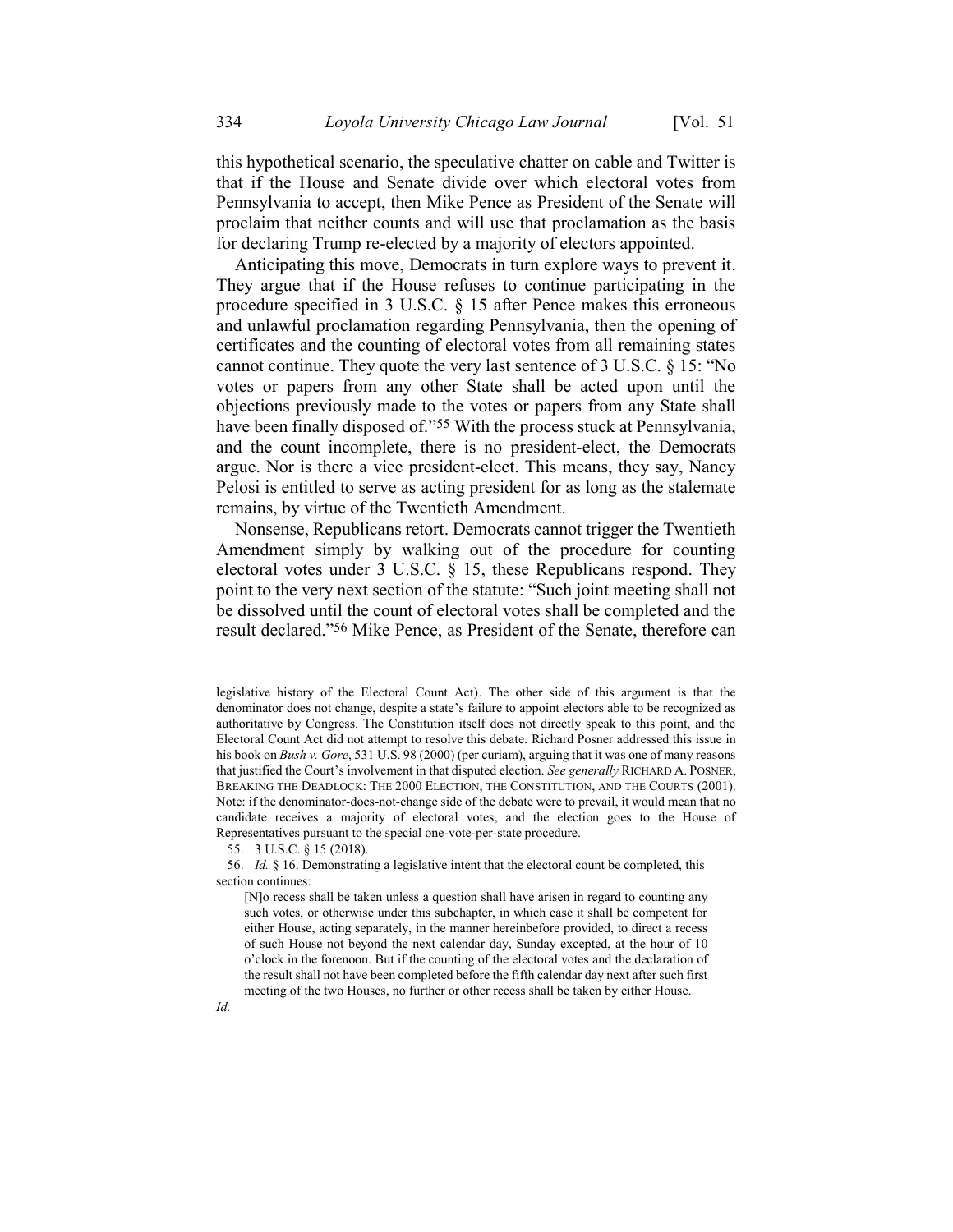simply resume the process, with the next state (Rhode Island) and proceed to the end (Wyoming) even if the only members of the House and Senate remaining to watch are Republicans. In this way, the process of counting electoral votes under 3 U.S.C. § 15 could end with this basic dispute still remaining. Republicans would claim that Trump has been reelected, by virtue of Mike Pence's assertion to this effect pursuant to his understanding of  $\S$  15 as the presiding officer of its proceeding. Meanwhile Democrats would claim that the counting of electoral votes remains incomplete because of the attempted usurpation of authority by Pence in refusing to count the electoral votes from Pennsylvania bearing the governor's certificate, as required by the proper interpretation and operation of 3 U.S.C. § 15.57

Which position is correct under the Twentieth Amendment? Who decides, and how? If the election remains unsettled at this stage, what then?

#### III. JANUARY 6, 2021, THROUGH JANUARY 20, 2021

### *A. What Could Happen*

At 1:00 p.m. on January 6, 2021, pursuant to 3 U.S.C. § 15 and the Twelfth Amendment, the Senate and House of Representatives gather in the House chamber for the counting of electoral votes of the states. Mike Pence presides in his role as President of the Senate, as specified by both the statute and the Constitution. Starting with Alabama, and continuing alphabetically, the counting proceeds smoothly until Pennsylvania. Pence announces that he is in receipt of two submissions purporting to be the state's electoral votes and under 3 U.S.C. § 15 he must submit both to the Senate and House for their separate consideration. The Senate then withdraws from the House chamber and, as expected, votes to accept the submission of electoral votes from the electors appointed by the state's legislature, while simultaneously the House votes to accept the submission certified by the state's governor.

When the Senate returns to the House chamber for the resumption of the joint session, Pence announces that because neither submission has

<sup>57.</sup> In this posture, the Democrats analytically would be making two distinct arguments, one statutory and the other constitutional. Their statutory argument would come first, and it would be that the proper interpretation of 3 U.S.C. § 15 requires the Senate President to recognize the Pennsylvania submission bearing the governor's signature as legally authoritative. If the Senate President errs in this statutory respect, then the Democrats would turn to their constitutional argument as a secondary line-of-defense: namely, under the Twelfth and Twentieth Amendments, properly interpreted in tandem, the electoral count cannot be complete without the institutional participation of the House; thus, if the House refuses to acquiesce in the process, it is an "Acting President" situation under the Twentieth Amendment.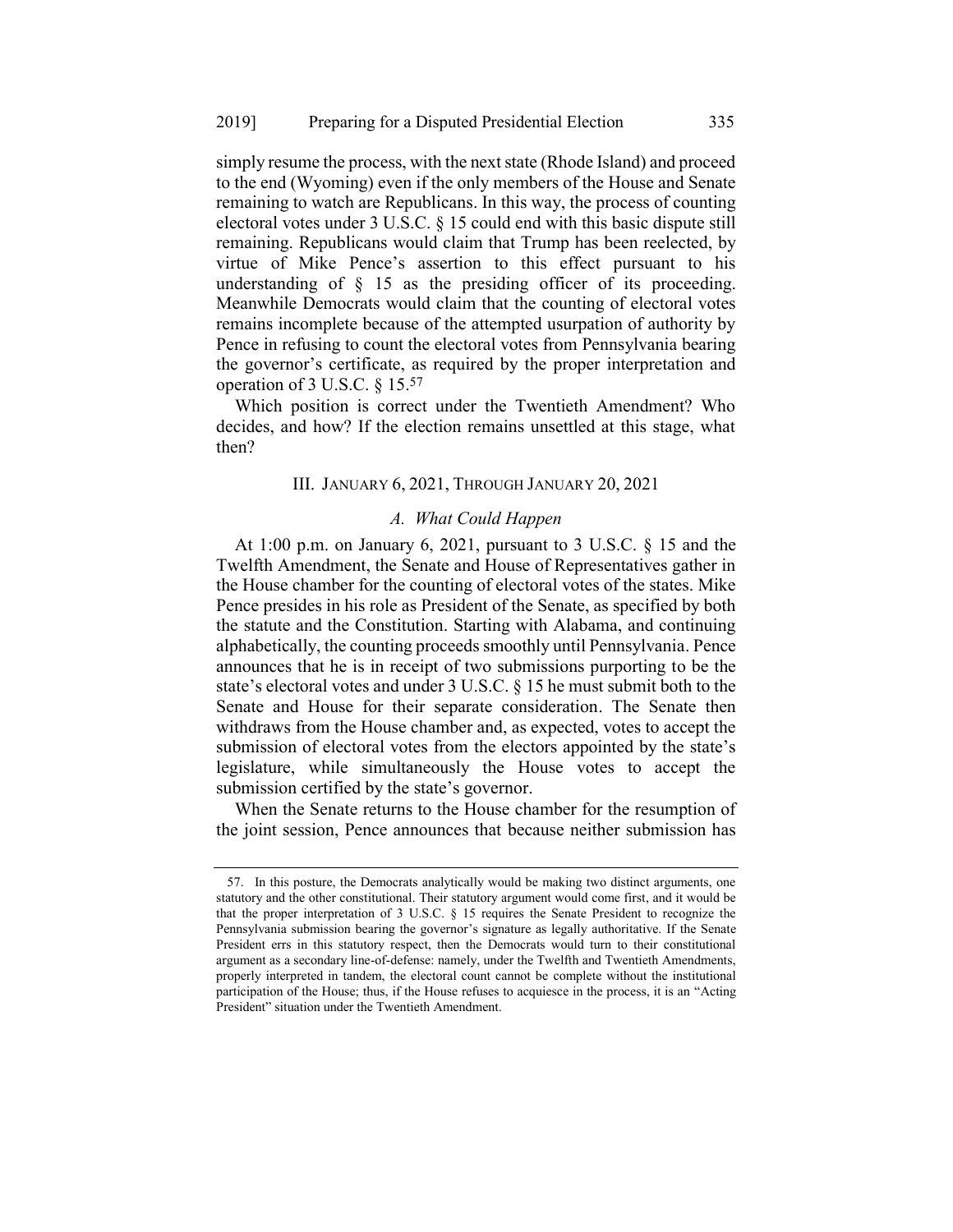been accepted as authoritative by both houses of Congress, neither submission's electoral votes can be counted. At this there are howls of protests by Democrats in the chamber, who clamor their insistence that the electoral votes bearing the governor's certificate must be counted under the express terms of 3 U.S.C. § 15.58 After much commotion, Pence manages to gavel the proceedings to order and repeats that his understanding of § 15, contrary to the views expressed by the Democrats, is that neither submission of electoral votes from Pennsylvania can be counted because of the split votes of the two congressional chambers. That is his ruling as presiding officer, and he is prepared to move on to the next state, Rhode Island.

The Democrats erupt in protest again and demand an opportunity to overrule Pence's patently erroneous interpretation of § 15. Pence again gavels the proceeding to order and announces that there is no method under 3 U.S.C. § 15, or the Twelfth Amendment, to overrule his rulings and announcements as presiding officer. The Senate and House do not act jointly as a unified combined body.59 Under both 3 U.S.C. § 15 and the Twelfth Amendment, their joint role is solely as observers of the process. Each chamber has made its separate determination regarding Pennsylvania, and accordingly it is his role—Pence asserts—to announce the consequence of those separate determination. Based on his understanding of both the statute and the Constitution, and as advised by counsel, he had performed this necessary function, declaring both submissions from Pennsylvania ineligible to be counted, and now under the statute and Constitution he must move the proceedings on to the next state.

Then, Nancy Pelosi rises, demanding to speak. (Under 3 U.S.C. § 16, she sits "immediately upon [the Senate president's] left."). She announces that the joint meeting of two chambers is over, or at least suspended, unless and until Mike Pence is prepared to change his ruling and accept the electoral votes from Pennsylvania bearing the governor's signature. Absent that, the Senators are no longer welcome in the House chamber. When Pence insists that Pelosi has no authority to suspend the proceedings in this way, Pelosi declares that she will call upon the sergeant-at-arms of the House of Representatives to forcibly remove the senators from the House chamber unless the senators leave voluntarily. In order to avoid that spectacle, and in the hope that Republicans will

<sup>58.</sup> For a historical precedent of comparable howling, see BALLOT BATTLES, *supra* note [25,](#page-10-0) at 117–49 (discussing the dispute over the process of counting electoral votes in the 1876 election).

<sup>59.</sup> 3 U.S.C. § 18 (2018) ("While the two Houses shall be in meeting as provided in this chapter, the President of the Senate shall have power to preserve order; and no debate shall be allowed and no question shall be put by the presiding officer except to either House on a motion to withdraw.").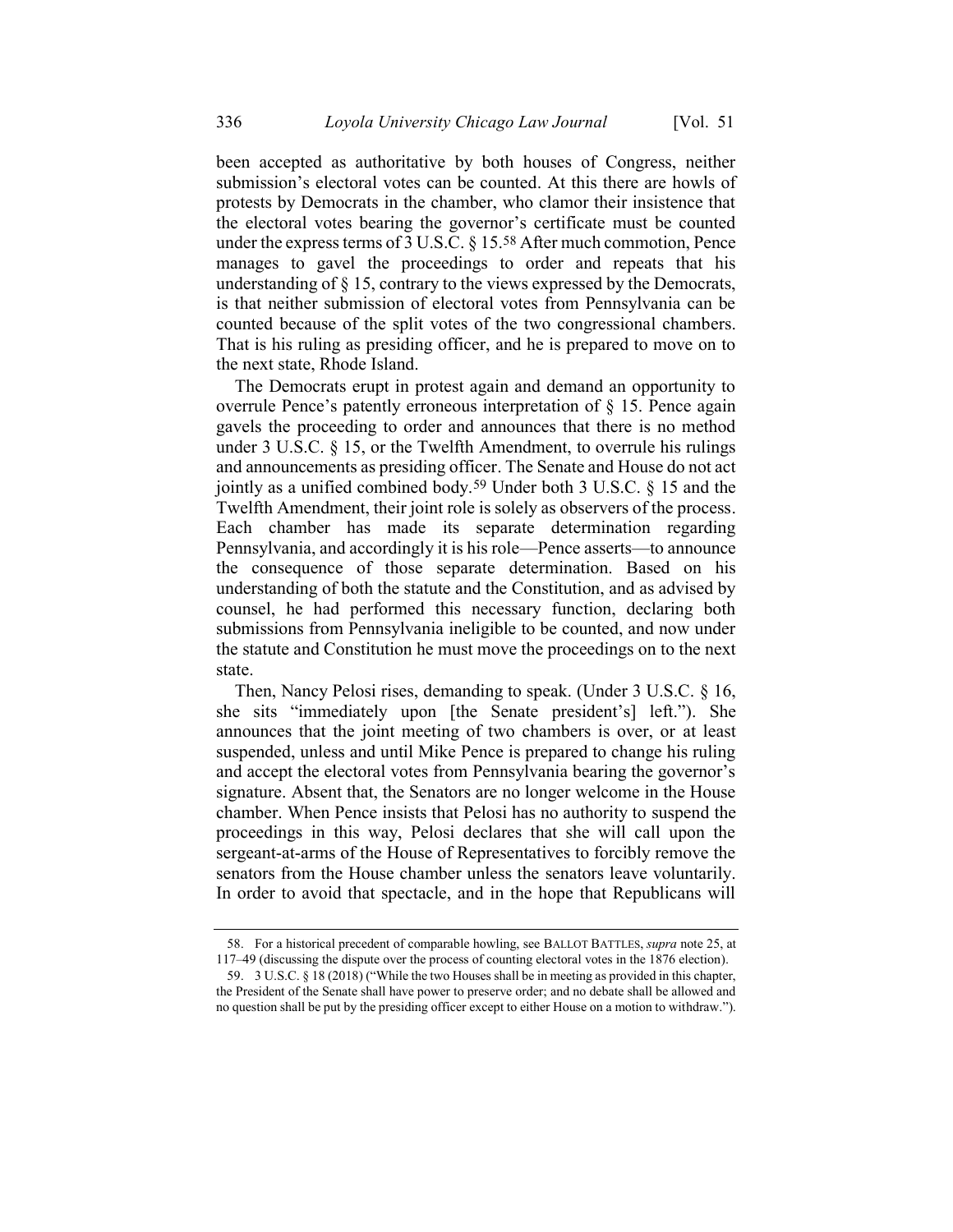eventually triumph after cooler heads prevail, Pence reluctantly agrees to lead the Senators out of the House chamber.<sup>60</sup>

With the House now alone in its own chamber, and Speaker Pelosi presiding, the House (in a party-line vote) passes a resolution stating that the joint proceeding under the Twelfth Amendment and 3 U.S.C. § 15 is hereby suspended unless and until Vice President Pence publicly announces that he is prepared to count the electoral votes from Pennsylvania as certified by the governor. Until then the House has ordered its sergeant-at-arms to bar the reappearance of Pence or any other Senator in the House chamber. Pelosi, however, does not go so far as to bar Republican members of the House from leaving the chamber, and they do.<sup>61</sup>

With Pelosi and the Democrats refusing to budge, Pence and the Republicans decide they need to do what they can to continue the counting of electoral votes, even if they cannot return to the House chamber. Consequently, Pence invites senators and representatives to crowd into the Senate's chamber for this purpose. Only Republican senators and representatives show up, except for one designated Democratic Senator to protest the purported continuation of the proceedings as unlawful under 3 U.S.C. § 15 and the Twelfth Amendment.

Among other objections, this Democratic senator points out that 3 U.S.C. § 15 specifically requires that there be two "tellers" from each

<sup>60.</sup> *Id.* § 17 contemplates the possibility of the House demanding a "recess" of the electoral count proceedings on January 6, based on an objection to how the process is being handled: "no recess shall be taken unless a question shall have arisen in regard to counting any such votes." Thus, although "the President of the Senate shall have power to preserve order" during the joint session itself, *see* 3 U.S.C. § 18, the Senate President cannot insist that no such "recess" occur, if the House has raised a question "in regard to counting any such votes." Consequently, Speaker Pelosi would be within her rights to insist upon suspension of the joint session, at least for a short period in which the House may wish to deliberate or "recess" while it determines its institutional position as a legislative chamber regarding the situation. In any event, if the House Speaker orders the House Sergeant-at-Arms to clear the House chamber, it would seem evident that the Sergeant-at-Arms would obey this direct order from the head of the House, rather than taking any contrary direction from the Senate President, whose presence in that chamber is at the invitation of the House. *See also* BALLOT BATTLES,*supra* not[e 25,](#page-10-0) at 142 (discussing a historical example of the House Speaker invoking the House Sergeant-at-Arms, although not during the deliberations of the joint session itself).

<sup>61.</sup> As against the argument that the Electoral Count Act precludes this kind of unilateral withdrawal from the counting process by the House, Speaker Pelosi asserts the House's inherent constitutional authority to govern its own conduct. In support of this argument, Speaker Pelosi can quote a recent law review article: "This plenary authority requires that the House and Senate be free to debate, make motions, and withdraw from the count at any time as they wish, the [Electoral Count Act] notwithstanding, subject, of course, to motions passing by the requisite majority of that house." Chris Land & David Schultz, *On the Unenforceability of the Electoral Count Act*, 13 RUTGERS J.L. & PUB. POL'Y 340, 374 (2016).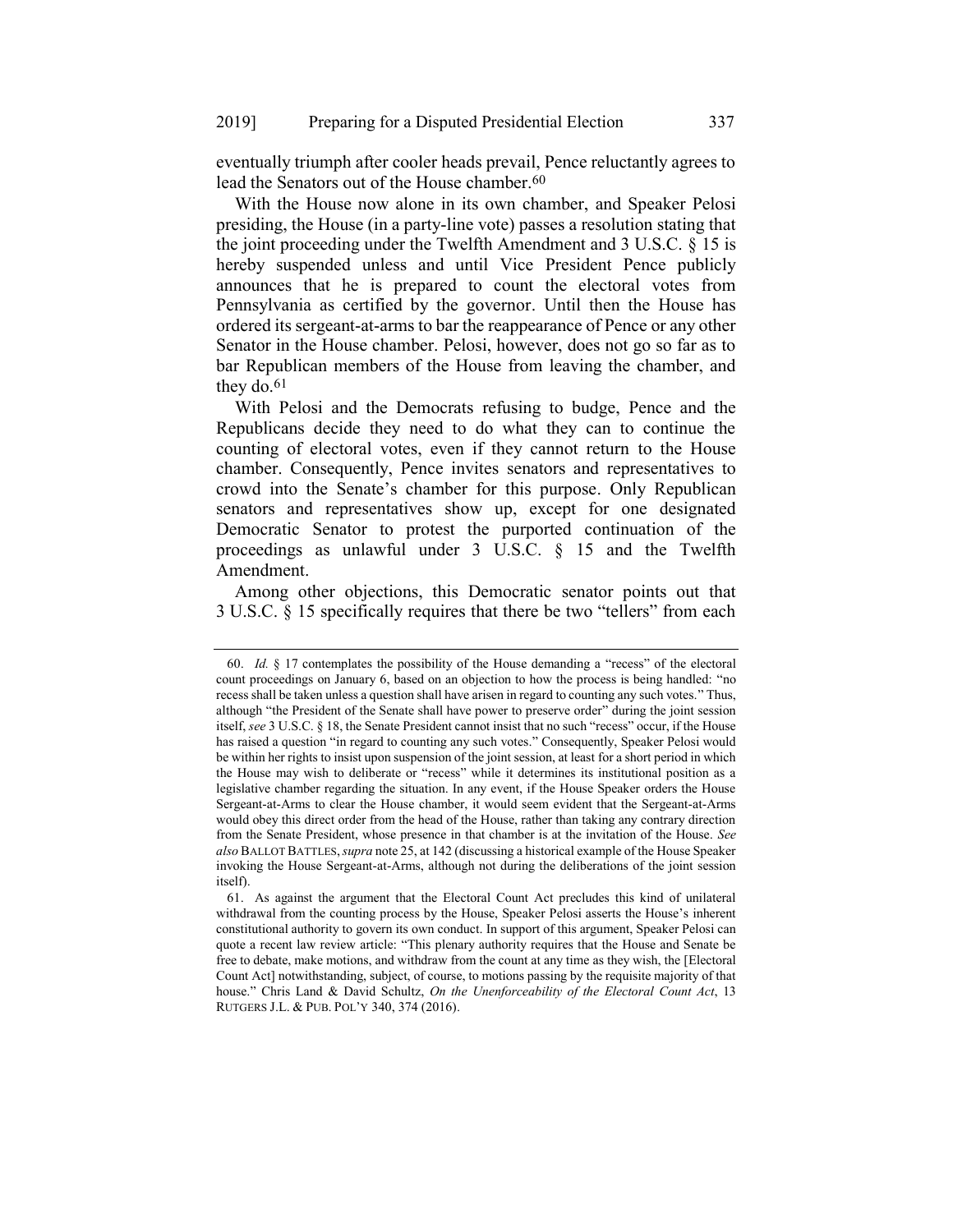chamber to participate in the opening and counting of electoral votes from the states: "said tellers, having then read the [the submission of electoral votes from the states] in the presence and hearing of the two Houses, shall make a list of the votes as they shall appear from the said certificates."<sup>62</sup> Because the House of Representatives is no longer participating, as declared in its formal resolution, there no longer are two tellers from the House to perform this statutory function. Because the two House tellers must have been "previously appointed" by the House, according to the explicit terms of 3 U.S.C. § 15, there is no authority vested in the President of the Senate or elsewhere to appoint substitute tellers from the House. In other words, this Democrat asserts, there can be no continuation of the joint proceeding under 3 U.S.C. § 15 without the institutional participation of the House, and the House has resolved that institutionally it will not invite the Senate back to its chambers for the continuation of the joint proceeding unless and until the President of the Senate announces that the electoral votes bearing the certificate of Pennsylvania's governor will be counted, per the terms of 3 U.S.C. § 15.

Notwithstanding this objection from the Democratic senator, Pence purports to proceed with the counting of electoral votes from Rhode Island to Wyoming. At the end, Pence announces that Trump has been re-elected president with a majority of votes, 260 out of 518 electors appointed, because Pennsylvania failed to appoint electors in a manner Congress could recognize as authoritative given the procedures set forth in 3 U.S.C. § 15. Later, with Pence and other Republicans at his side, including Mitch McConnell, Trump announces that he is proceeding to prepare to be inaugurated for a second term on January 20.

Meanwhile, with Warren and other Democrats at her side, Pelosi asserts that she is prepared to be inaugurated and sworn in as acting president, taking the presidential oath of office specified in Article II, serving as such until the counting of electoral votes is completed (with Pennsylvania's votes counted as cast by the electors certified by the state's governor). Pelosi makes clear her belief that Warren is the duly elected president, based on a proper counting of electoral votes. But she is prepared to serve as acting president, and fully expects to do so starting at noon on January 20, unless and until Pence beforehand—during the remainder of his term as vice president, which expires at noon on January 20—announces his recognition of Warren as president-elect. Pelosi further declares that, once it is noon on January 20, with Pence no longer President of the Senate, it will fall to the president pro tempore (Senator Chuck Grassley) to declare his willingness to accept Warren as presidentelect in order for her to end her service as acting president.

<sup>62.</sup> 3 U.S.C. § 15 (2018).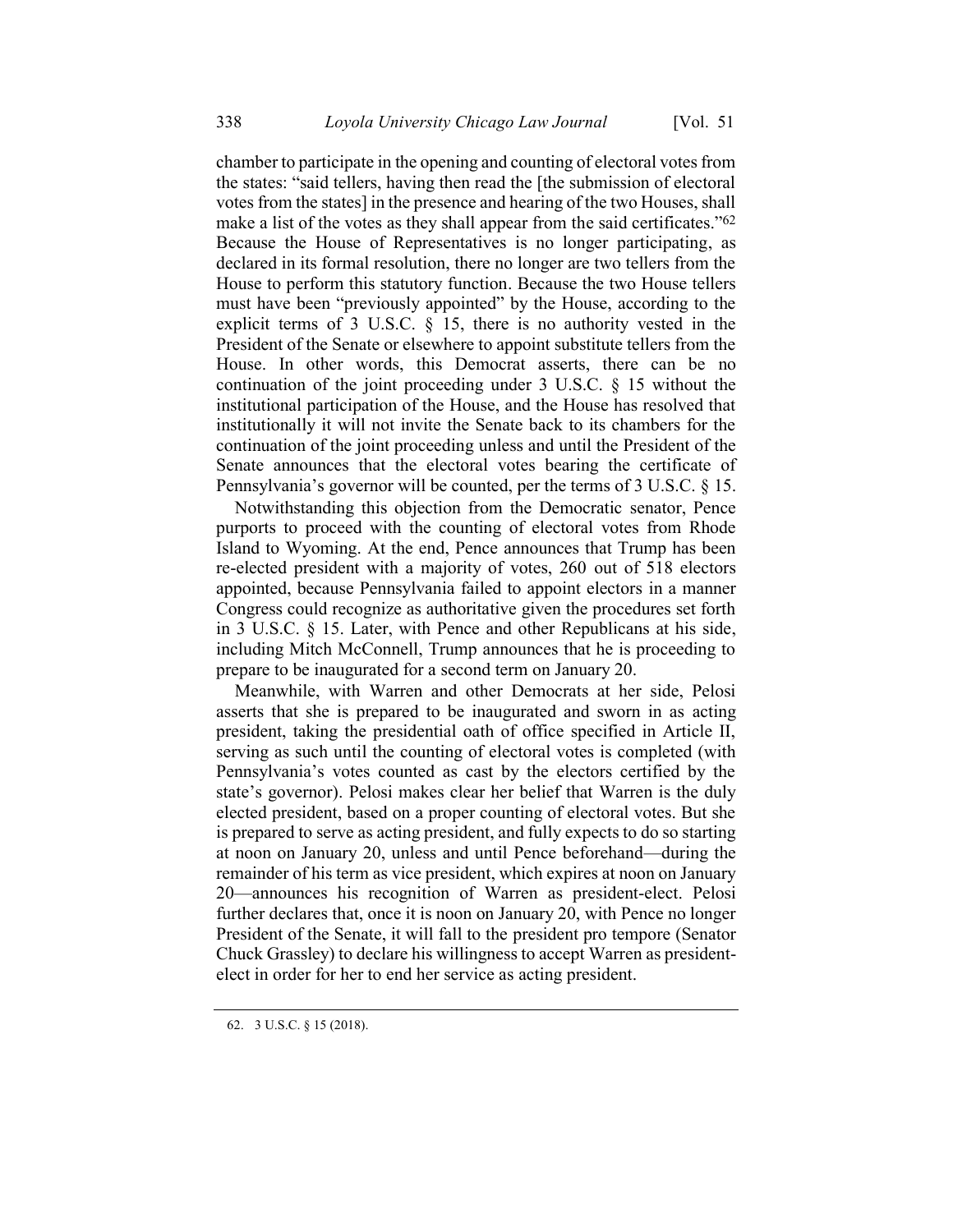As the clock ticks toward noon on January 20, all of D.C.—indeed all of America—is in turmoil over what will happen. Neither Trump nor Pelosi is backing down. Both insist that at noon on January 20 they will take the presidential oath and begin to assert the powers of commander in chief. Both demand the full support and obedience of America's armed forces upon taking the presidential oath.

Attorney General William Barr announces that he believes the position of Trump and Pence is legally and constitutionally sound that they should be recognized as reelected for second terms. Pelosi dismisses Barr's announcement as nothing more than Trump's lawyer saying whatever Trump wants said. She argues that it is patently evident that Warren won the popular vote of Pennsylvania, and thus the election, and she is not going to let Trump, Pence, Barr, and the rest of the Republicans steal this election from Warren and the American people. She explains that she is prepared to serve as acting president solely to vindicate democracy and the proper counting of votes cast by the American people. While calling for calm among the public during these difficult times, Pelosi says that if the military, the FBI, and other federal security forces refuse to obey her orders as acting president starting at noon on January 20, then the American people must take to the streets in a massive nationwide demonstration of "people power" to show that their democracy will not be stolen from them.

Given this situation, what is the military to do starting at noon on January 20? Who should the military recognize as commander-in-chief? Who should get the "nuclear football" with the launch codes, Trump or Pelosi? On what basis should the military make this decision? How does the nation get out of this predicament? How can the nation avoid it in the first place?

### *B. Analysis: The Arizona Alternative*

As important as it is to think through all the ramifications of the foregoing scenario based on Pennsylvania, it is equally important to recognize that something similar could happen with respect to another state. But if so, the scenario does not necessarily play out in exactly the same way. Indeed, the differences could prove significant.

Suppose, then, that the outcome-determinative blue shift occurs, not in Pennsylvania, but in Arizona. In other words, in 2020 the presidential election in Arizona undergoes the same phenomenon as the 2018 Senate race in Arizona, when the blue shift caused the lead to switch from McSally to Sinema. For the entire Electoral College to turn on Arizona, assume that the Democrat (Warren again, for sake of illustration) wins Pennsylvania on Election Night, and apart from Arizona's electoral votes Trump has 259 and Warren has 268. In this alternative scenario, assume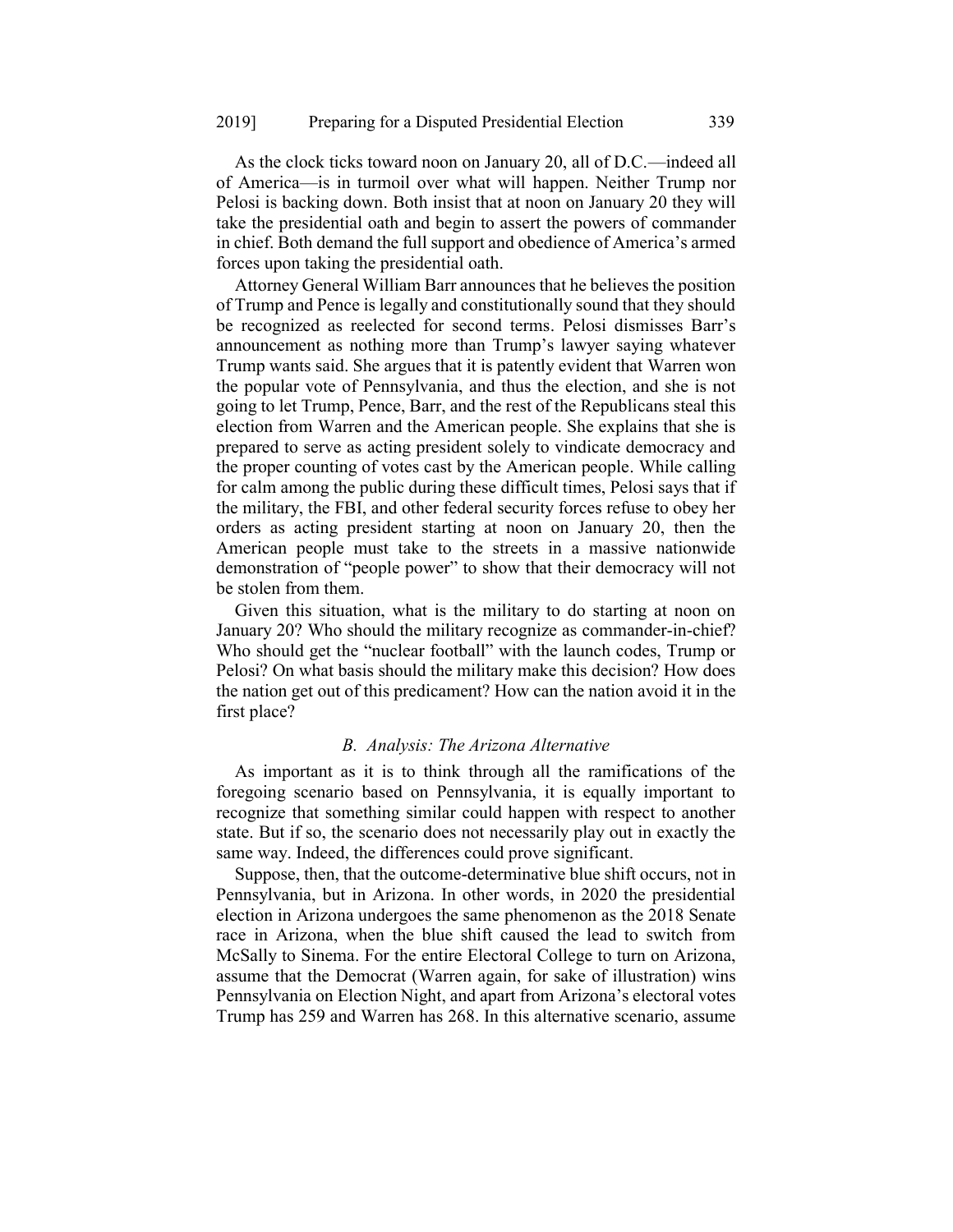Trump wins Wisconsin on Election Night. The previous scenario was based on Warren winning Wisconsin. Either outcome is possible, as Wisconsin is potentially the Electoral College "tipping state." A key point here, however, is that because the blue shift varies in magnitude in different states (with Wisconsin's historically small), the outcome in Wisconsin might be settled on Election Night even though it ends up mathematically the "tipping state" because another state—like Pennsylvania or Arizona—ends up shifting past the tipping point during the counting of "overtime" votes in the canvass.

With Arizona substituted for Pennsylvania in this way, we can imagine the scenario unfolding similarly in many respects. Trump would tweet apoplectically about the blue shift robbing him of a victory he won Election Night. Democrats, in turn, would demand the proper counting of votes during the canvass—just as occurred in 2018, when Sinema overtook McSally.

But we can imagine one crucial difference. It involves the state's governor. Pennsylvania's governor is a Democrat. Arizona's governor is a Republican. Why might this matter? Suppose the governor signs a new state law providing for direct appointment of the state's electors by the legislature—and then the governor certifies the appointment of these electors as authoritatively those of the states. Suppose, too, the governor refuses to certify the appointment of electors as shown by the final count of the popular vote, after the blue shift during the canvass.

Then, on January 6, the electoral votes from Arizona bearing the governor's certificate are the ones for Trump, cast by the electors appointed directly by the state legislature. The second submission of electoral votes from Arizona, those for Warren cast by the electors purportedly appointed by means of the state's popular vote, lack a gubernatorial certificate.

Suppose the Senate and House again disagree on which electoral votes from Arizona to accept. The Senate accepts the ones with the governor's certificate. The House accepts the ones reflecting the popular vote.

Now, under this scenario, Pence rules that the votes with the governor's certificate must be counted. Now, Pelosi and the Democrats take the more dubious statutory position that neither submission of electoral votes from Arizona can be counted (because both are claiming safe-harbor status). Now, too, it is Pelosi and the Democrats who claim that, with Arizona having failed to appoint electors able to be recognized as authoritative by Congress, Warren has a majority of votes from the electors appointed: 268 of 527 (538 minus Arizona's 11).

When this impasse arrives, what happens? Does Pelosi kick Pence and the senators out of the House chamber, insisting that the counting of electoral votes cannot proceed with the next state (Arkansas) until Pence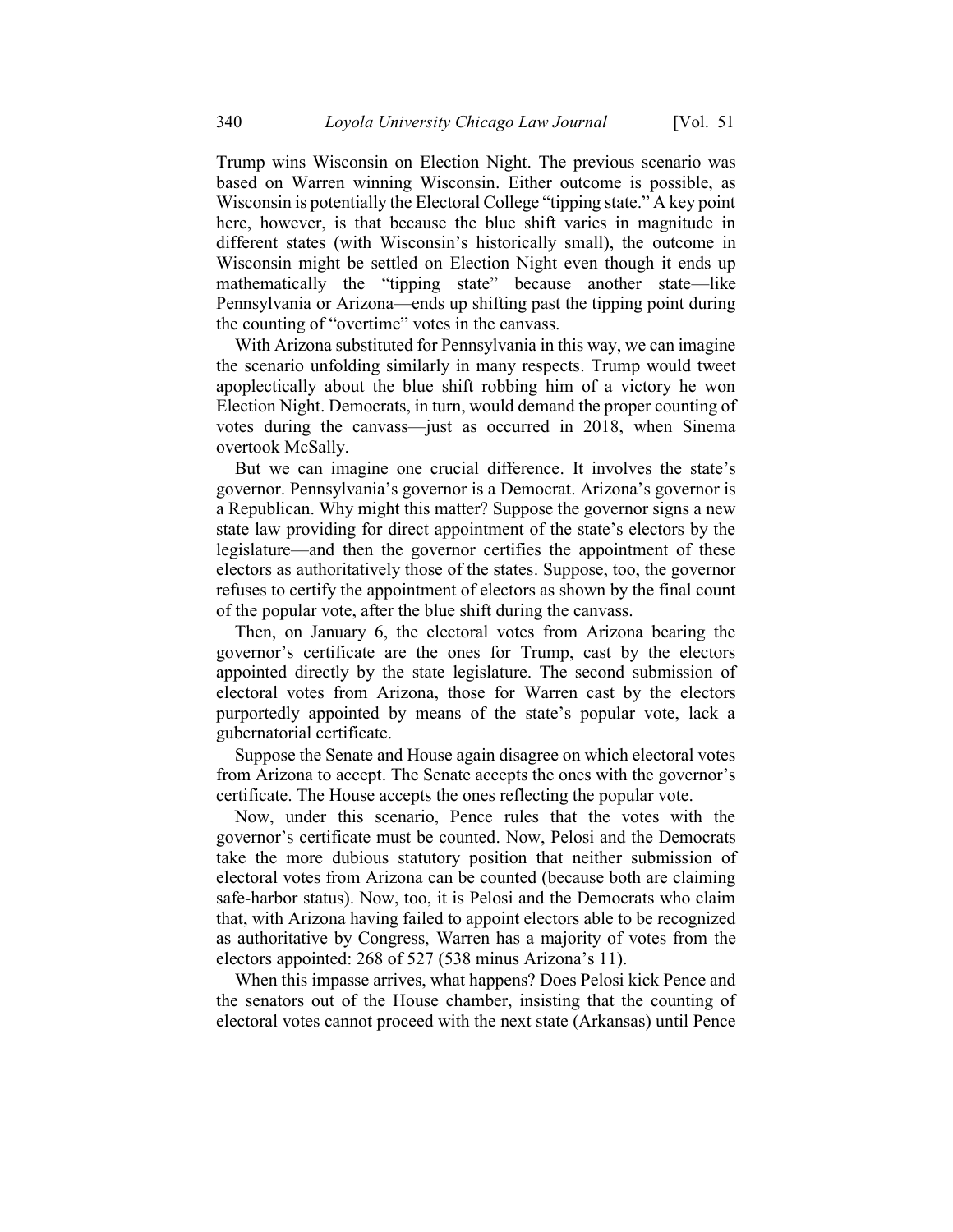recognizes the correctness of her interpretation of 3 U.S.C. § 15? Does she make the same declaration that she is prepared to serve as acting president unless and until Pence and the Republicans are willing to accept Warren as president-elect based on the validity of the blue-shifted popular vote in Arizona?

From the perspective of the military, attempting to determine what to do in this impasse, does it make any difference whether it is the Pennsylvania or Arizona scenario? In other words, from the military's perspective, does it matter which side—Trump or Pelosi, Republicans or Democrats—has the benefit of the governor's certificate from the dispute state? Or, put yet another way, is it necessary for the military to make its own independent judgment of the correct interpretation of 3 U.S.C. § 15? Or, instead, is the military supposed to pass judgment on the democratic legitimacy of the blue-shifted popular vote in the disputed state, regardless of whether the governor of the state sides with the popular vote (as in the Pennsylvania scenario) or with direct legislative appointment (as in the Arizona scenario)? Or must the military take its legal orders from the attorney general, however patently partisan those legal orders might appear to be?

Given the uncertainties involved, and precariousness of the situation if the nation were to find itself in this position, perhaps Congress can undertake to clarify 3 U.S.C. § 15 in advance of the 2020 election. From this pre-election vantage point in 2019, it is equally uncertain whether it might be Pennsylvania or Arizona (or Florida, or maybe even North Carolina) that experiences this outcome-determinative blue shift. Thus, there is an advantageous "veil of ignorance" before the election occurs. Perhaps on a bipartisan basis, Congress can hammer out a new procedure to operate if it unfolds that there are multiple submissions of electoral votes from the same state. With a new and improved procedure from Congress to handle this situation, the goal would be no ambiguity on the potentially decisive issue of whether the submission bearing the governor's certificate is controlling, or instead whether none of the submissions can be counted unless both houses of Congress agree upon which one.

As contemplation of these scenarios demonstrate, this issue is one for which ambiguity is especially detrimental—and dangerous—to the nation.

# IV. THE ROLE OF THE SUPREME COURT IN POTENTIAL ELECTORAL COUNT CONTROVERSIES

Thus far, I have largely left the judiciary out of my description of what might happen in Pennsylvania, or Arizona, as a dispute over "blue shift" ballots counted during the canvass unfolds in the aftermath of Election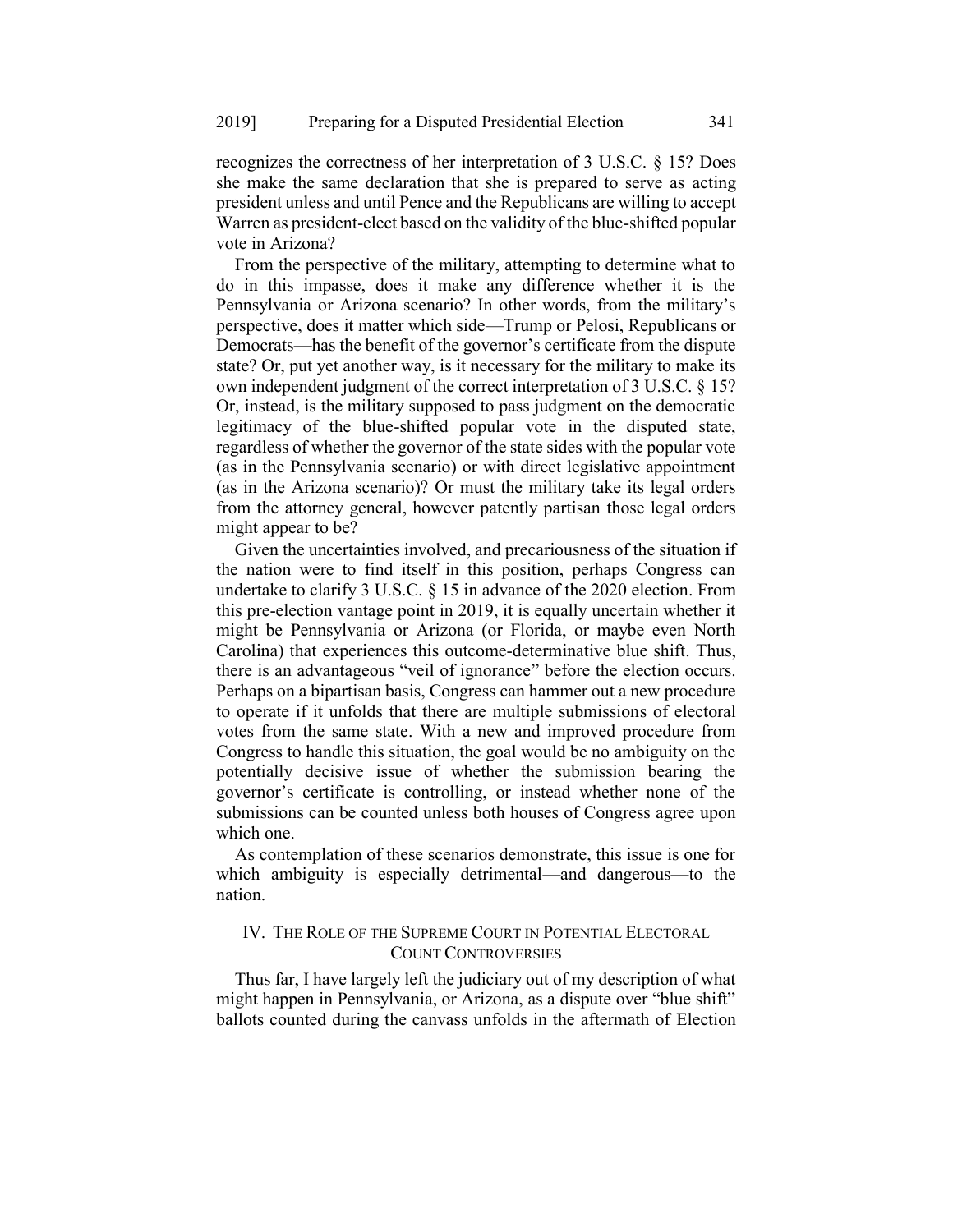Night and on toward January 20, 2021. I have wanted to describe the issues as they might appear to various non-judicial actors, including the state's legislature, the state's governor, the President of the Senate, the Speaker of the US House, the military, and so forth. Whether or not the state or federal judiciary becomes involved in this type of dispute, each of these other institutional actors will need to consider the constitutional and statutory issues involved and will need to decide what action to take in the exercise of official responsibilities. The legal ambiguities so far considered are potentially important, and disconcerting, for all of these non-judicial actors.

Even so, it is worth considering more systematically what potential role courts might play, especially the Supreme Court at the apex of the nation's judicial system, and how judicial involvement might affect various non-judicial actors. Indeed, as a dispute over "blue shift" ballots gets closer and closer to noon on January 20, while remaining unresolved and thus increasingly tense, more and more eyes will look to the judiciary in the hope that it can get the nation out of this mess. Thus, is there some point at which the Supreme Court might find itself compelled to intervene, however reluctant it might be to do so given the widespread perception that its intervention in *Bush v. Gore* was not successful in achieving a solution recognized as rooted in law rather than politics? In other words, even if the Supreme Court were inclined to stay out of a dispute over the 2020 election, for fear of becoming politicized all over again, is there a point at which it would be forced to accept jurisdiction over a disputed issue and to adjudicate as best as it could according to its understanding of the applicable law (even if some might perceive its opinion as politically motivated)? After considering what the Court itself might do, one can then address how various non-judicial actors, including Vice President Pence and Speaker Pelosi, might react to the Court's ruling, including whether or not they would obey a direct judicial order from the Court. But first it is necessary to consider what the Court itself might do.

To conduct this analysis, it is best to divide the time period of a potential dispute into three distinct segments. First, there is the time prior to the meeting of the Electoral College on Monday, December 14, which we can characterize as the part of the overall process dominated by state law and the institutions of state government. Second, there is the time between this meeting of the Electoral College and the joint session of Congress on January 6, pursuant to the Twelfth Amendment and the Electoral Count Act, for receipt of the electoral votes from the states. This intermediary period is after the state government's role is complete but before the crucial congressional process begins. Third, there is the time between 1:00 p.m. on January 6, when the opening and counting of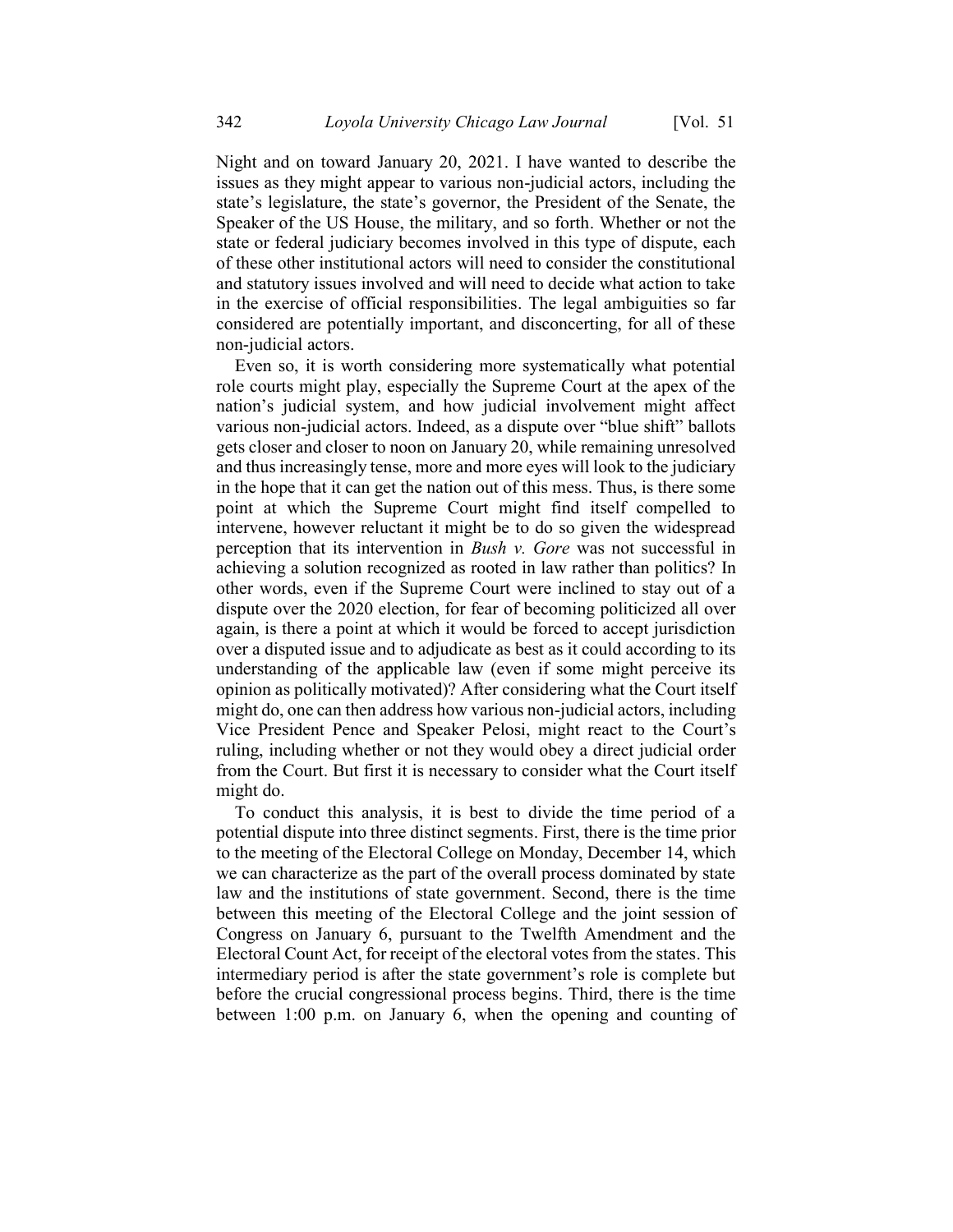electoral votes from the states begins in the joint session of Congress and noon on January 20, when the transfer of power from one presidential term to the next occurs automatically by virtue of the explicit language of the Twentieth Amendment. 63 This two-week period is one in which federal law dominates and the institutions of the federal government control what happens. It would be possible to consider a fourth period, the time after noon on January 20; but insofar as it is of paramount importance to resolve any dispute before the clock strikes noon on January 20—so that there is no doubt who is constitutionally commander in chief at that moment and thus capable of activating the nuclear codes (among other military powers)—it is worth focusing on the possibility of judicial involvement, however reluctant, prior to this critical moment.

### *A. Before the Electoral College Meets on Monday, December 14*

Article II of the Constitution requires that the presidential electors of every state meet on the same day to cast their votes for president.<sup>64</sup> Congress has specified that date as Monday, December 14, as Congress is entitled to do. Up until that time, state law may determine the method of appointing a state's electors, as Article II also provides.

Both state and federal courts can become involved in the process of determining the identity of the state's electors prior to when they meet to cast their electoral votes. State courts can do so pursuant to express delegations of power from the state's legislature, or pursuant to a purported exercise of authority derived from the state's constitution. In this respect, state court involvement would be similar to what occurred in Florida in 2000: As all will remember or can review the history, Florida's judiciary became actively involved in the fight over which political party's slate of presidential electors were to become the ones entitled to cast their state's official electoral votes. Whether or not these Florida state-court decisions were faithful interpretations of existing state law at the time was, and remains, debatable. There is no doubt that many observers, including some members of the federal Supreme Court, viewed the Florida Supreme Court as a lawless and partisan institution, because its purported "interpretation" of relevant state statutes was so aberrant from their text. But there is no doubt that Florida's judiciary had jurisdiction to address the various state-law issues that arose over the counting of votes in the 2000 election. Thus, Florida courts issued decrees against Florida election officials, like the secretary of state, that were

<sup>63.</sup> U.S. CONST. amend. XX ("The terms of the President and Vice President shall end at noon on the 20th day of January . . . and the terms of their successors shall then begin.").

<sup>64.</sup> U.S. CONST. art. II,  $\S$  1, cl. 4 (emphasis added) ("The Congress may determine the time of choosing the electors, and the day on which they shall give their votes; *which day shall be the same throughout the United States*.").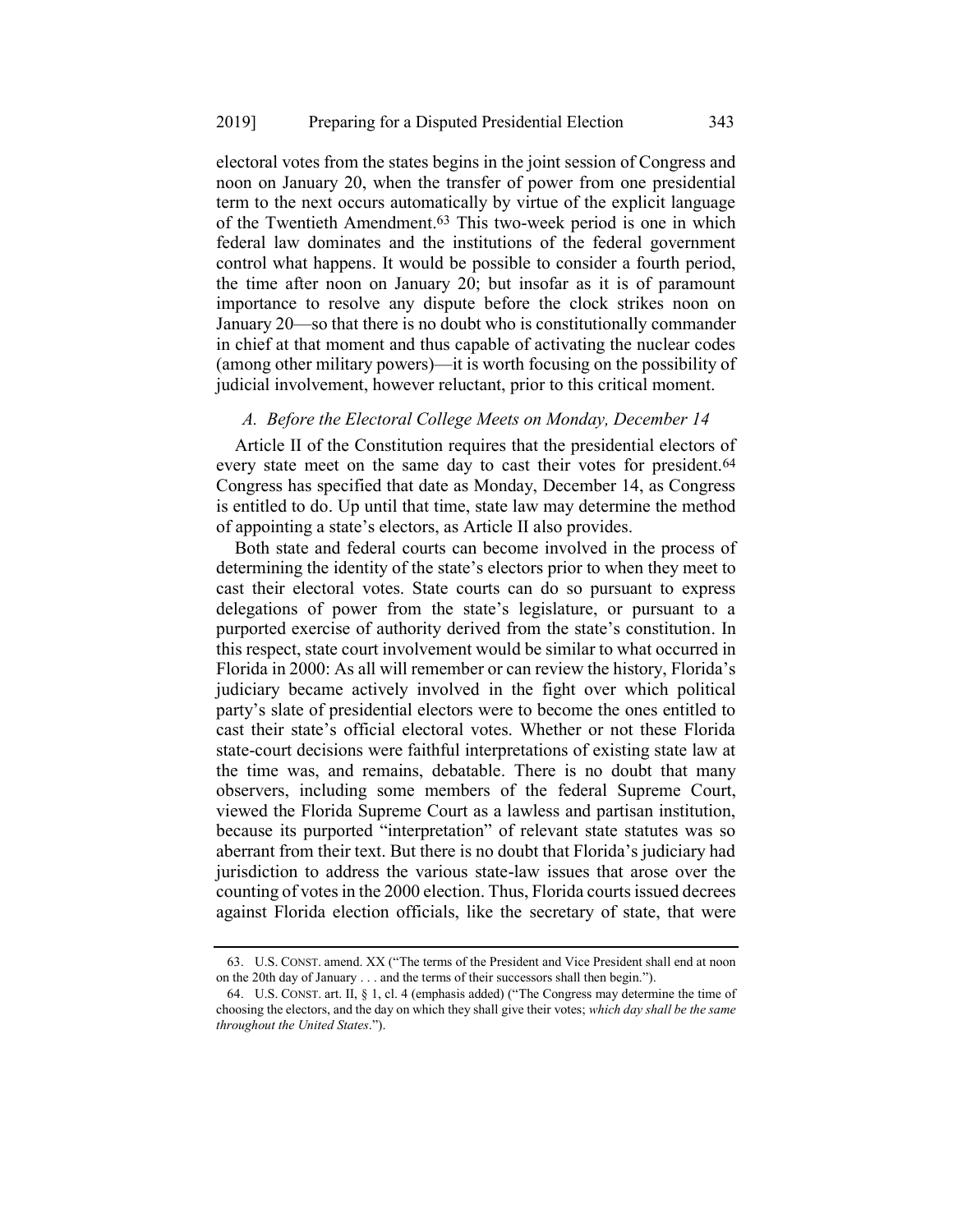within their judicial authority. In the same way, we can foresee state courts—in Pennsylvania, Arizona, or elsewhere—similarly issuing judicial decrees concerning the counting of "blue shift" votes. These courts could rule for or against either candidate's position on these issues, depending on the specific issues raised and evidence presented, and potentially depending also on the degree to which a state court might render rulings that to some could appear surprisingly lawless and partisan.65

Likewise, federal courts could become involved in the counting of ballots cast by citizens in presidential elections prior to the day on which the electors meet. The Supreme Court itself may become involved insofar as issues of federal law are raised by the way the state courts handle their own involvement in these cases. Again, the 2000 presidential election in Florida is illustrative: twice the Supreme Court granted certiorari review over federal constitutional questions arising from how the Florida Supreme Court conducted itself on appeal from lawsuits filed initially in state court. 66 Separate federal-court lawsuits were also filed in an effort to challenge vote-counting conduct undertaken by Florida officials. Although these lawsuits did not become dispositive at the Supreme Court in 2000, in the future this type of lawsuit could become the vehicle by which the Supreme Court makes a pronouncement on what federal law requires in terms of the counting of popular-vote ballots by state officials. Thus, the 2020 election could see federal-court involvement, including the Supreme Court's involvement, equivalent to what occurred in 2000.

But whatever that involvement might be, assuming that it does occur, it would not result in injunctions directed against the President of the Senate, or the Congress as a whole, concerning the conduct at the joint session of Congress on January 6. Nor, in all likelihood, would any judicial orders be directed to the presidential electors themselves or their meeting on December 14. Instead, the judicial orders would be directed to state and/or local election administrators, ordering them to count—or not to count—particular "blue shift" ballots. These judicial orders could prove crucial in determining which party's slate of presidential electors, Republican or Democratic, is officially certified the winner of the popular vote in the state. Potentially, too, these judicial orders might purport to bind and direct the governor to certify one of these two slates of electors as the officially authoritative ones.

<sup>65.</sup> The ALI project is designed, in part, to reduce the likelihood that state courts in this type of situation would render rulings that appear lawless and partisan.

<sup>66.</sup> *See* BALLOT BATTLES, *supra* note [25,](#page-10-0) at 279–305 (reviewing the presidential election of 2000 and the Supreme Court's involvement).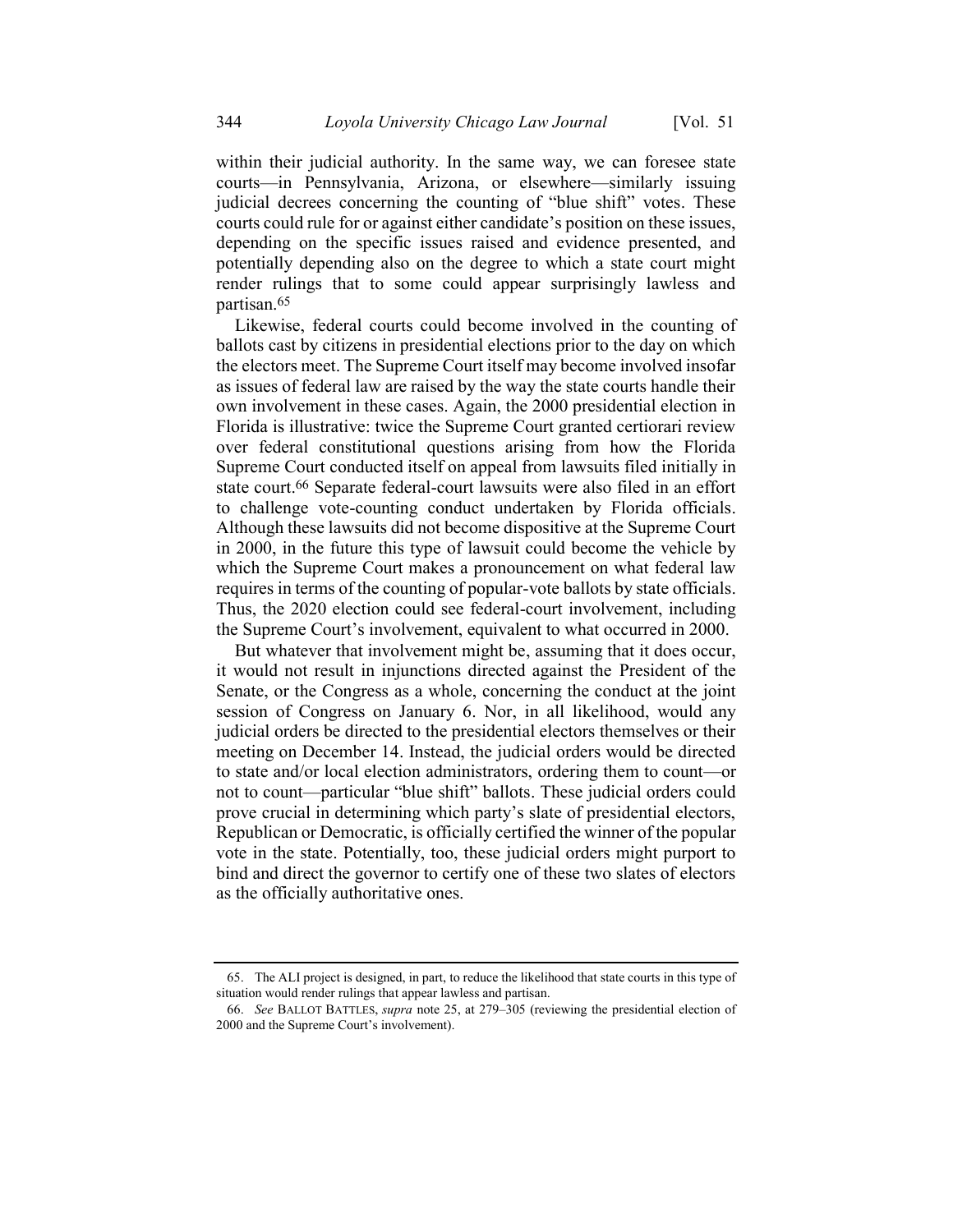But it is difficult to foresee a judicial decree, from either a state or federal court, purporting to ban a party's slate of presidential electors from assembling on Monday, December 14. Perhaps there would be a declaratory judgment ordering that the meeting lacked any official status. But would the court order these individuals not even to assemble together to engage in discourse? Apart from raising questions regarding whether such an order would intrude upon congressional prerogatives under the Electoral Count Act (and the Twelfth Amendment), it would raise so many First Amendment and related difficulties as to seem unfathomable.

Thus, while state and federal courts may play significant roles in shaping the dynamics of a dispute that reaches Congress, by declaring who is the lawful winner of the state's popular vote and which slate of presidential electors the state's governor must certify as authoritative, ultimately neither the state nor federal judiciary can prevent a party's slate of presidential electors from purporting to meet on December 14 and acting as if they can cast the state's electoral votes—even if those individuals lack any indicia of authority under state law. As long as these individuals do meet and do purport to send their electoral votes to the President of the Senate, then even the intervention of the Supreme Court cannot stop a dispute regarding a state's electoral votes from reaching Congress.

### *B. Between December 14 and January 6*

Once it is known that both the Republican and Democratic slates of electors in a particular state have met on December 14 and purported to cast their electoral votes and send them to the President of the Senate, then it is possible to envision a lawsuit attempting to order the President of the Senate, or Congress collectively, to accept one of these two submissions as the valid one. This lawsuit would attempt to have the court declare the lawfully correct interpretation of the Electoral Count Act and the Twelfth Amendment as applied to the particular situation, and to have the court order the President of the Senate (and Congress collectively) to act in accordance with this judicial interpretation. What is the chance of such a lawsuit being successful, meaning that it would result in the court issuing the decree requested (putting aside whether the decree would be obeyed)?

First, it is worth briefly mentioning that no state court would have authority to issue such a judicial order. Even if the state court purports to have a state-law reason for declaring one submission of electoral votes from the state as valid, and the other submission as invalid, the state court would be powerless to bind the President of the Senate or Congress to act in accordance with that state-law declaration. To be sure, the state court could render an official judgment, which could (and would) be presented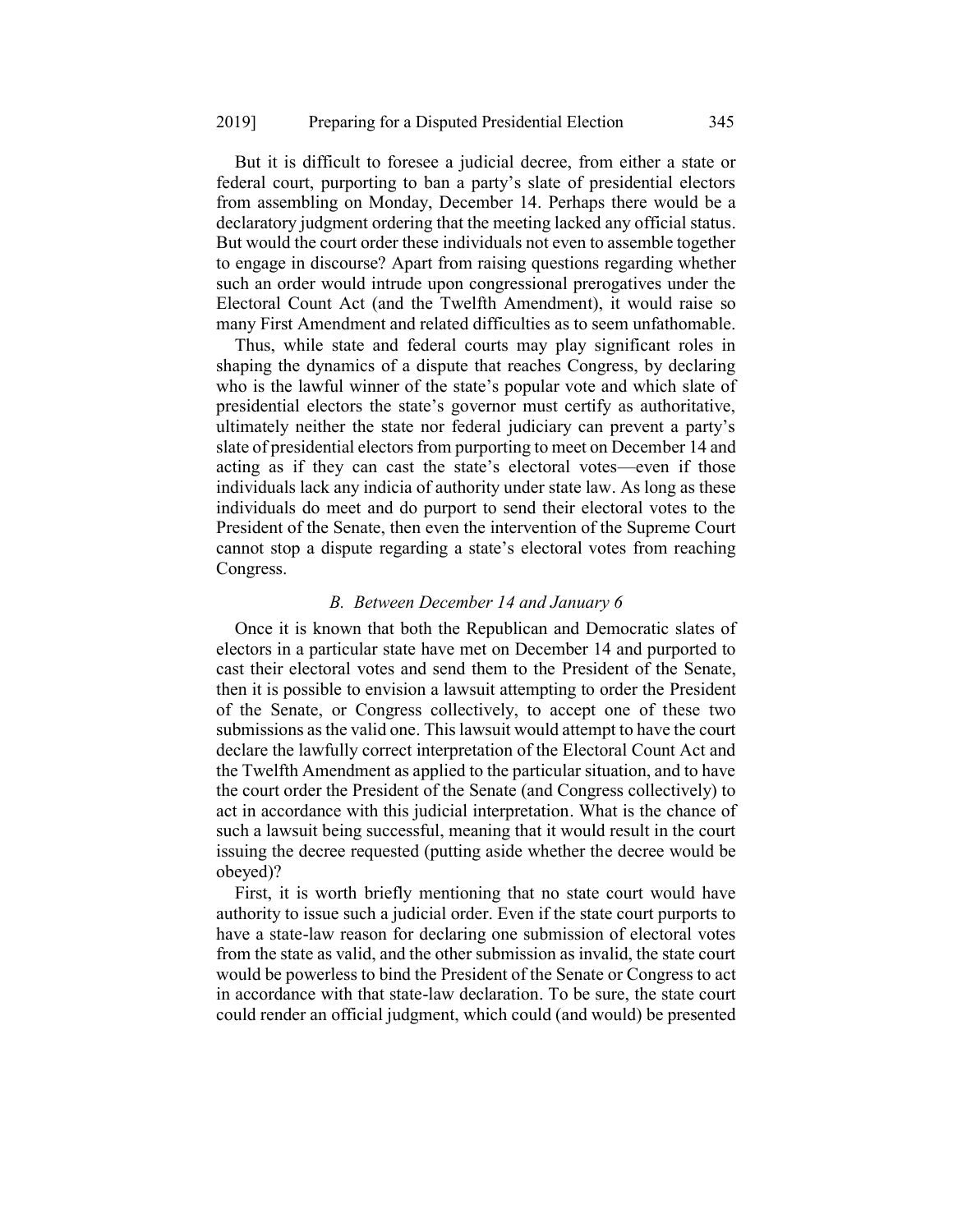along with the electoral votes it validates as a matter of state law. But if Congress decided to repudiate that state-court judgment and count the alternative submission of electoral votes from the state instead, the state court would be powerless to order Congress in contempt of its judicial decree and mandate that Congress comply instead. To sharpen the point: imagine both houses of Congress rejecting the position of the Arizona Supreme Court and deciding to count the electoral votes from Arizona that the state supreme court considered invalid. It remains possible, of course, that the state supreme court is correct about what is the position of state law on the matter, but it is within the constitutional prerogative of Congress to reach the opposite conclusion. The Arizona Supreme Court cannot issue an injunction against Congress demanding that Congress comply with its judicial decree. That would be constitutionally preposterous even if the Arizona Supreme Court is correct and Congress incorrect on the relevant issues of Arizona law.

What about the federal Supreme Court in this situation? Suppose, to use the Pennsylvania scenario, that the Democratic electors from Pennsylvania have the governor's certificate as well as a ruling from the Pennsylvania Supreme Court that they are the state's authoritative electors. These electors also were the winners of the popular vote, as determined by the canvass of returns pursuant to state law. The submission of these electors comes to Congress with as strong a pedigree in state law as imaginable. Meanwhile, the conflicting submission from the Republican electors is especially weak, having no gubernatorial certificate, no imprimatur of the state's judiciary, no popular-vote pedigree, and having only the assertion of direct appointment by the state legislature. Suppose further that these Democratic electors file suit in federal court, asking for an injunction that the president of the Senate and Congress accept their submission of electoral votes as the valid ones from Pennsylvania. Does the federal judiciary have the power to issue this injunction, given the strength of the submission on behalf these electoral votes?

This question is a tricky one. There is a strong argument that this injunction would be beyond the jurisdiction of the federal court, as a matter of either statutory or constitutional law. Justice Breyer took this position in his *Bush v. Gore* dissent, on the basis that Congress considered but declined to vest authority in the federal courts when deciding the procedures of the Electoral Count Act.67 Justice Breyer also viewed this congressional judgment as consistent with the delegation of authority in the Twelfth Amendment itself:

<sup>67.</sup> *See generally* Bush v. Gore, 531 U.S. 98, 144–58 (2000) (Breyer, J., dissenting).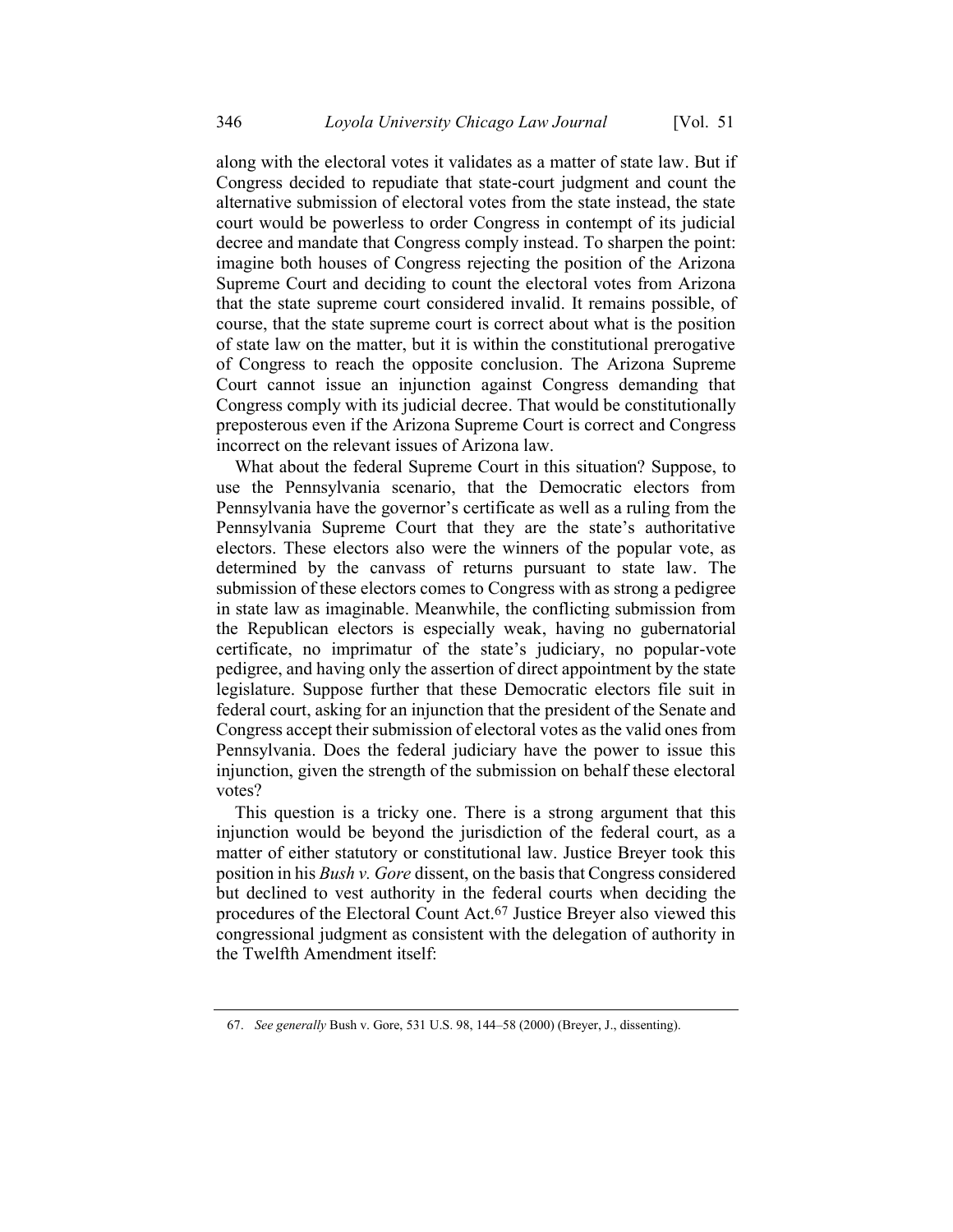The decision by both the Constitution's Framers and the 1886 Congress to minimize this Court's role in resolving close federal Presidential elections is as wise as it is clear. However awkward or difficult it may be for Congress to resolve difficult electoral disputes, Congress, being a political body, expresses the people's will far more accurately than does an unelected Court.68

Justice Breyer is certainly correct that the congressional authors of the Electoral Count Act considered but rejected a role for the federal courts in the process of conducting the electoral count. They were disappointed, or even angered, at the role five justices played during the Hayes-Tilden dispute, and they wanted no more such judicial involvement.69 Nor is there any reason to think that the authors of the Twelfth Amendment envisioned a role for the federal judiciary in the resolution of a dispute over the counting of electoral votes. Thus, despite the strength of the Democratic electors' claim on the underlying merits of their authoritative status, it would be a giant stretch to say that a federal court would grant them the judicial relief they (hypothetically) request.

Similarly, even if there is no absolute barrier to federal judicial relief in this posture, it is difficult to imagine Chief Justice Roberts wanting to lead the federal judiciary into intervening in the electoral dispute. The issue is in some sense unripe or premature. Until the joint session of Congress occurs on January 6, there has not yet been any action in violation of federal law. Even if pundits on cable news and Twitter speculate about what may happen on January 6—indeed, even if Mike Pence himself says what he is going to do—until it happens there is nothing to complain about. When the time actually comes to count Pennsylvania's electoral votes, both the Senate and the House may agree that it is the Democratic electors whose votes should count, and Mike Pence as President of the Senate may accept that result, in which case there is no basis or need for a federal-court injunction. Given this possibility, and given an inclination to exercise what Bickel called the "passive virtues,"70 it seems unimaginable that a majority of the Supreme Court under the chief justice's leadership would permit a lower federal court to order what must happen at the January 6 joint session before that session actually occurs. The Court's pronouncement could come in the form of "balancing the equities" as a justification for denying preliminary injunctive relief, rather than as a categorical pronouncement regarding the political question doctrine or a similar limitation. Either way, the

<sup>68.</sup> *Id*. at 155.

<sup>69.</sup> *See* BALLOT BATTLES, *supra* note [25,](#page-10-0) at 132–39 (discussing the history surrounding the Hayes-Tilden dispute).

<sup>70.</sup> *See generally* Alexander M. Bickel, *Foreword: The Passive Virtues*, 75 HARV. L. REV. 40 (1961).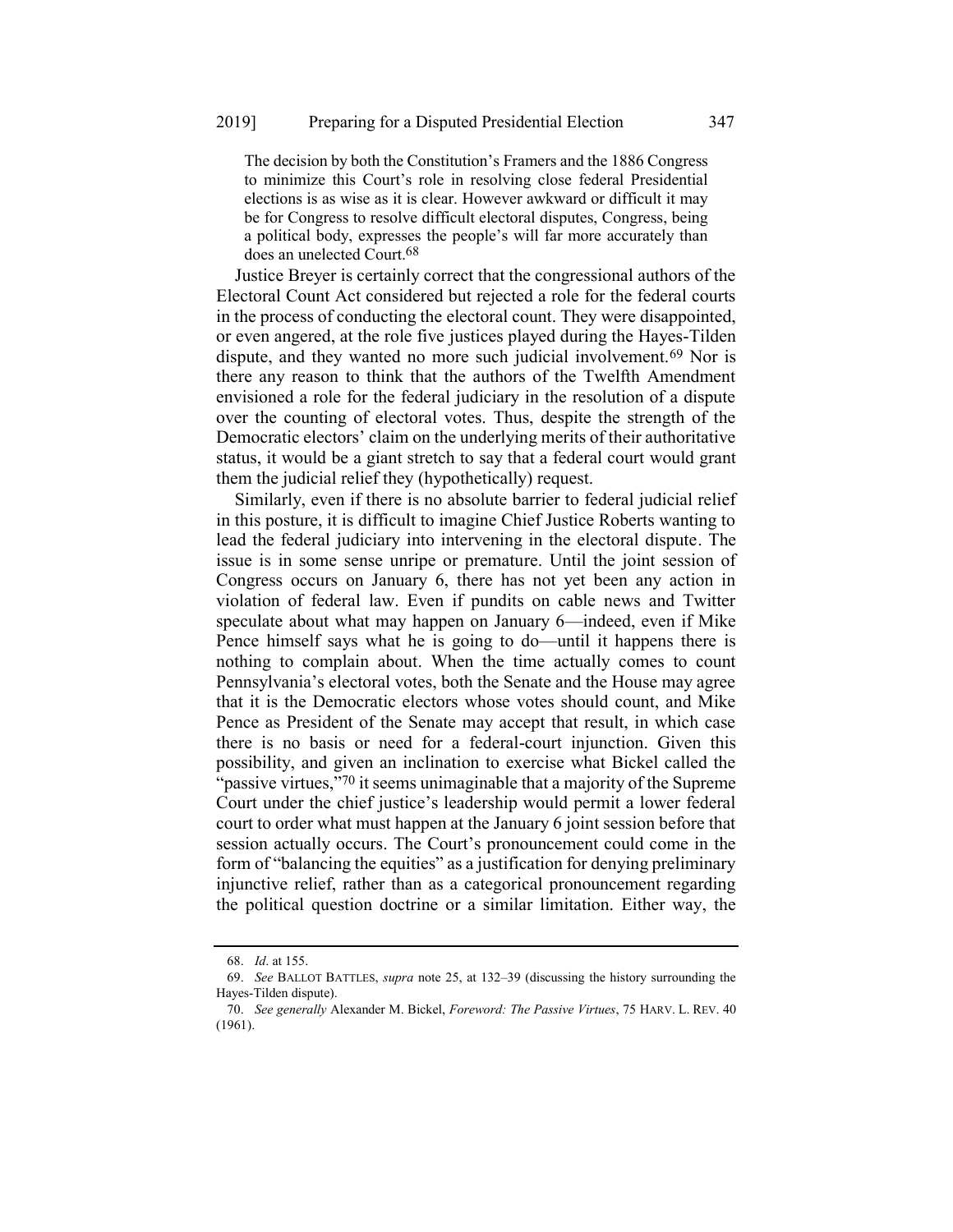Democratic electors as plaintiffs would come away empty-handed, without the requested judicial relief.

#### *C. Between January 6 and January 20*

The considerations become more complicated if the January 6 proceedings take a turn that appears to many as abusively unlawful. To continue with the same example, we can imagine that the House of Representatives has voted to accept the Democratic electors as authoritative—based on the governor's signature, among other indicia while the Senate does the opposite. Rather than ruling in favor of the Democrats, Pence as President of the Senate invalidates both conflicting certificates. At this point, the Democrats go straight to federal court, seeking an injunction to reverse Pence's ruling and rule the Democratic electors' votes as the valid ones from Pennsylvania. Does the Supreme Court now authorize this judicial remedy, even if it would not do so before January 6?

The case for this judicial decree is much stronger in this posture, particularly as the calendar moves closer to January 20 with the situation unresolved and both Trump and Pelosi announcing that they are prepared to assume the powers of commander-in-chief (in Pelosi's case as acting president) at noon that day. There still remains the force of Justice Breyer's dissent in *Bush v. Gore*—that neither the Constitution nor the Electoral Count Act contemplate a role for the judiciary even in this deadlocked posture. But the balance of equities shift increasingly in favor of judicial intervention as the conflict continues, and the practical need for an answer becomes imperative as January 20 approaches.

One way to increase the odds of judicial intervention would be to change the nature of the lawsuit. Instead of a claim brought by Democratic electors seeking an injunction against the president of the Senate or Congress, imagine a lawsuit brought by an individual whose personal rights would be affected if Nancy Pelosi is acting president, instead of Donald Trump being president, starting at noon on January 20. Suppose Pelosi has announced that right at noon her first executive order as acting president will be to permit transgendered individuals to serve in the military, thereby repudiating President Trump's executive order to the contrary. Suppose a transgendered individual sues, seeking the right to join the military based on this executive order on the assumption that Pelosi will be entitled to issue it at noon.

One can imagine a federal court adjudicating the validity of this executive order, in order to decide whether to grant the plaintiff the requested injunctive relief against the Department of Defense. Ordinarily, this kind of case would be a routine exercise of the federal judiciary's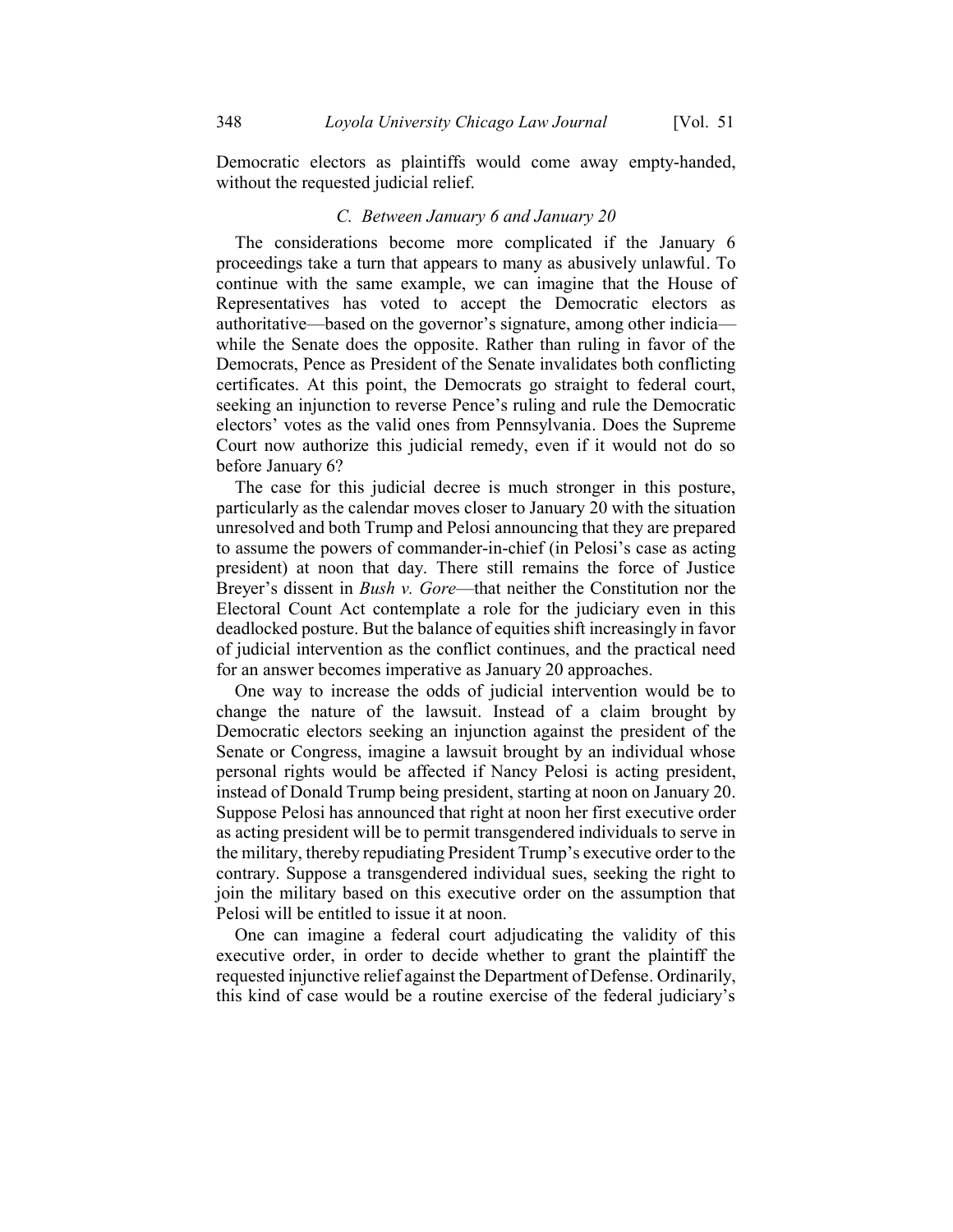powers under *Marbury v. Madison*. 71 In this instance, the case is complicated by the fact that determination of the validity of the executive order requires a judicial pronouncement on the federal question whether Pelosi is—or will be—acting president as of noon on January 20. But this is a question of federal law that the Court must consider as part of the exercise of its ordinary jurisdiction. It does not require the Court to issue an injunction directly against the president of the Senate or Congress, with respect to the specific function of counting the electoral votes. Thus, it is easier to envision the Court issuing this kind of judicial decree, which at least would instruct the military as to who to obey as commander in chief starting at noon on January 20: Pelosi as acting president, or Trump as re-inaugurated. The military could then rely on this determination more broadly, including for the purposes of deciding who gets access to the nuclear codes, even if access to the nuclear codes is not itself a directly justiciable issue.

It is important to note, however, that this kind of judicial decree is not the same as telling Pence and Congress what to do under the Electoral Count Act and/or the Twelfth Amendment. This is potentially significant. If the hypothetical lawsuit brought by the Democratic electors were successful, it would lead to the consequence of the Democratic nominee (in this hypothetical, Elizabeth Warren) being declared president-elect. In other words, if the Court did order the president of the Senate to accept the electoral votes from Pennsylvania bearing the governor's certificate, then—assuming those 20 electoral votes are in favor of Warren and make the difference in the Electoral College outcome—this judicial decree would result in Warren taking the oath of office as president by virtue of the Twelfth Amendment.

By contrast, if the Court embraces Justice Breyer's view and refuses to issue a judicial order concerning the electoral count directly, but the Court accepts the proposition that Nancy Pelosi becomes acting president as long as the electoral count remains unfinished without the institutional participation of the House of Representatives in the Twelfth Amendment procedure, then the consequence is Pelosi become acting president, rather than Warren becoming president. That distinction could become significant in many ways, not merely the initial superficial ones.

Moreover, depending on how the Court views its role, its involvement might be unrelated to the "merits" of the presidential election itself. This point emerges if we compare the Pennsylvania and Arizona versions of the hypothetical we have been considering. The distinction between the two scenarios may be extremely significant for determining the correct

<sup>71.</sup> *See generally* Marbury v. Madison, 5 U.S. 137 (1803) (establishing the now-widely accepted concept of judicial review).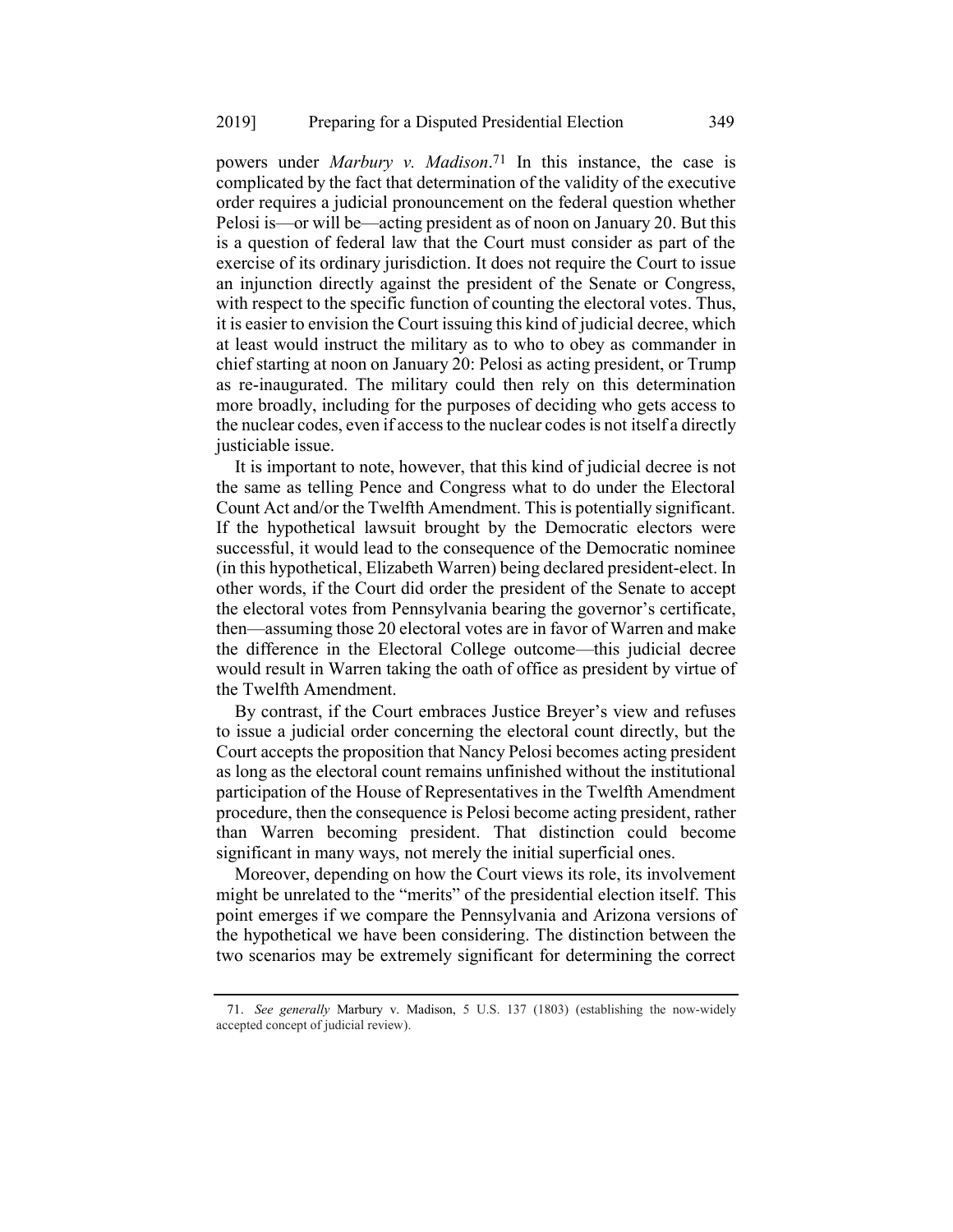application of the Electoral Count Act—especially if one takes the view that the governor's certificate is dispositive under the correct interpretation of the statute. But that point about the proper meaning of the Electoral Count Act may be irrelevant if the Court is deciding, not what Pence or Congress must do under the proper interpretation of that statute, but instead whether or not there is an acting president given solely the brute fact that the count of electoral votes under the Twelfth Amendment remains incomplete because of the institutional nonparticipation of the House of Representatives. The House might be entirely unjustified under the Electoral Count Act for the position it takes, but if the Court has no power to control the Twelfth Amendment proceeding and has only the power to declare the consequence of its being incomplete, then the judicial role may be limited to acknowledging that there is no president-elect under the Twelfth Amendment, even if the cause of that reality was some form of improper conduct.

The contemplation of this possibility only underscores the point made earlier: it would be so much better if Congress, in advance of the election, would eliminate, as much as possible, the ambiguities that exist in the Electoral Count Act process in order to diminish the likelihood that some of these difficult scenarios might arise.

#### **CONCLUSION**

We must hope that none of what is described in this article comes to pass. Instead, the nation will be well served if the outcome of the 2020 presidential election is so lopsided as to be impossible to dispute. Even if President Trump were inclined to resist a result that everyone else, including all Republican Senators accept, it would be impossible for him to cling to power as long as Congress conclusively concludes that his opponent is the winner. America's military will recognize Trump's opponent as the new commander in chief once Congress authoritatively declares this electoral outcome, and any protests from Trump to the contrary will be utterly ineffectual.

The problem would occur, if it does, when the two houses of Congress cannot agree as to which candidate won the presidential election. This kind of disagreement is unlikely to develop unless something happens that gives Republicans and Democrats in Congress a plausible basis for disputing the outcome. But a key premise of this article is that it would not take an extraordinary calamity, like a foreign cyberattack, for there to be conditions enabling partisans to dispute the result. Instead, a dispute engulfing Congress could arise from a situation as routine as the kind of "blue shift" described at the outset.

Given this possibility, it is truly irresponsible that Congress has not attempted to eliminate—in advance of the 2020 election—the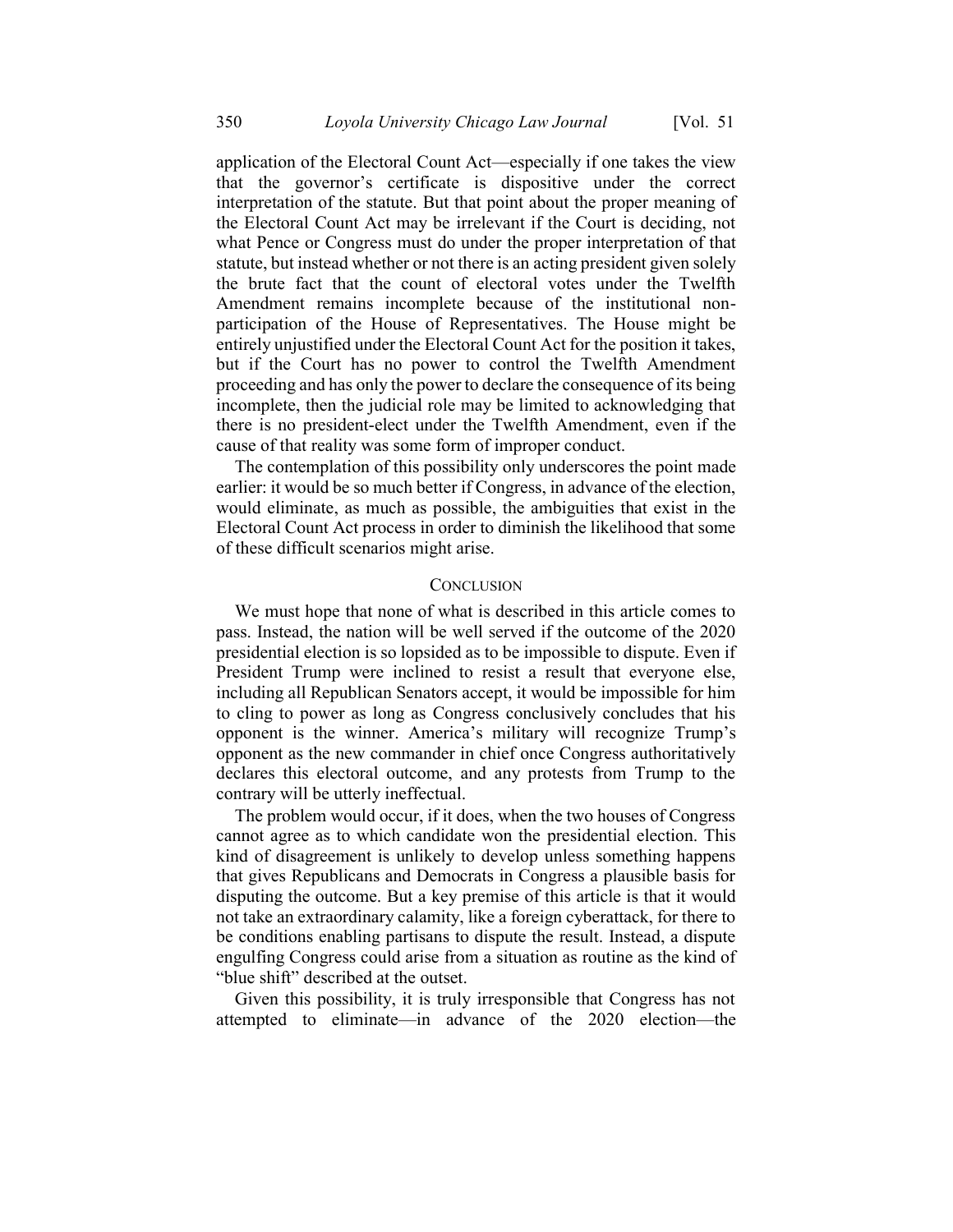ambiguities that plague the Electoral Count Act. The purpose of the statute is to handle the circumstance in which Congress is divided over the outcome of a presidential election. But the statute is woefully inadequate for its intended purpose. If Congress fails to remedy this inadequacy before ballots are cast, then the nation will have to cope as best as it can if the two houses of Congress disagree when they meet on January 6, 2021, to officially declare the result of the 2020 election. And the more it appears that Congress is unable to resolve this disagreement before noon on January 20, when the new president is to be inaugurated, the more it will appear necessary that the Supreme Court must settle the matter again, despite whatever reluctance it might have for a repetition of its role in 2000.

#### **APPENDIX**

*Because the body of this article is written in the form of narrative scenarios, this Appendix is included to provide a more conventional analysis of the relevant legal provisions.*

# *A. Text of the Electoral Count Act*

3 U.S.C. § 15 is very long and best considered in chunks. It begins straightforwardly:

Congress shall be in session on the sixth day of January succeeding every meeting of the electors. The Senate and House of Representatives shall meet in the Hall of the House of Representatives at the hour of 1 o'clock in the afternoon on that day, and the President of the Senate shall be their presiding officer.

It also acknowledges the fact that Congress may receive submissions of "purported" electoral votes of dubious status, and that this special joint session will consider each state in alphabetical order:

Two tellers shall be previously appointed on the part of the Senate and two on the part of the House of Representatives, to whom shall be handed, as they are opened by the President of the Senate, all the certificates and papers purporting to be certificates of the electoral votes, which certificates and papers shall be opened, presented, and acted upon in the alphabetical order of the States, beginning with the letter A; and said tellers, having then read the same in the presence and hearing of the two Houses, shall make a list of the votes as they shall appear from the said certificates . . . .

At this point the language of the statute starts to get a bit opaque:

[A]nd the votes having been ascertained and counted according to the rules in this subchapter provided, the result of the same shall be delivered to the President of the Senate, who shall thereupon announce the state of the vote, which announcement shall be deemed a sufficient declaration of the persons, if any, elected President and Vice President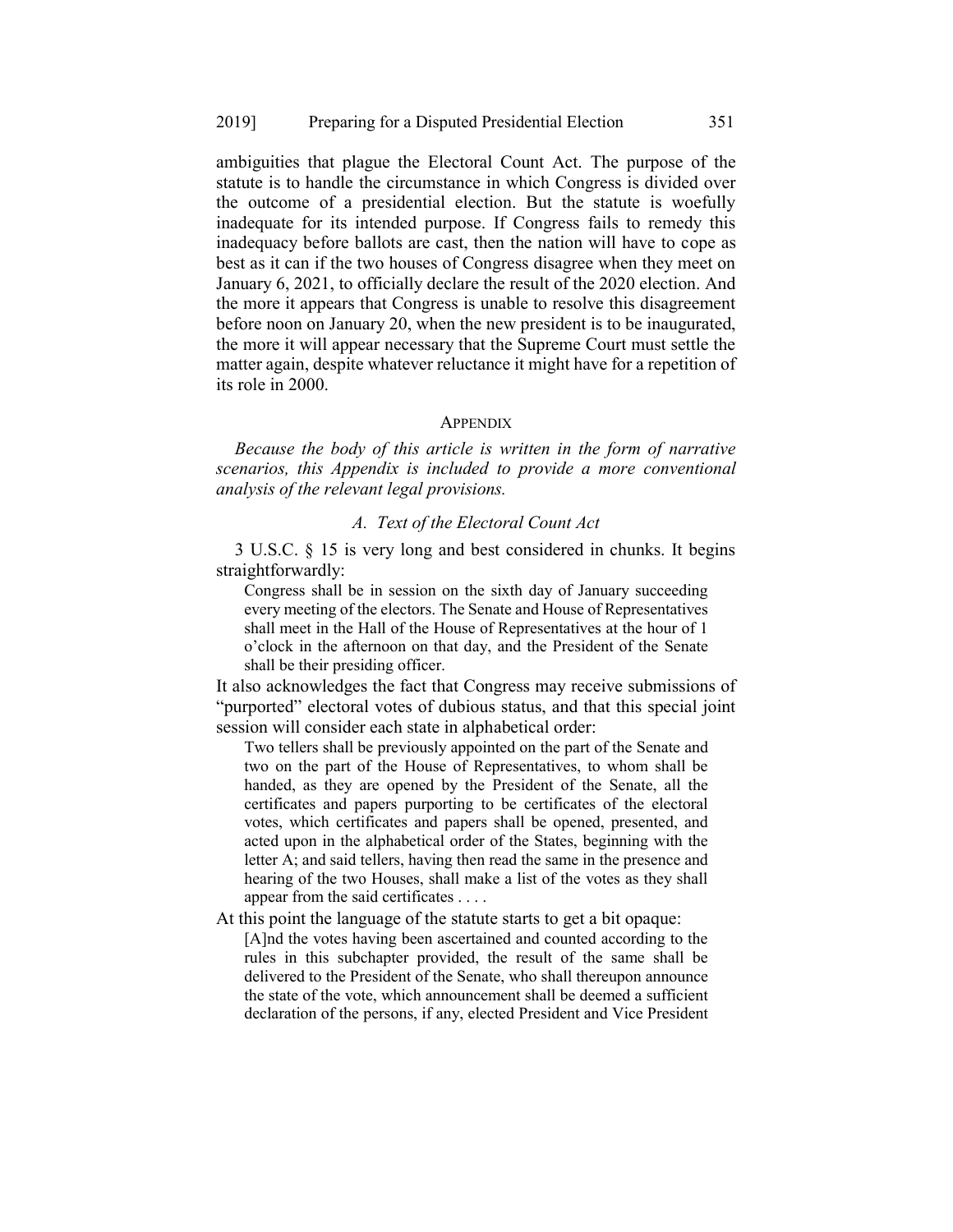of the United States, and, together with a list of the votes, be entered on the Journals of the two Houses.

I suppose the immediately preceding passage is straightforward enough when there is no dispute: the votes will be counted and the result announced. But when there is a dispute the remainder of this statute provides for some pretty rough sledding. Of course, the existence of a dispute will be apparent if raised at the joint session:

Upon such reading of any such certificate or paper, the President of the Senate shall call for objections, if any. Every objection shall be made in writing, and shall state clearly and concisely, and without argument, the ground thereof, and shall be signed by at least one Senator and one Member of the House of Representatives before the same shall be received.

Once this kind of objection exists, the key structural feature of the process is that the two chambers of Congress—the Senate and the House—are supposed to deliberate about the objection separately; no decisions are to be made by the combined joint session of the two bodies:

When all objections so made to any vote or paper from a State shall have been received and read, the Senate shall thereupon withdraw, and such objections shall be submitted to the Senate for its decision; and the Speaker of the House of Representatives shall, in like manner, submit such objections to the House of Representatives for its decision . . . .

It is the consequence of potentially divergent decisions by the Senate and the House that could cause trouble—because there is a need to know what happens if and when the Senate and House disagree over an objection of this nature.

At this point, the statute bifurcates its consideration of the situation depending on whether there is one or more "return" of electoral votes submitted for a state. If there is only one such return, the statute provides:

No electoral vote or votes from any State which shall have been regularly given by electors whose appointment has been lawfully certified to according to section 6 of this title from which but one return has been received shall be rejected, but the two Houses concurrently may reject the vote or votes when they agree that such vote or votes have not been so regularly given by electors whose appointment has been so certified.

This passage immediately raises some questions: for example, what does it mean by "regularly given"? What does the cross-reference to 3 U.S.C. § 6 entail? It turns out that this latter question can be handled fairly easily. Section 6 provides that the "executive" of each state—presumably the governor—must give to the state's electors, as well as to the "Archivist of the United States"—official copies "under the seal of the State" of a document, called a "certificate of ascertainment," which shows those electors to be the individuals duly appointed as the state's electors "under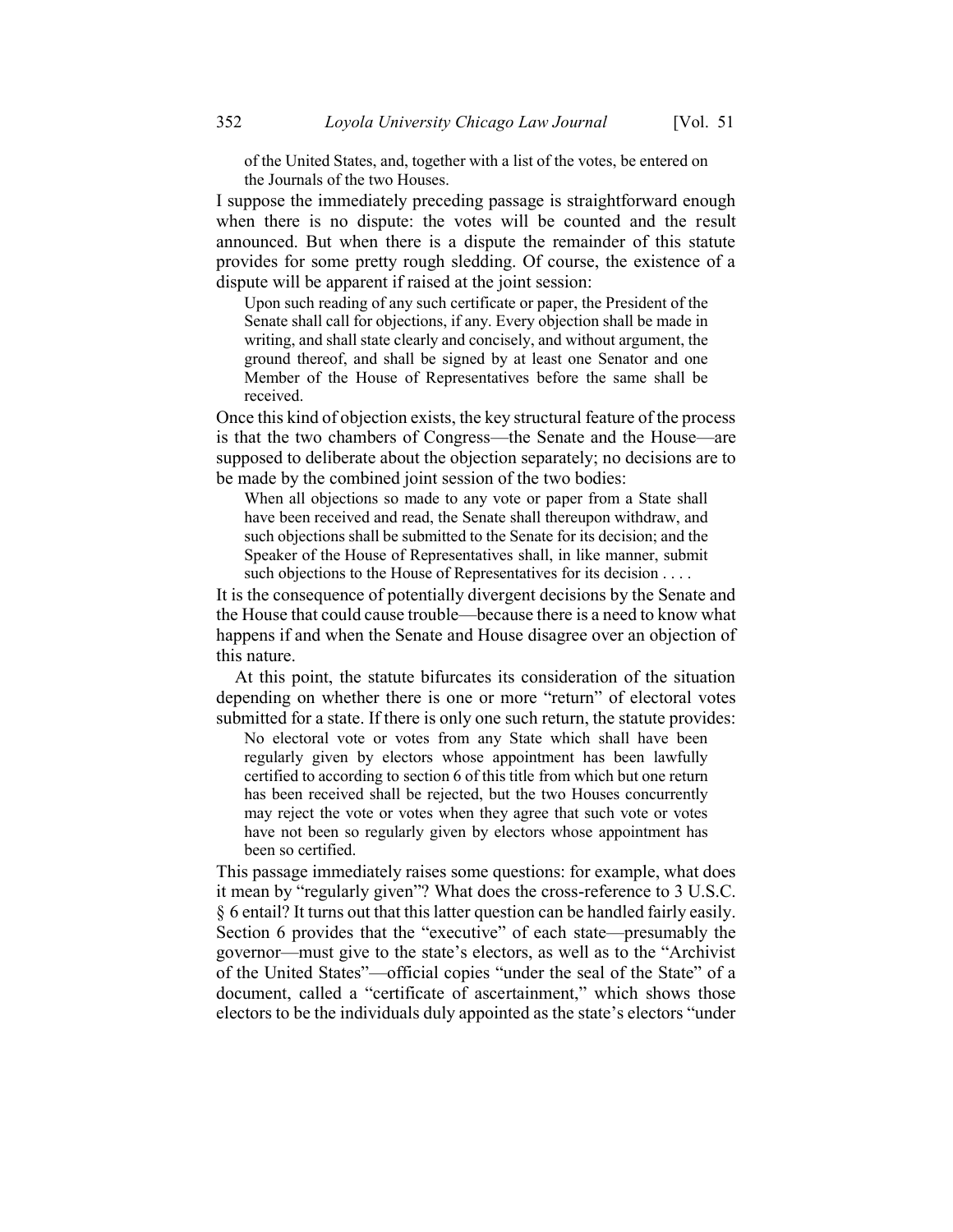and pursuant to the laws of such State." This certificate of ascertainment must include, insofar as is applicable, "the number of [popular] votes given or cast for each person for whose appointment any and all votes have been given or cast." Section 6 even provides that, in the event of a dispute over the appointment of a state's electors, the state's "executive" must send to the archivist an additional certificate showing the "final determination" of the "controversy or contest" according to the laws of the state. Thus, this passage of the statute contemplates that there might be disputation over a single "return" of electoral votes from a state, but fairly clearly seems to provide that this single return must be accepted as valid—"no electoral vote . . . shall be rejected"—unless *both chambers of Congress* agree to reject that return (and its electoral votes) as invalid. While neither chamber should reject the electoral votes of this single return unless they "have not been so regularly given," as a practical matter it doesn't seem that it would make a difference if there was confusion or disagreement over what "regularly given" means. If both chambers independently determine that they are not regularly given, then those electoral votes are rejected. If one chamber thinks they are regularly given, while the other does not, then those electoral votes must be accepted and counted when the joint session resumes.

It is now, when the statute begins to address the possibility that Congress receives multiple returns of electoral votes from the same state, that the rough interpretative terrain really begins:

If more than one return or paper purporting to be a return from a State shall have been received by the President of the Senate, those votes, and those only, shall be counted which shall have been regularly given by the electors who are shown by the determination mentioned in section 5 of this title to have been appointed, if the determination in said section provided for shall have been made, or by such successors or substitutes, in case of a vacancy in the board of electors so ascertained, as have been appointed to fill such vacancy in the mode provided by the laws of the State . . . .

This portion of the statute, by its cross-reference to 3 U.S.C. § 5 (which is the so-called "Safe Harbor" provision), seems to require the counting of whichever return—and only that single return—that is compliant with Safe Harbor status, as defined in 3 U.S.C. § 5. The last clause of this portion acknowledges the possibility that the electors who cast a state's electoral votes may be "successors or substitutes" to those whose appointment complied with Safe Harbor status; but we can set aside this "successors or substitutes" qualification. The key point is the identification of which "return" of electoral votes, among multiple from the same state, is the single one that complies (if any does) with Safe Harbor status.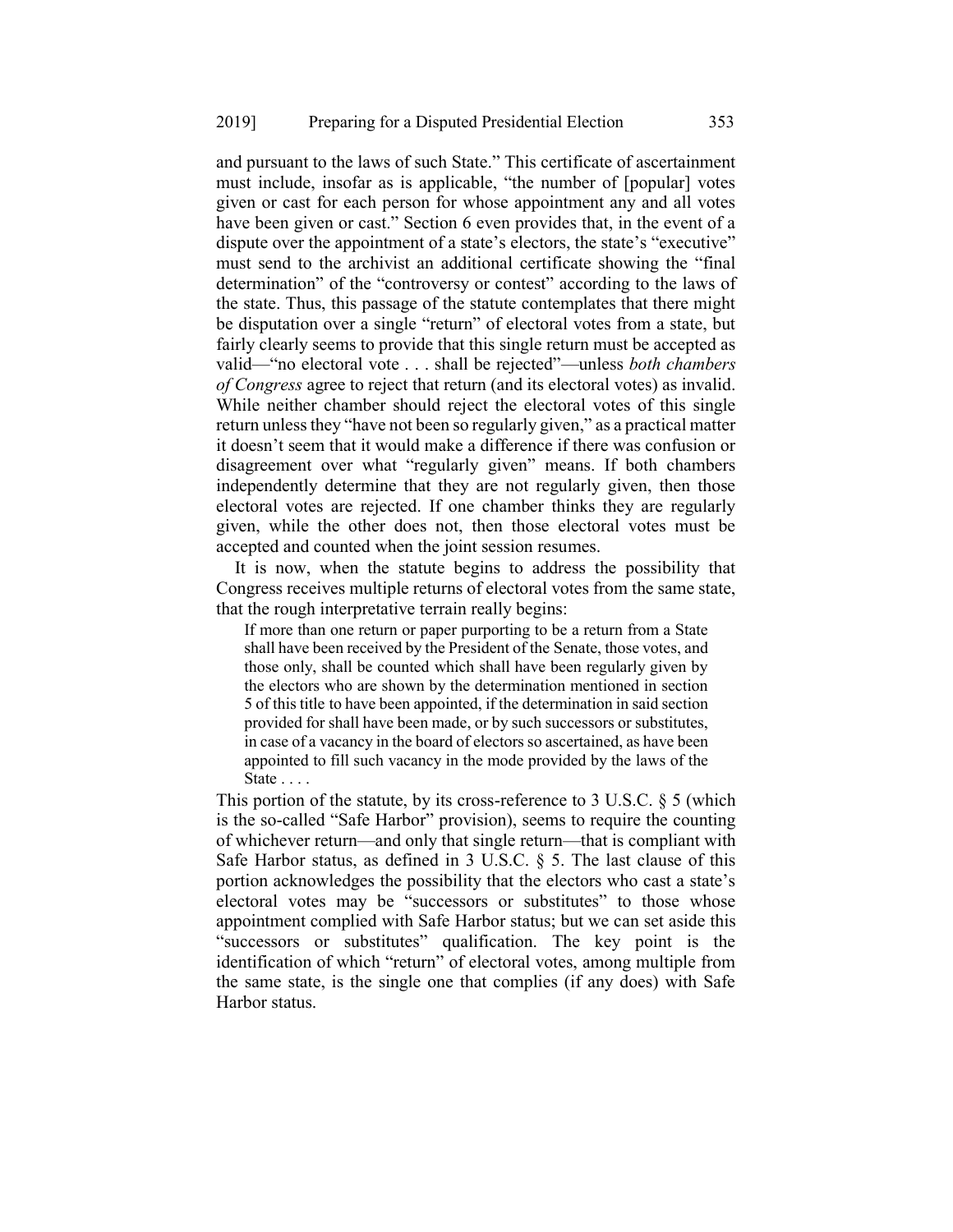To recall (as many may remember these points from *Bush v. Gore*), there are two key components to satisfying Safe Harbor status according to 3 U.S.C. § 5. The first is a timing prerequisite that has been dubbed the "Safe Harbor Deadline": the "final determination of any controversy or contest concerning the appointment of all or any of the electors of such State" must occur "at least six days before the time fixed for the meeting of the electors." In 2020, the Safe Harbor deadline is Tuesday, December 8. Given the way Congress has structured the relationship between Election Day in November and the meeting of the electors in December, the Safe Harbor deadline falls exactly five weeks after Election Day, which in 2020 is Tuesday, November 3.

The second crucial prerequisite to Safe Harbor status under 3 U.S.C. § 5 is that this "final determination" of any dispute over the appointment of a state's electors must be made "pursuant" to "laws enacted prior to the day fixed for the appointment of the electors," meaning enacted before Election Day (in 2020, November 3). It is not enough to meet the Safe Harbor *deadline* with the resolution of the dispute. If the basis for the resolution is new law adopted after Election Day, then the resolution fails to achieve Safe Harbor status even if the resolution occurs before December 8.

But if both key prerequisites are satisfied, it seems to follow that the return of electoral votes from the state that embodies this two-part compliance is the controlling return from the state, which must be counted by Congress to the exclusion of any other conflicting return from the same state. This consequence seems to be mandated by the explicit language of both 3 U.S.C. § 5 and 3 U.S.C. § 15. Section 5 states that a "final determination" meeting the two Safe Harbor prerequisites "shall be conclusive, and shall govern in the counting of the electoral votes as provided in the Constitution, and as hereinafter regulated, so far as the ascertainment of the electors appointed by such State is concerned." And § 15, as set forth above, says that "those votes, and only those, shall be counted which shall have been regularly given by" those electors whose appointment satisfies Safe Harbor status. Thus, both chambers of Congress seem obligated to count the one return (if there is more than one submitted) that is Safe Harbor compliant.

The problem arises, however, if the two chambers of Congress purport to disagree about which return (if any), among multiple returns, has achieved Safe Harbor status. This disagreement may be sincere, or it may be pretextual based on partisan posturing on one side or the other. Whatever the case may be, the acute question exists: what to do if the two chambers of Congress institutionally announce a disagreement over which, if any of multiple returns, is Safe Harbor compliant? It is on this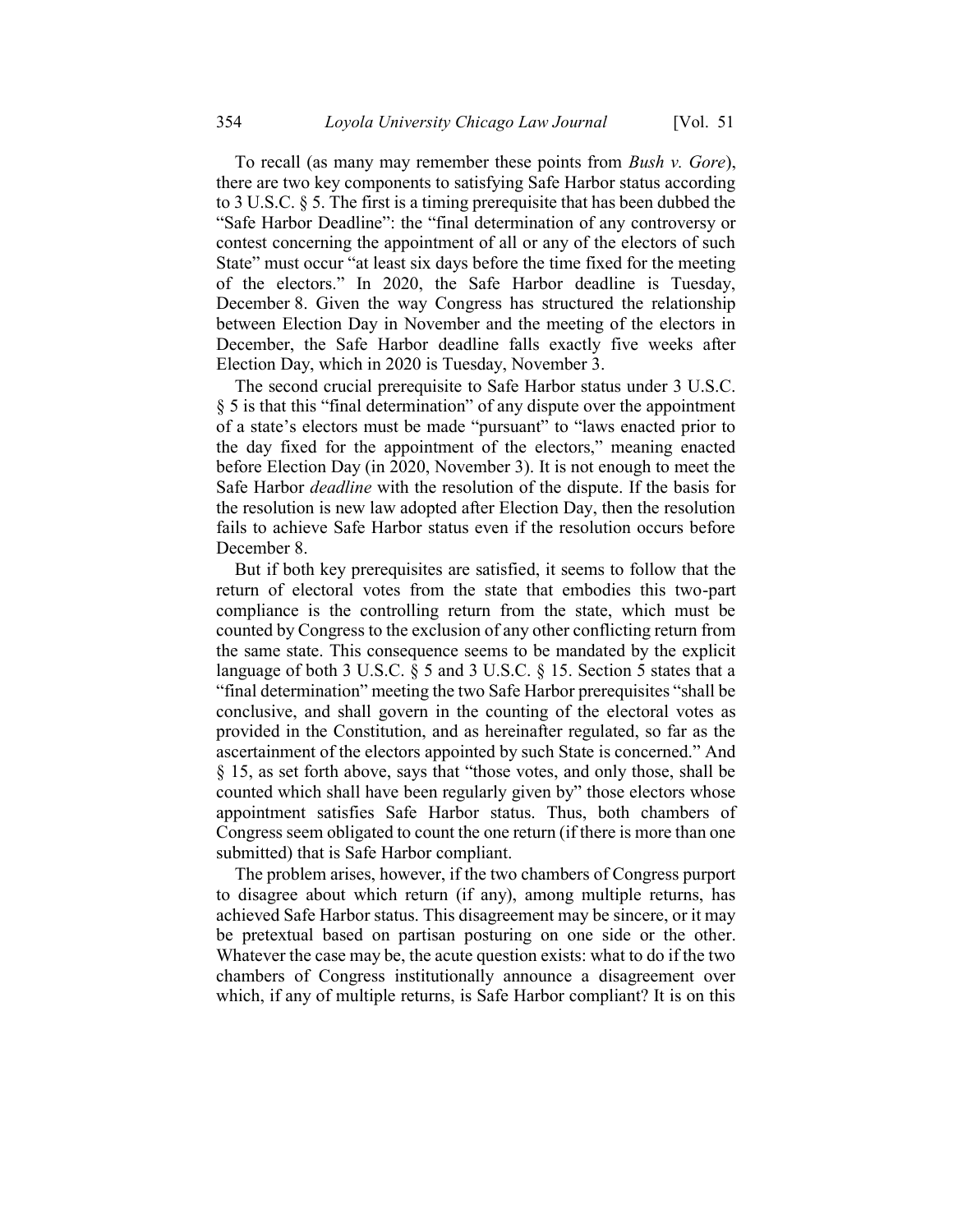crucial point that the ambiguity of the statute becomes especially vexing and distressing:

[B]ut in case there shall arise the question which of two or more of such State authorities determining what electors have been appointed, as mentioned in section 5 of this title, is the lawful tribunal of such State, the votes regularly given of those electors, and those only, of such State shall be counted whose title as electors the two Houses, acting separately, shall concurrently decide is supported by the decision of such State so authorized by its law . . . .

This portion of the statute seems to provide that, if more than one return from a state claims Safe Harbor status, then *neither* can count unless *both* chambers of Congress agree on which one is the single return truly entitled to Safe Harbor status. The words say "only" those electoral votes "shall be counted" which were cast by electors "the two Houses, acting separately, shall concurrently decide is supported by the decision of such State so authorized by its law," meaning compliant with the Safe Harbor prerequisites.

Yet there is more to the statute, and it horribly complicates the matter. The next clause provides:

[A]nd in such case of more than one return or paper purporting to be a return from a State, if there shall have been no such determination of the question in the State aforesaid, then those votes, and those only, shall be counted which the two Houses shall concurrently decide were cast by lawful electors appointed in accordance with the laws of the State, unless the two Houses, acting separately, shall concurrently decide such votes not to be the lawful votes of the legally appointed electors of such State.

This clause seems to address the circumstance in which no return from a state claims Safe Harbor status but there is still the question of which among the multiple returns, if any, should be counted in Congress. The clause seems to say that in this circumstance the only return that can be counted is one accepted as valid by both houses of Congress. The clause, rather confusingly, seems to distinguish between valid appointment of electors and valid votes cast by validly appointed electors—recognizing that the two chambers of Congress (at least theoretically) might agree that duly appointed electors might for some reason cast unlawful votes (perhaps bribed), or that the purported returns of undeniably valid electors were fraudulent concoctions. But once that bit of confusion is cleared up, this clause seems to be saying that "only" those votes from electors that both Houses considered valid can be counted (when none of the multiple returns from the state has Safe Harbor pedigree).

But, wait, there's more (to invoke the spirit of Marisa Tomei's immortal performance in "My Cousin Vinny"). Immediately after the just-considered clause, 3 U.S.C. § 15 starts a new sentence: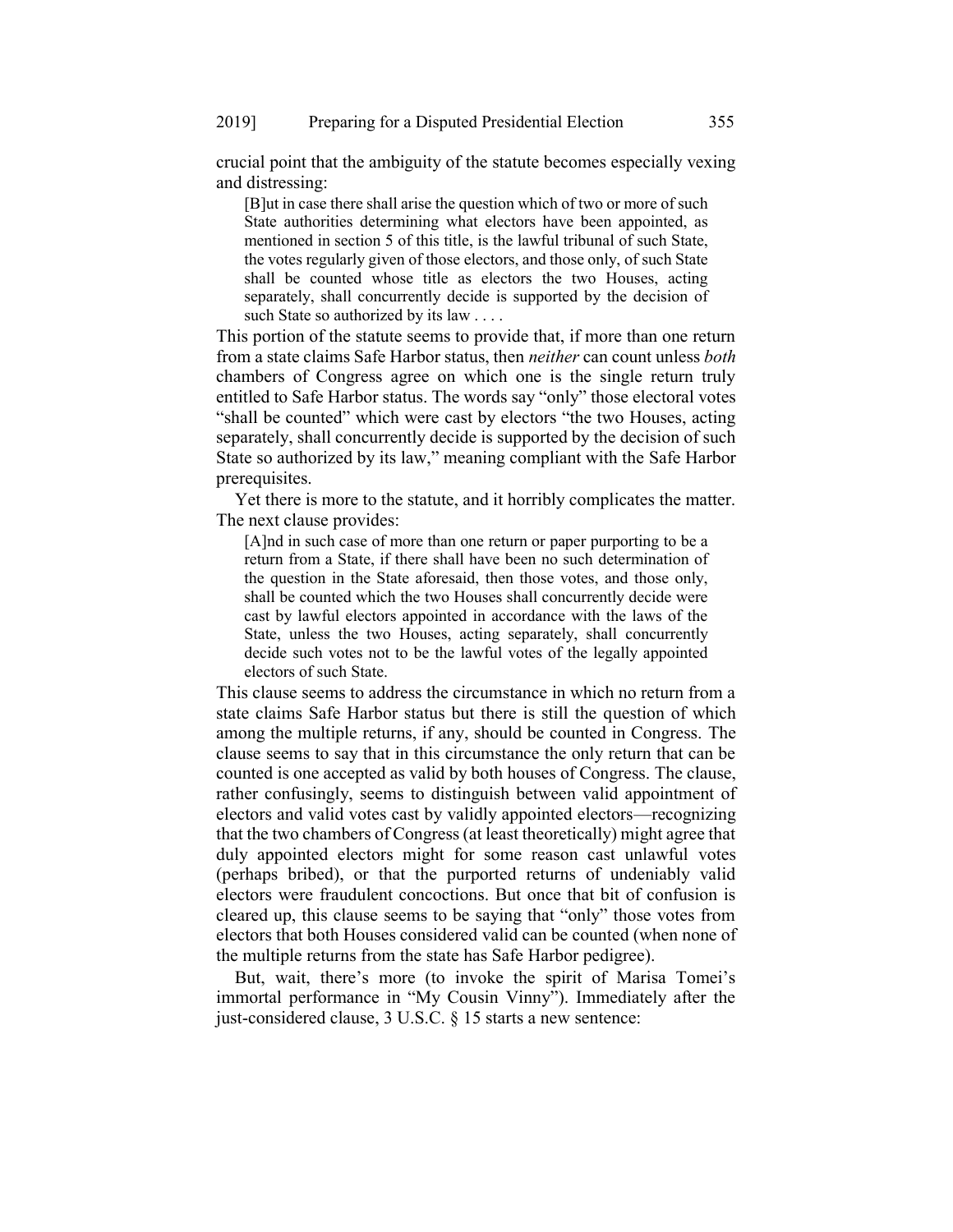But if the two Houses shall disagree in respect of the counting of such votes, then, and in that case, the votes of the electors whose appointment shall have been certified by the executive of the State, under the seal thereof, shall be counted.

The troublesome question is how this new sentence relates to what preceded it. It seems to contradict everything that comes before insofar those earlier clauses seemed to require both chambers of Congress to agree in order for one of several disputed returns to count. Now it seems that, if the two chambers of Congress disagree, then to be counted is whichever return of electoral votes from a state (if any) were cast by electors "whose appointment shall have been certified by the executive of the State," meaning governor.

One conceptual possibility is that this new sentence operates upon the immediately preceding clause, the one concerning what to do when none of multiple returns are claimed to have Safe Harbor status. The other conceptual possibility is that this new sentence operates upon all preceding clauses involving multiple returns, both when none claim Safe Harbor status and when more than one so claim. Given the separation of this new sentence from what precedes it by a period rather than semicolon, it can be argued—as it has been—that this punctuation is reason to favor the latter, broader interpretation, namely that the new sentence affect both circumstances, and not just the situation in which none of multiple returns claims Safe Harbor status. But whatever the strength of this interpretative argument based on the bare text of the statute alone, the fact is that the text is not sufficiently clear to rule out the possibility of alternative interpretations. And, what is especially troublesome, is that the existing literature on this point contains advocates for conflicting interpretations.

# *B. Existing Interpretations of 3 U.S.C. § 15*

In 1961, a law professor named Kinvin Wroth (who later was dean at two different law schools, University of Maine and University of Vermont) wrote a law review article on the interpretation of the Electoral Count Act. In this article, Wroth took the position that under the proper interpretation of 3 U.S.C. § 15 the governor's certification was not controlling in the specific situation where two returns purport to claim Safe Harbor status.72 Instead, according to Wroth, in this situation "no vote from the state is counted."73 Wroth's reasoning was that a governor's

<sup>72.</sup> *See* Wroth, *supra* note [52](#page-23-0), at 343 ("If the Houses cannot agree on the authoritative determination, or, if, as in the case of Louisiana in 1873, they agree that no determination was authoritative, the principle of the Twenty-second Joint Rule is applied and no vote from the state in question is counted. This result follows regardless of the governor's action.").

<sup>73.</sup> *Id*.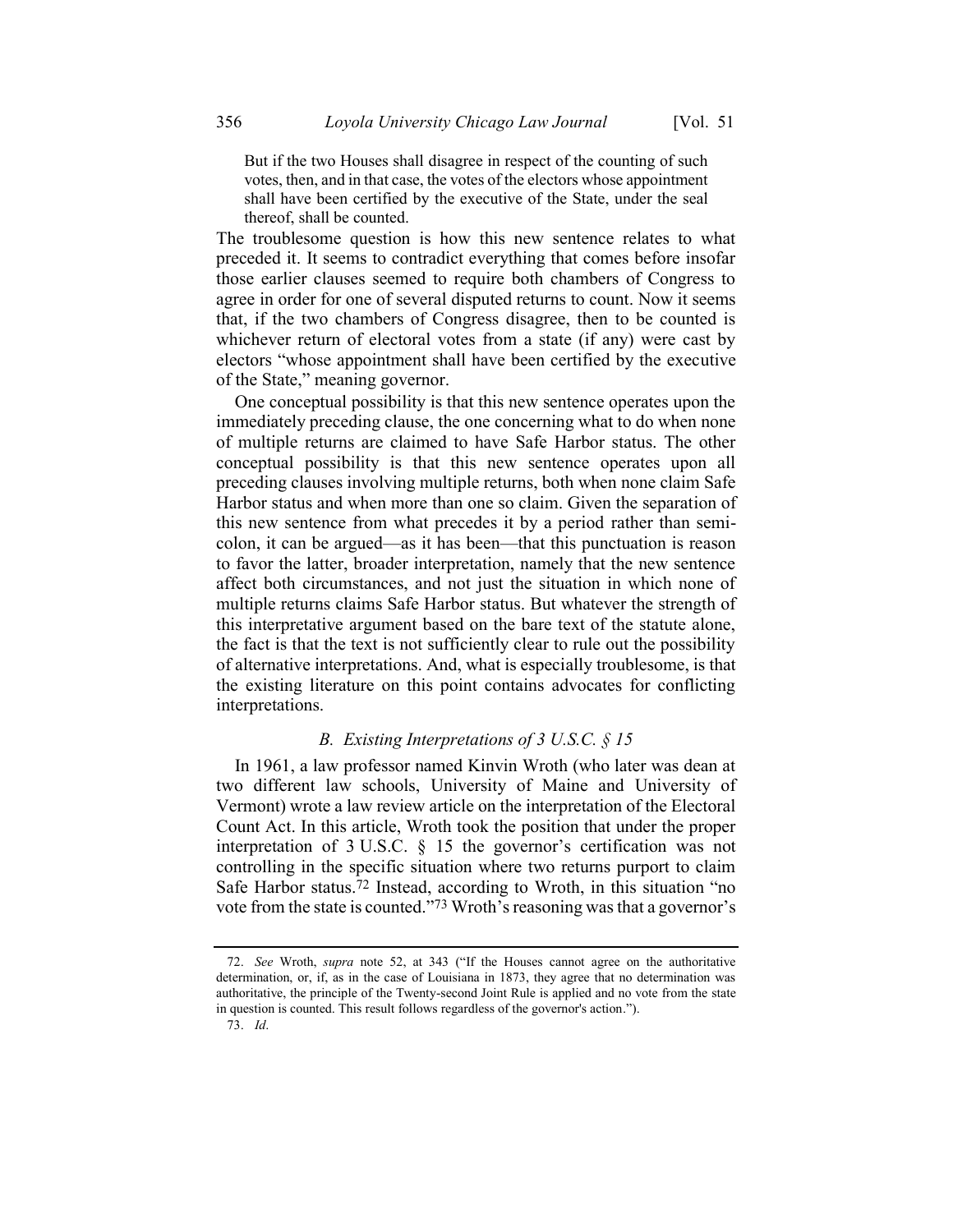certification can only be "evidence" of a return having Safe Harbor status; the governor's certification cannot give the return Safe Harbor status. Thus, if two (or more) returns purport to have Safe Harbor status, but the two Houses of Congress cannot agree on which one, then neither return (or none of them) is capable of superior status and each return must be rejected. In Wroth's own words: "If the decision of the authorized tribunal cannot be made out, then there is no valid return for the government to certify."74 By contrast (under Wroth's interpretation of the statute), if no return claims Safe Harbor status, then the governor's certificate is in in a position for conveying which return from the state is authoritative.

In 2001, as Congress was preparing to receive the electoral votes in the 2000 presidential election, a report of the Congressional Research Service (CRS) embraced Wroth's view of the statute, citing and quoting Wroth's article extensively.75 The CRS report added more arguments of its own, claiming that the legislative history of the Electoral Count Act supported Wroth's interpretation. The CRS reports quotes a Senator who played a particularly influential role in the drafting of the statute: "In the debates and final report of the Conference Committee, it is clear that the provision for the governor's certificate to control in the disagreement of the Houses was to apply only in the case of double returns without a state determination."76 The CRS report adds its own gloss to this point: "it appears that the [legislative] intent was . . . to give a deferential position to the governor's certification only where there is *no* [timely] determination from a state authority under an election contest procedure."77

In 2004, however, a different law professor—Stephen Siegel—wrote a lengthy law review article that contradicted the Wroth-CRS interpretation and instead argued that the governor's certificate controls whenever the two Houses of Congress disagree over multiple returns from the same state, including when the two chambers disagree on which of multiple returns claiming Safe Harbor status is the one entitled to that status. 78 Siegel premised his alternative interpretation both on the punctuation of the statute's text—the period, rather than semi-colon, was a strong indication (in his view) that the new sentence concerning the

<sup>74.</sup> *Id*.

<sup>75.</sup> *See generally* Congressional Research Service Memorandum, *supra* note [52,](#page-23-0) at 9; Wroth, *supra* note [52,](#page-23-0) at 344–45 (asserting that when multiple submissions of electoral votes from the same state all claim "safe harbor" protection, none can be counted unless both houses of Congress agree upon which submission is entitled to this "safe harbor" status).

<sup>76.</sup> Congressional Research Service Memorandum, *supra* note [52,](#page-23-0) at 10 n.32.

<sup>77.</sup> *Id.* at 11.

<sup>78.</sup> *See generally* Siegel, *supra* not[e 50.](#page-22-0)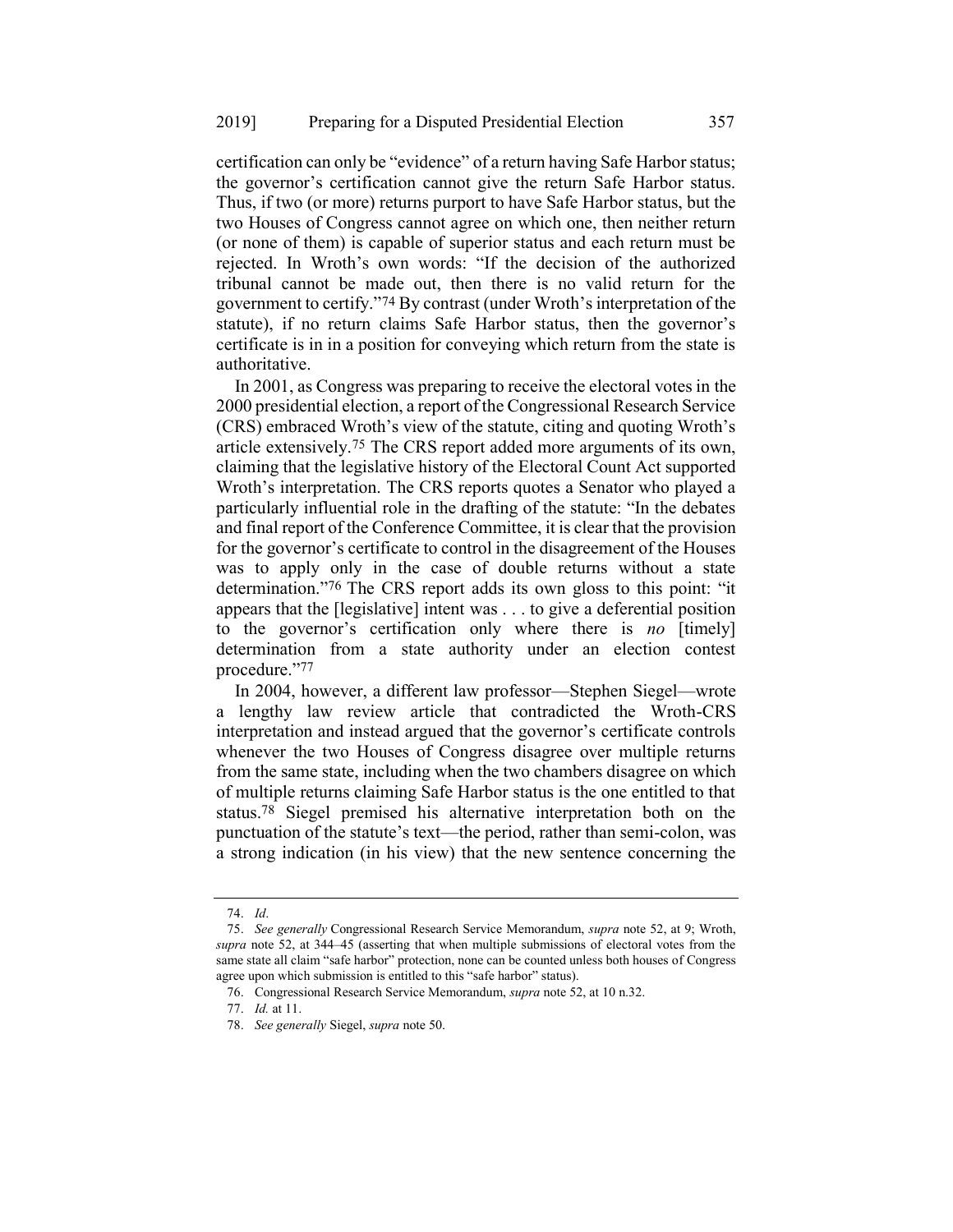governor's certificate applied to all of the preceding sentence, and not just its final clause—as well as his own differing view of the statute's legislative history. Based on his comprehensive analysis of what he acknowledged was an extensive and convoluted legislative record, involving a decade of debate between the disputed Hayes-Tilden election of 1876 and the eventual enactment of the statute in 1887, Siegel argued that the final compromise endeavored to minimize the circumstances in which a state would have no electoral votes counted because of a disagreement between the two chambers of Congress over which, of multiple returns, should be counted. Given this congressional preference for counting at least something from a state whenever possible, the congressional compromise settled on making the governor's certificate the tiebreaker in all circumstances in which the two chambers of Congress disagreed over which of multiple returns from the same state to count. In Siegel's own words: "[T]he governor's certificate as a fail-safe to prevent state disenfranchisement was a very conscious, if controversial, choice. Without it, the ECA would not have passed. . . . [G]ranting the state governor his tie-breaking authority clearly was the choice Congress made."79 One question for consideration is whether it is possible to develop a nonpartisan scholarly consensus in advance of November 2020 on whether Siegel or Wroth-CRS has the better of this interpretative debate—and thus whether at least this potential source of disputation can be set aside.

# *C. Other Ambiguities Concerning 3 U.S.C. § 15*

Even if the debate between Siegel and Wroth-CRS could be resolved, there are still other uncertainties concerning the application of 3 U.S.C. 15. Here are two worth considering:

First, a state's supreme court definitively resolves a dispute over the appointment of a state's electors prior to the Safe Harbor deadline, thereby seemingly giving these electors Safe Harbor status, *but* the state's governor does not certify this appointment. Instead, the state's legislature purports to override the state supreme court and appoint a different set of electors, and the governor certifies this legislatively appointed set. There is no pretense that the legislatively appointed electors have Safe Harbor status, but there is a question whether the legislative act deprives the state supreme court's decision of its authoritativeness under state law. What does 3 U.S.C. § 15 require in this instance? What if the House wants to count one set of electoral votes (those backed by the judicial decision), whereas the Senate wants to count the other set of electoral votes (those backed by the legislative act and the governor's certificate)?

<sup>79.</sup> *Id.* at 633.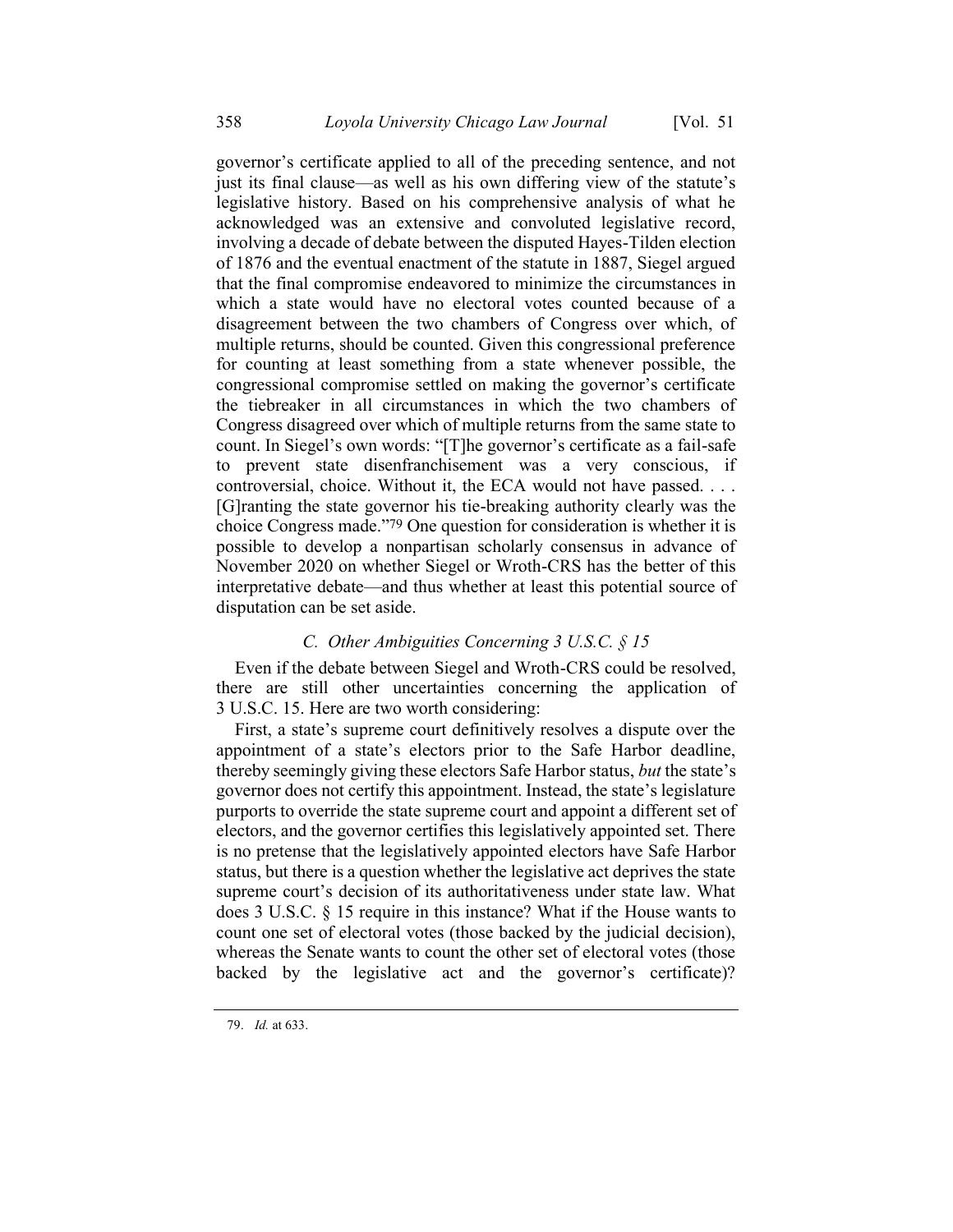Notwithstanding the debate between Siegel and Wroth-CRS, is this an instance where the governor's certificate controls, or instead that neither return can be counted (or that the one backed by the judicial decision must count, notwithstanding the disagreement between the two chambers, because it is the only return capable of Safe Harbor status)?

Second, prior to the Safe Harbor deadline the governor certifies the appointment of the state's electors after completion of the state's procedures for counting the state's popular vote, *but* after the Safe Harbor deadline has passed (but before the meeting of the state's electors), evidence is discovered that the previously certified result is incorrect (perhaps it was absentee ballot fraud, as in North Carolina's congressional district in 2018, or some form of foreign cyberattack, or some other cause). The state's supreme court overturns the previous certification and declares the opposing set of electors the true winner of the state's popular vote, and the governor certifies this new result. But Congress has received both gubernatorial certificates, and the party favored by the first one is arguing that it is the only valid one because it is the only one with Safe Harbor status. What does 3 U.S.C. § 15 require in this situation. And if the House and Senate disagree, what happens given that both returns have the governor's certificate?

# *D. The Consequence of Not Counting Any Electoral Votes from a State?*

Suppose, because of a cyberattack or otherwise, it is determined pursuant to 3 U.S.C. § 15, that a state has failed to appoint any electors and therefore has not valid electoral votes to count. How is that state to be considered in the calculation of whether any candidate has won a "majority" of electoral votes, as required by the Twelfth Amendment? The amendment states: "the person having the greatest number of votes for President, shall be the President, if such number be a majority of the whole number of electors appointed." Normally, the number necessary for a majority is 270 because 538 is the total number of electors nationally. But if a state chose not to participate, then presumably its number would be subtracted from the denominator of 538. Is the same true if the state wanted to participate but was prevented from doing so because of a cyberattack? What if the state thought it appointed electors, but there was a dispute about this appointment, with the consequence that Congress refused to count any electoral votes from the state? Is this latter situation the same as a cyberattack that prevents appointment, or different for purposes of calculating the Twelfth Amendment denominator? In other words, is this denominator issue a unitary one, or is it instead variable depending on the particular circumstances that causes problems with the appointment of a state's electors? And, relatedly, what if the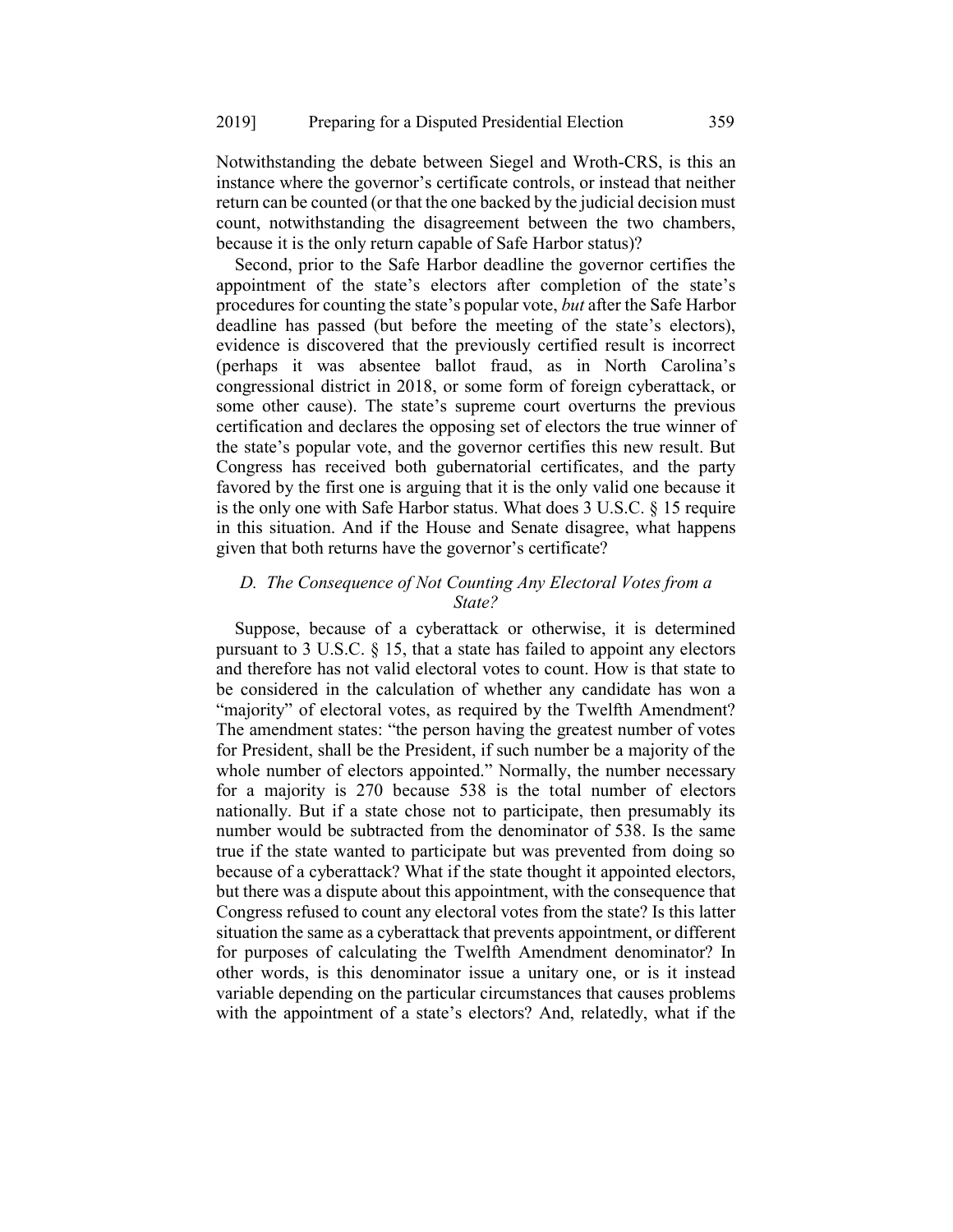Senate and House diverge on how to handle this issue; is there a mechanism for determining an answer in the event of a bicameral divergence on this point?

#### *E. Completion or Incompletion of the Electoral Count?*

Given that 3 U.S.C. § 15 requires the counting process to consider one state at a time in alphabetical order, what happens if Congress appears to be stuck on a particular state (before any candidate has reached an indisputable majority of all electoral votes in the count)? Does the vice president of the United States, as President of the Senate and thus presiding officer over the special electoral count procedure under the Twelfth Amendment and 3 U.S.C. § 15, have constitutional or statutory authority to insist upon completion of the count in a timely manner (before noon on January 20), if the two chambers of Congress otherwise would remain mired in a dispute over a particular state?

There are various provisions of the Electoral Count Act that endeavor to move the count along, so that it does not become stuck or bogged down. 3 U.S.C. § 15 itself provides: "When the two Houses have voted, they shall immediately again meet, and the presiding officer shall then announce the decision of the questions submitted." This provision seems to authorize the vice president to make some definitive pronouncements in light of disagreement between the two chambers. But the extent of the vice president's authority is unclear in this regard. And the very next (and last) sentence of 3 U.S.C. § 15 arguably cuts against permitting the vice president to take up the next state if there are unresolved matters concerning the state under immediate consideration: "No votes or papers from any other State shall be acted upon until the objections previously made to the votes or papers from any State shall have been finally disposed of."

The next section of the United States Code, 3 U.S.C. § 16, contains additional provisions designed to achieve a timely completion of the electoral count:

Such joint meeting shall not be dissolved until the count of electoral votes shall be completed and the result declared; and no recess shall be taken unless a question shall have arisen in regard to counting any such votes, or otherwise under this subchapter, in which case it shall be competent for either House, acting separately, in the manner hereinbefore provided, to direct a recess of such House not beyond the next calendar day, Sunday excepted, at the hour of 10 o'clock in the forenoon. But if the counting of the electoral votes and the declaration of the result shall not have been completed before the fifth calendar day next after such first meeting of the two Houses, no further or other recess shall be taken by either House.

And, in the same vein, the following section, 3 U.S.C. § 17, provides: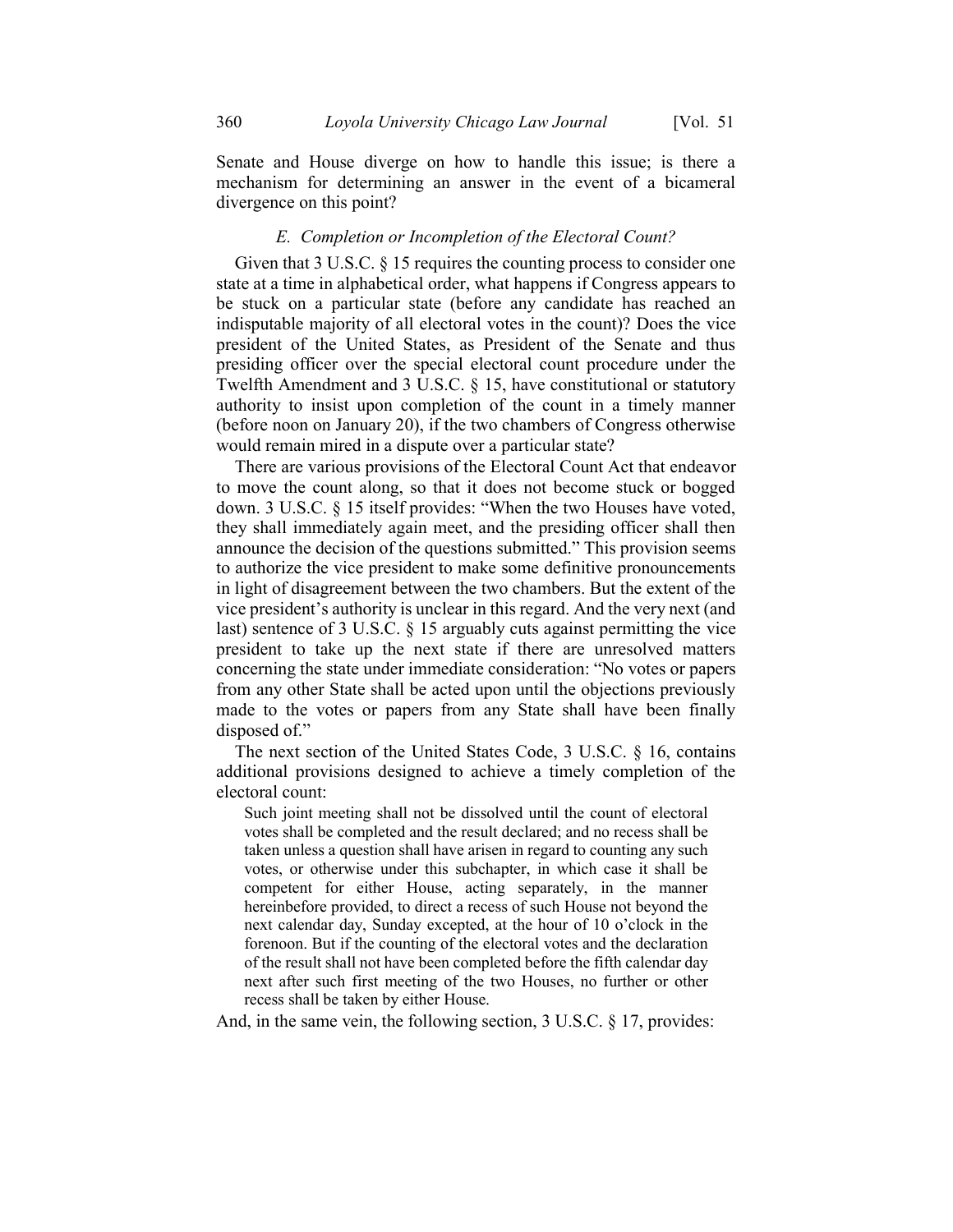When the two Houses separate to decide upon an objection that may have been made to the counting of any electoral vote or votes from any State, or other question arising in the matter, each Senator and Representative may speak to such objection or question five minutes, and not more than once; but after such debate shall have lasted two hours it shall be the duty of the presiding officer of each House to put the main question without further debate.

Perhaps most significantly, the next section, 3 U.S.C. § 19, states: While the two Houses shall be in meeting as provided in this chapter, the President of the Senate shall have power to preserve order; and no debate shall be allowed and no question shall be put by the presiding officer except to either House on a motion to withdraw.

This provision, more than any other, would seem to empower the vice president to move the proceedings along if they are stuck because of a disagreement between the Senate and the House. Even so, "the power to preserve order" is not exactly the same as the power to render a final and definitive judgment concerning a consequential dispute of statutory interpretation; and if the House of Representatives is insisting that the electoral votes of a state must be counted, while the Senate is insisting that that they must be rejected—and if 3 U.S.C. § 15 is itself unclear on the consequence of this dispute under the particular circumstances (perhaps it is the situation when both returns have the governor's certificate)—then is it clear that the vice president can unilaterally announce a position on the matter and insist upon moving on to the next state? If the House of Representatives refuses to move on to the next state, because it does not consider the previous state resolved (despite the vice president's pronouncement), is it part of the vice president's authority "to preserve order" to insist that the count continue with the next state?

#### *F. The Relevance of the Twentieth Amendment?*

The Twentieth Amendment seems to contemplate the possibility that the counting of electoral votes may be incomplete and thus there might be neither a president-elect nor a vice president elect at noon on January 20, when the terms of the previous president and vice president expire, and thus there would need to be an acting president to be identified in a statute enacted by Congress:

If a President shall not have been chosen before the time fixed for the beginning of his term, or if the President elect shall have failed to qualify, then the Vice President elect shall act as President until a President shall have qualified; and the Congress may by law provide for the case wherein neither a President elect nor a Vice President elect shall have qualified, declaring who shall then act as President, or the manner in which one who is to act shall be selected, and such person